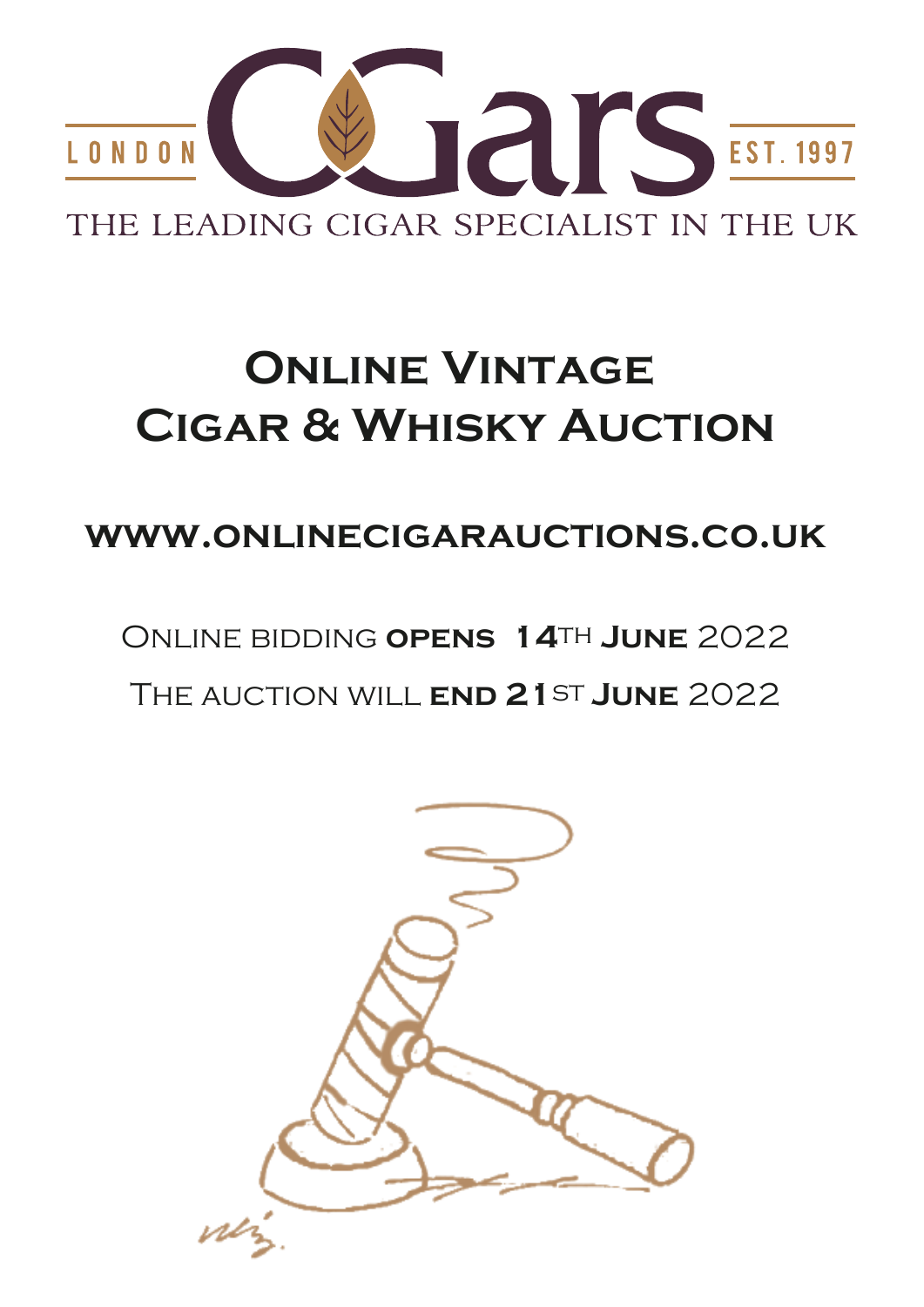

I am delighted to present our Summer 2022 auction catalogue.

This is an online only auction sale.

Bids can also be entered by email to auctions@cgarsltd.co.uk or by fax to +44 207 604 3983.

Our catalogue has a fine range of aged, mature, vintage, limited edition, Pre Embargo, Davidoff and Dunhill cigars.

This sale has over 400 Cigar Lots as well as a splendid range of rare single malt whisky.

A comprehensive selection of cigars for the smoker as well as the collector.

For any advice regarding this or future auctions please email us at auctions@cgarsltd.co.uk

Our next auction is being planned for SEPTEMBER 2022 but I would remind prospective buyers and sellers that we buy and sell vintage Havana cigars throughout the year and are always happy to provide free valuations and sales advice.

> *Mitchell Orchant Managing Director / Vintage cigar specialist*

> > *C.GARS LTD - CIGAR AUCTIONS*

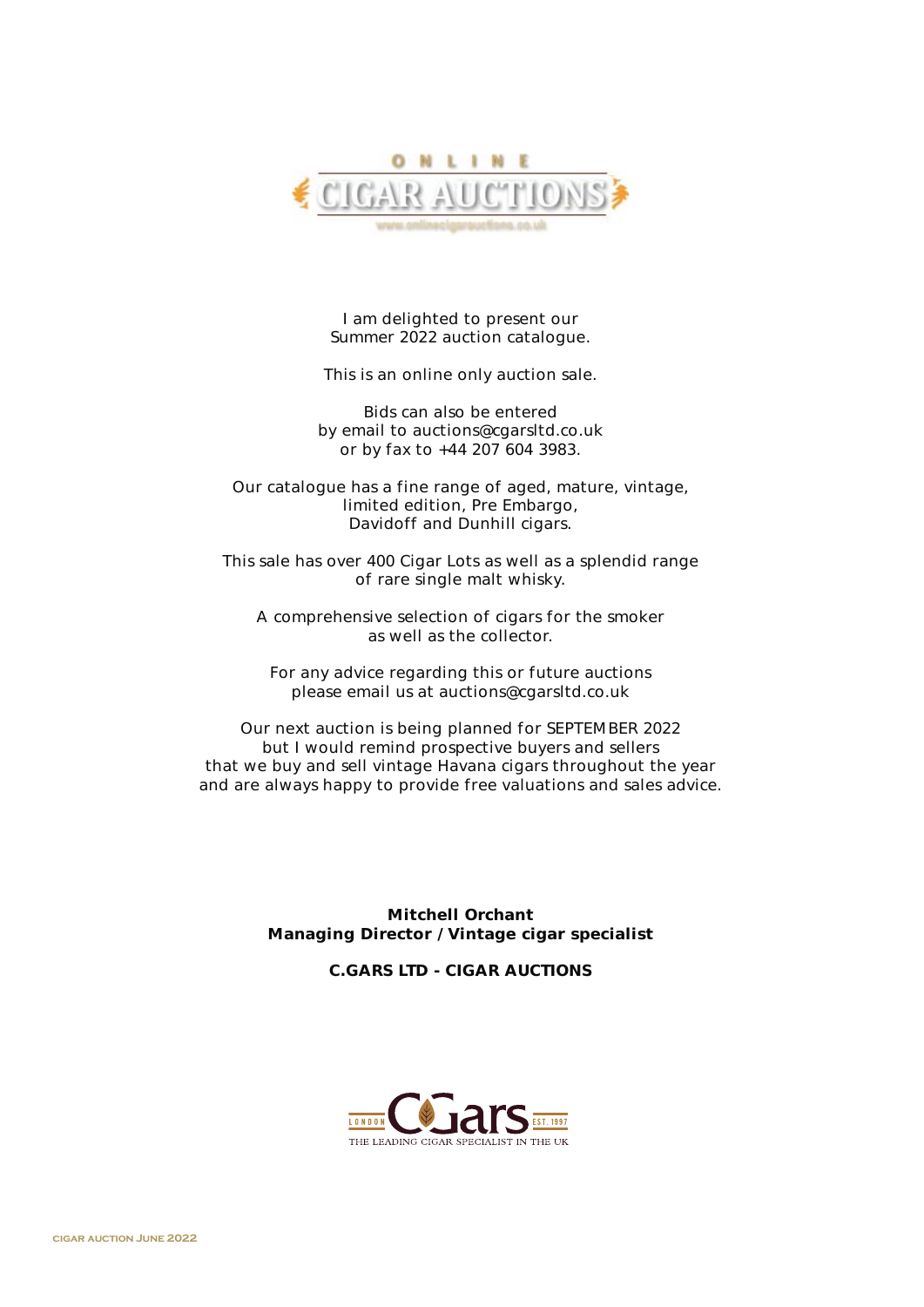

#### *Buying at C.Gars Auctions and Conditions of Sale*

Mitchell Orchant, Laura Graham and our Auction Team will be pleased to answer any questions by email to auctions@cgarsltd.co.uk or phone (0044) 207 372 1865.

We strongly advise prospective bidders to contact us with any questions and queries before the auction as when a bid is successful a binding contract is formed.

We conduct serious cigar auction sales for the serious cigar collector and aficionado.

#### *Please Note:*

All bidders must be over the age of 18. It is illegal to sell tobacco products to anyone under the age of 18.

Where Lots are available for inspection at our London Offices prospective purchasers should satisfy themselves as to the condition and description of the cigars. Where they are not available for inspection it will be noted within the product description. We are delighted to provide condition reports if you are unable to inspect Lots, simply email us the Lot numbers and we will report thoroughly.

There are no listing fees for sellers.

Sellers are charged 15% of the hammer price (plus VAT as applicable) on a Lot being sold successfully.

Buyers are charged 18% of the hammer price (plus VAT as applicable) on a Lot being purchased successfully. If you wish to pay by debit card or bank transfer we offer a 3% discount on the total amount payable.

VAT is applicable on hammer price only on lots which are collected from our London offices or shipped within the UK. These lots are indicated with  $\bullet$  symbol in this catalogue.

VAT is an applicable UK tax on both buyers and sellers premiums regardless of where the Lot is shipped to. Buyers and sellers premiums are classed as a service by HMRC and cannot be zero rated.

Buyers must settle within 48 hours of auction ending and receiving our invoice by bank wire transfer or by credit / debit card. Please ensure that you check with us before bidding that your credit card type is acceptable to us.

The currency the auction is conducted in is UK Pounds Sterling (GBP).

This is an Online Auction only.

If you are unable to bid online we will accept email and fax bids. Bids by will be entered online for buyers, if your bid is the highest you will win the Lot. As an example: If you bid maximum £400 on a Lot but the highest bid at the auction is £300, you will win the Lot at the next increment of £320.

Please note that if we receive two identical bids we will only be able to enter the first bid received.

The auction Lot will be sold at the time the online auction ends, at which time a binding contract between buyer and seller is completed.

We will not accept phone bids.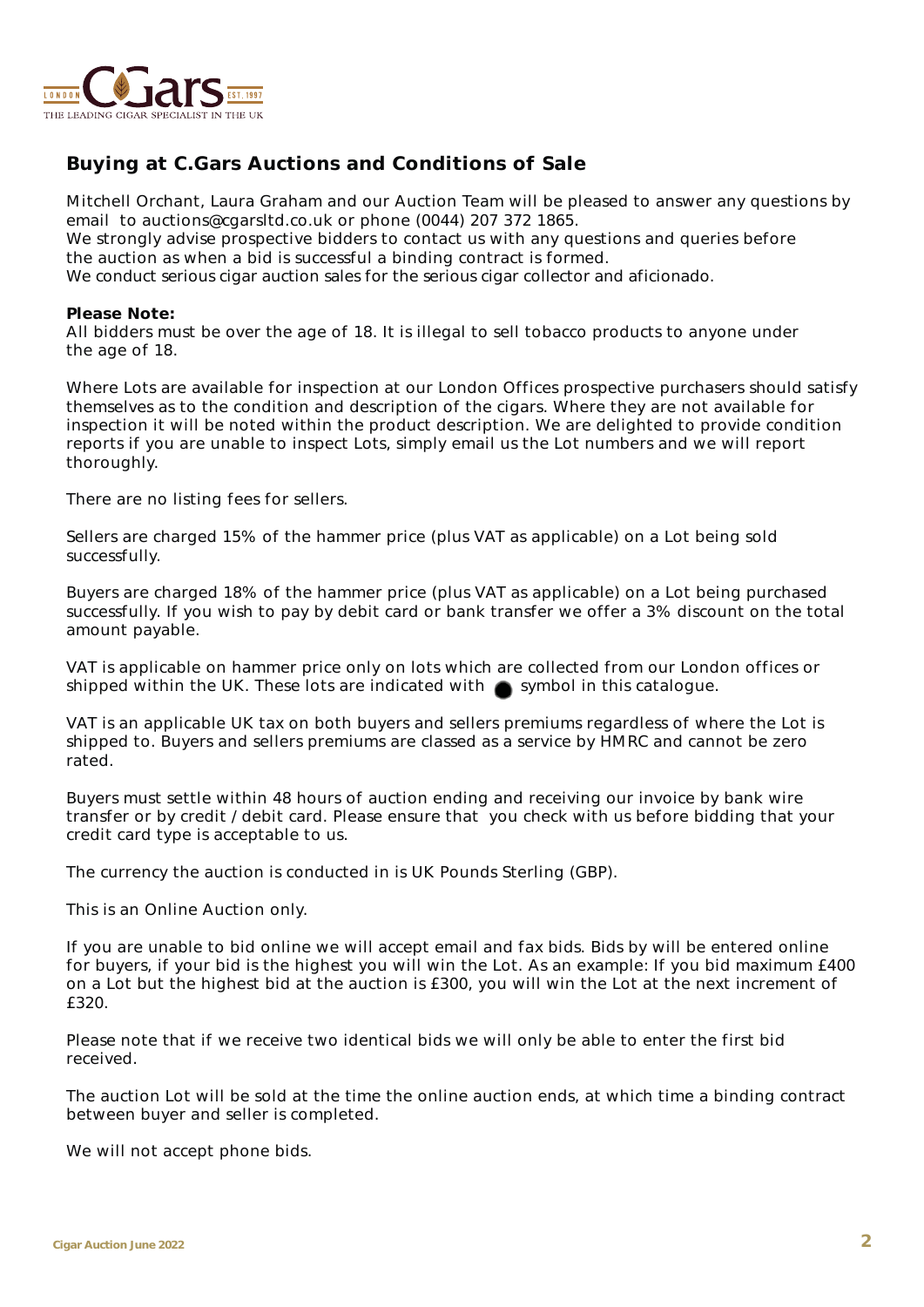

All Lots will be subject to a "reserve price" below which the Lot will not be sold.

Cigars can be collected the day after the auction from our London office or if not being stored by C.Gars Ltd, we are happy to assist with delivery arrangements subject to a reasonable delivery charge.

Please ensure that you enquire about any specific shipping requirements and shipping charges to your location prior to bidding. Bid only on the understanding that if you are requesting a shipping service you accept that any loss, delay, or customs duty are at the sole responsibility and risk of the buyer.

Please bear in mind that Lots that are available for shipping only can take some days to be ready for shipping although we endeavour to ship as soon as practical always.

We are happy to store on buyers behalf at a reasonable additional charge. Please Enquire before bidding.

Where we are offering sealed boxes these are sold as seen. Many collectors prefer sealed boxes but there is always a possibility that the successful bidder will open the box and find the cigars in bad condition. Buyer beware before bidding!

Please note that certain Lots are marked 'Not available for shipping to the UK' There are no exceptions, these Lots cannot be imported to the UK and we are unable to assist with importation. Please take care on bidding as the sale is final and to the highest bidder at the time the online auctions ends.

Any cigars purchased for delivery in the UK regardless of age will have UK health warnings on the back, inside lid and the front of the box.

Payments by buyers are due within 48 hours of invoice being raised. In the event of non-payment after 14 days we reserve the right to cancel the sale and resell the cigars with any shortfall being due by the original buyer. We will pursue non-payments through the relevant legal channels as an auction contract is binding. We are unable to extend payment terms to any bidder under any circumstances.

Seller payments are made within 28 days after the end of the auction by cheque.Payments can be made in any currency except US Dollars.

If you require a bank wire transfer please ensure that you forward us your full bank wire details (BIC and IBAN) there is a £20 charge for wire transfers.

We do not ship to the USA.

**Disclaimer:** Whilst we make every effort to have a smooth running and efficient online auction platform, there is always the remote possibility that technology will let us down! It's very unlikely but it can happen. In the event of any technical breakdown issue such as a bid not being received or entered unfortunately we will not be held responsible.

Whilst we are happy to make shipping arrangements for clients as required again it's always possible that mail or courier services have service failures. We will not be held responsible. We will always do our best to assist and answer any queries in a timely fashion.

Errors and omissions exempt. Auction photography by B. Brozova @ copyright C.Gars Ltd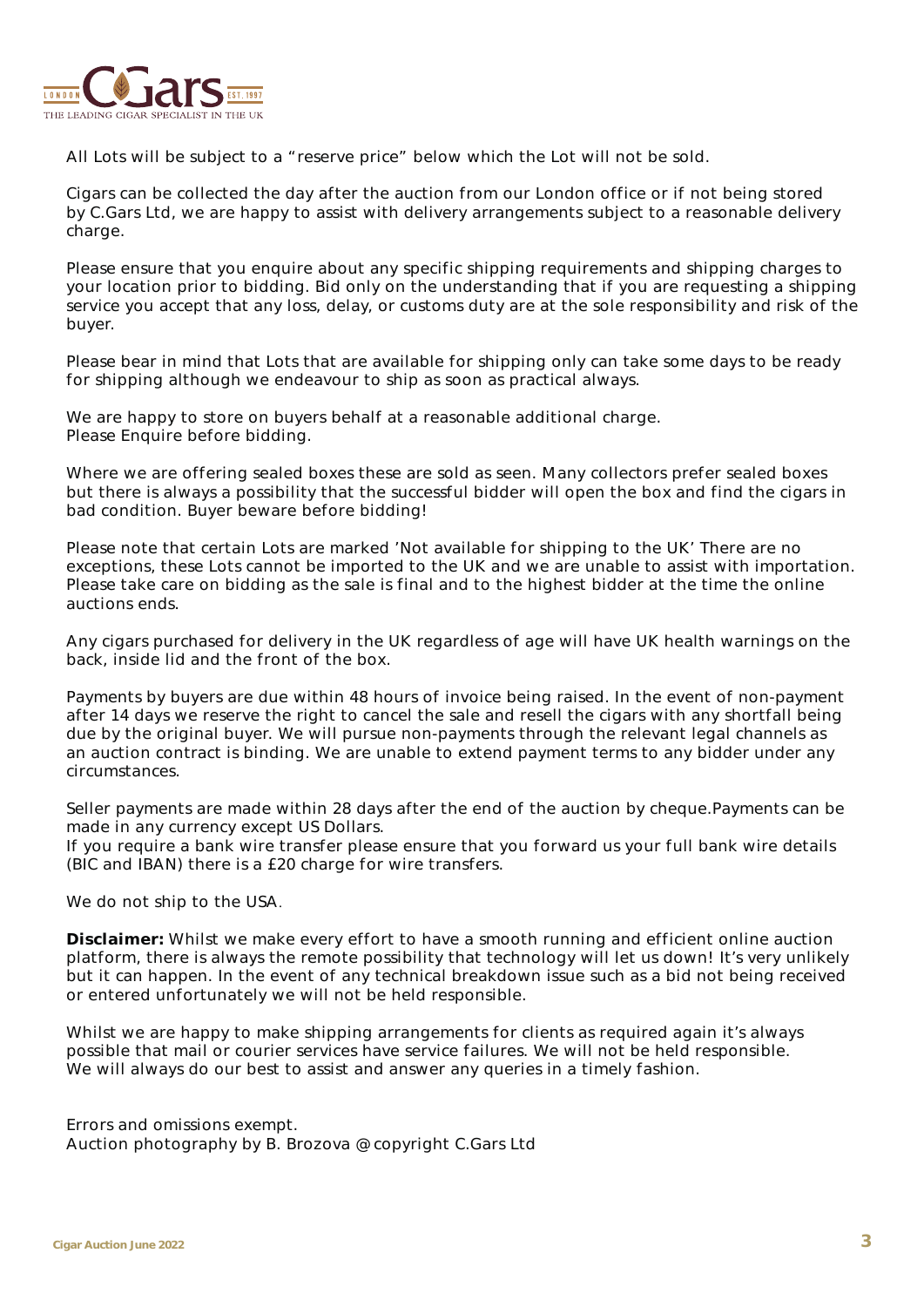

### **Order of Sale**

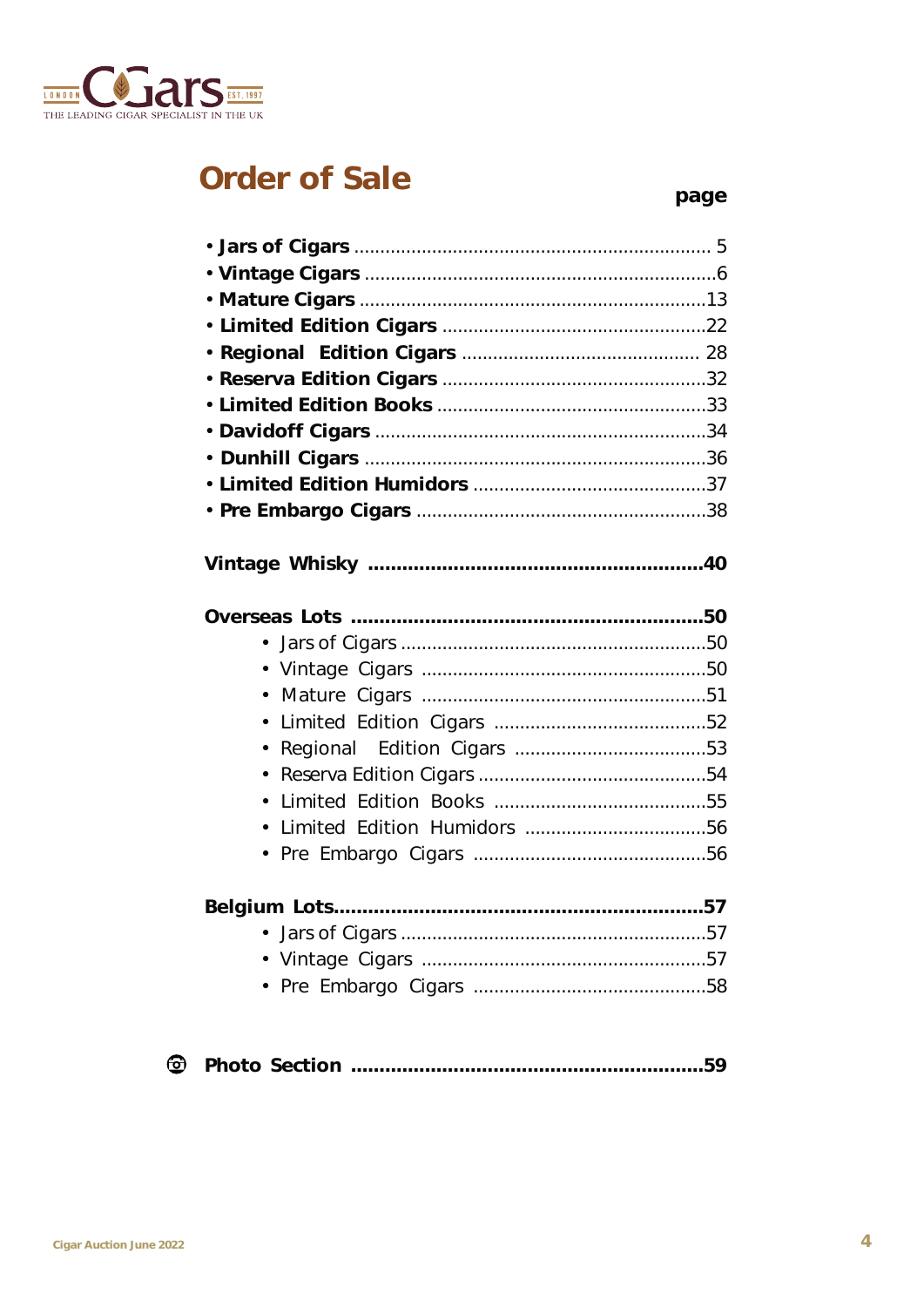

#### *JARS OF CIGARS*

| <b>LOT NO.</b>   | <b>BRAND</b>                                     | <b>PRESENTATION / SIZE</b>               | <b>VINTAGE</b>          | <b>ESTIMATE</b> | <b>COMMENTS</b><br><b>&amp; DELIVERY NOTES</b>                                                                                                       |
|------------------|--------------------------------------------------|------------------------------------------|-------------------------|-----------------|------------------------------------------------------------------------------------------------------------------------------------------------------|
| LOT <sub>1</sub> | La Corona<br><b>Invencibles</b>                  | Part jar of 39 cigars<br>5 1/2" x 42     | Pre Embargo             | £1000 - £1300   | 15 cigars in good condition,<br>9 cigars with minor wrapper<br>damage, 15 cigars with<br>damage to feet, head or<br>wrapper.<br>Exceptional bouquet. |
| LOT <sub>2</sub> | <b>Montecristo No.1</b><br>Coleccion vintage 8   | Part jar of 16 cigars<br>$61/2$ " x 42   | 2019                    | £150 - £200     |                                                                                                                                                      |
| LOT <sub>3</sub> | <b>Montecristo</b><br><b>Millennium Robustos</b> | Part jar of 16 cigars<br>4 7/8" x 50     | <b>EOG CCNN</b><br>1999 | $£700 - £900$   | 15 cigars with damage to<br>feet, head or wrapper.<br>Exceptional bouquet.                                                                           |
| LOT <sub>4</sub> | Partagas<br>Serie P No.1                         | Part jar of 10 cigars<br>$5'' \times 50$ | 2009                    | £250 - £300     | This lot is not available for<br>collection or shipping<br>to the UK.                                                                                |
| LOT <sub>5</sub> | <b>San Cristobal</b><br><b>Torreon</b>           | Jar of 25 cigars<br>$6'' \times 54$      | AME SEP 13<br>2013      | $f650 - f850$   | This lot is not available for<br>collection or shipping<br>to the UK.                                                                                |

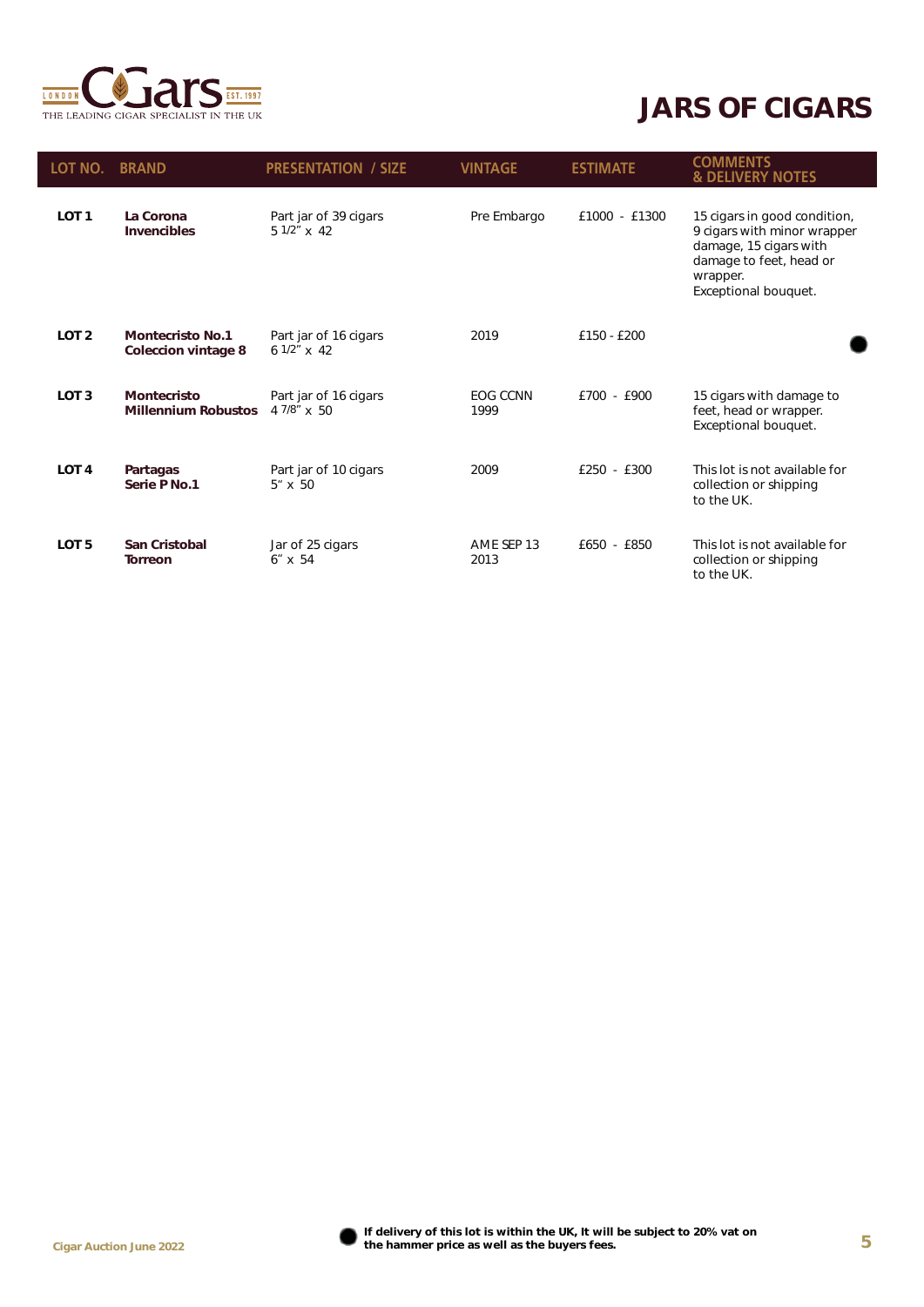

| LOT NO. BRAND      |                                                                                                            | <b>PRESENTATION / SIZE</b>                            | <b>VINTAGE</b>                  | <b>ESTIMATE</b> | <b>COMMENTS</b><br><b>&amp; DELIVERY NOTES</b>                                                                   |
|--------------------|------------------------------------------------------------------------------------------------------------|-------------------------------------------------------|---------------------------------|-----------------|------------------------------------------------------------------------------------------------------------------|
| LOT <sub>6</sub>   | <b>An Illustrated</b><br><b>Encyclopaedia of Post</b><br><b>Revolution Cigars</b><br><b>By Min Ron Nee</b> | 492 page book                                         | 2005                            | £250 - £300     |                                                                                                                  |
| LOT <sub>7</sub>   | <b>Belinda</b><br><b>Panetelas</b>                                                                         | Part box of 9 cigars<br>4 5/8" x 35                   | <b>EOG CCNE</b><br>1999         | $£20 - £30$     | This lot is not available for<br>collection or shipping<br>to the UK.                                            |
| LOT 8              | <b>Bolivar</b><br><b>Belicosos Finos</b>                                                                   | Part cabinet of 17 cigars<br>5 1/2" x 52              | OSU JUL 00<br>2000              | £300 - £360     | 3 cigars with minor head<br>damage.                                                                              |
| LOT <sub>9</sub>   | <b>Bolivar</b><br><b>Bonitas</b>                                                                           | Part box of 22 cigars<br>$5'' \times 40$              | <b>FPG OISI</b><br>1992         | £300 - £400     |                                                                                                                  |
| <b>LOT 10</b>      | <b>Bolivar</b><br>Coronas Extra                                                                            | Part cabinet of 39 cigars<br>5 5/8" x 44              | SUA LLOO<br>1999                | £500 - £700     | H&F stamp.                                                                                                       |
| <b>LOT 11</b><br>❺ | <b>Bolivar</b><br><b>Coronas Gigantes</b>                                                                  | Cabinet of 50 cigars<br>$7'' \times 47$               | <b>FSL 1995</b>                 | £2000 - £2500   |                                                                                                                  |
| <b>LOT 12</b>      | <b>Bolivar</b><br><b>Petit Bolivar</b>                                                                     | Box of 25 cigars<br>3 3/4" x 42                       | 1960's                          | £100 - £130     |                                                                                                                  |
| <b>LOT 13</b>      | Carl Upmann<br><b>Favoritas</b>                                                                            | Sealed box of 25 cigars<br>4" x 40                    | 1970's                          | £80 - £100      |                                                                                                                  |
| <b>LOT 14</b>      | <b>Cifuentes</b><br><b>Cristaltubos</b>                                                                    | Sealed box of 10 glass tubed<br>cigars<br>5 3/4" x 42 | 1960's                          | £650 - £850     |                                                                                                                  |
| <b>LOT 15</b>      | <b>Cifuentes</b><br><b>Cristaltubos</b>                                                                    | Sealed box of 10 glass tubed<br>cigars<br>5 3/4" x 42 | 1960's                          | £700 - £900     |                                                                                                                  |
| <b>LOT 16</b>      | Cohiba<br><b>Coronas Especiales</b>                                                                        | Sealed box of 25 cigars<br>$6'' \times 38$            | Early 1980's                    | £1000 - £1400   |                                                                                                                  |
| <b>LOT 17</b>      | Cohiba<br><b>Coronas Especiales</b>                                                                        | Cabinet of 25 cigars<br>$6'' \times 38$               | EAR JUN 01 2001    E900 - £1300 |                 | This lot is not available for<br>collection or shipping<br>to the UK.                                            |
| <b>LOT 18</b>      | Cohiba<br><b>Esplendidos</b>                                                                               | 4 single cigars<br>$7'' \times 47$                    | Unconfirmed                     | £80 - £110      | 1 cigar minor wrapper<br>damage.                                                                                 |
| <b>LOT 19</b>      | Cohiba<br><b>Esplendidos</b>                                                                               | Part box of 24 cigars<br>$7'' \times 47$              | ARA OCT 01<br>2001              | £500 - £700     | 14 cigars with minor wrapper<br>damage.<br>This lot is not available for<br>collection or shipping<br>to the UK. |

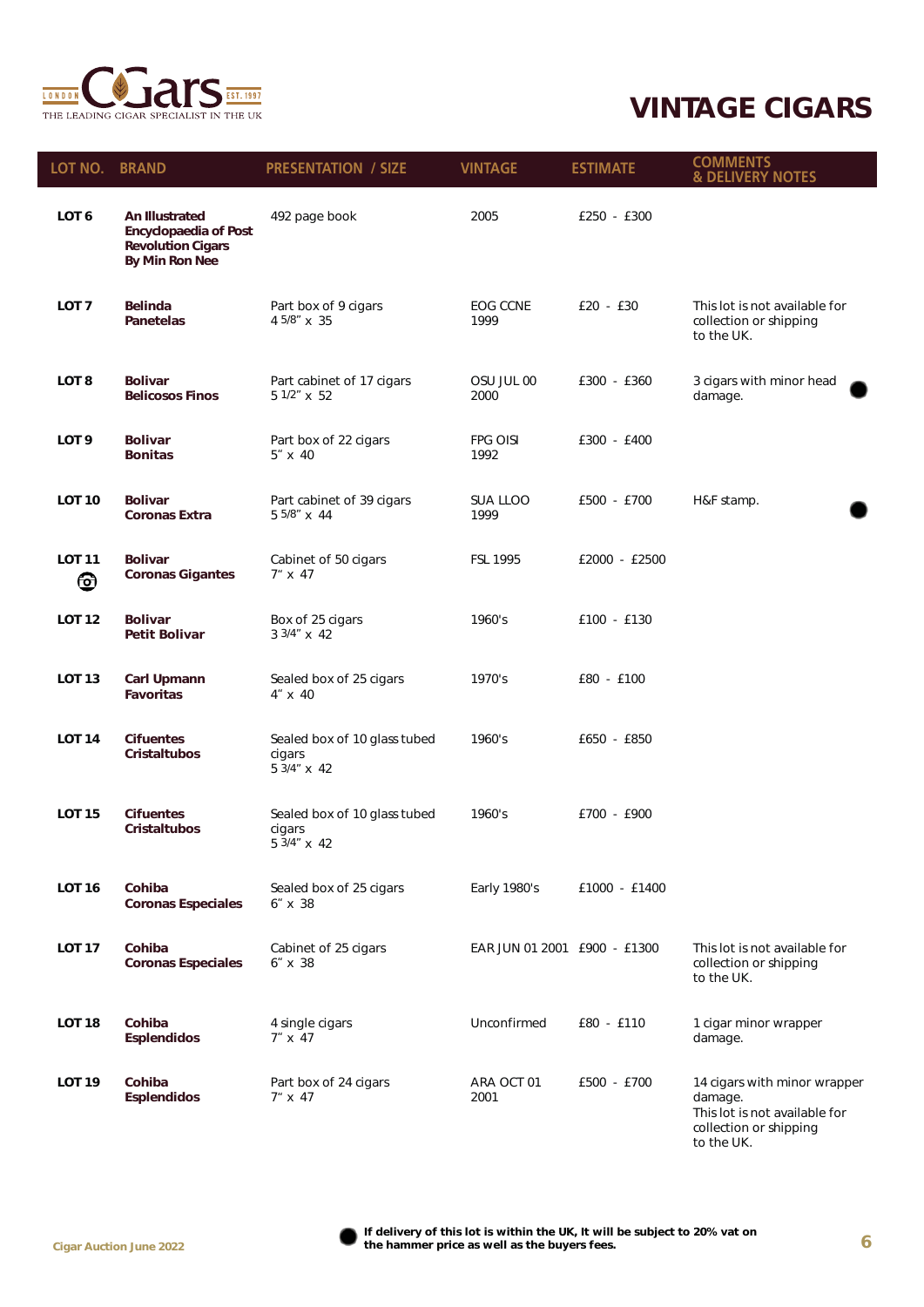

| LOT NO. BRAND |                                                               | <b>PRESENTATION / SIZE</b>                   | <b>VINTAGE</b>          | <b>ESTIMATE</b> | <b>COMMENTS</b><br><b>&amp; DELIVERY NOTES</b>                                                              |
|---------------|---------------------------------------------------------------|----------------------------------------------|-------------------------|-----------------|-------------------------------------------------------------------------------------------------------------|
| <b>LOT 20</b> | Cohiba<br><b>Esplendidos</b>                                  | Part box of 15 cigars<br>$7'' \times 47$     | <b>FPG ONSS</b><br>1999 | £800 - £1000    | 2 cigars very minor wrapper<br>damage.                                                                      |
| <b>LOT 21</b> | Cohiba<br><b>Esplendidos</b>                                  | 7 single cigars<br>$7'' \times 47$           | Unconfirmed.            | £150 - £200     |                                                                                                             |
| <b>LOT 22</b> | Cohiba<br>Lanceros                                            | 22 single cigars<br>7 1/2" x 38              | Unconfirmed.            | $£300 - £400$   | 7 cigars minor wrapper<br>damage.                                                                           |
| <b>LOT 23</b> | Cohiba<br>Lanceros                                            | Box of 25 cigars<br>7 1/2" x 38              | EL NNSA 1996            | £600 - £800     | English Market Selection.                                                                                   |
| <b>LOT 24</b> | Cohiba<br>Lanceros                                            | Box of 25 cigars<br>7 1/2" x 38              | <b>EL NNSA 1996</b>     | £1000 - £1250   | English Market Selection.                                                                                   |
| <b>LOT 25</b> | Cohiba<br>Lanceros                                            | 10 single cigars<br>7 1/2" x 38              | 1980's                  | £200 - £300     |                                                                                                             |
| <b>LOT 26</b> | Cohiba<br>Lanceros                                            | Part box of 16 cigars<br>7 1/2" x 38         | CLE JUN 01<br>2001      | £400 - £500     | This lot is not available for<br>collection or shipping<br>to the UK.                                       |
| <b>LOT 27</b> | Cohiba<br><b>Robustos</b>                                     | Part cabinet of 16 cigars<br>4 7/8" x 50     | EOG OCT OO<br>2000      | £300 - £360     |                                                                                                             |
| <b>LOT 28</b> | Cohiba<br>Siglo IV                                            | Part cabinet of 17 cigars<br>5 5/8" x 46     | OSSE TLP 03<br>1994     | £300 - £360     |                                                                                                             |
| <b>LOT 29</b> | Corvanna<br><b>Selection box</b>                              | Selection box of 25 cigars in<br>cello       | Circa 1970's            | $£25 - £35$     | Grown in Cuba, Rolled in<br>England.                                                                        |
| <b>LOT 30</b> | Cuaba<br>Divinos                                              | Part box of 21 cigars<br>4" x 33             | PEL JUN 00<br>2000      | £80 - £100      | English Market Selection.                                                                                   |
| <b>LOT 31</b> | <b>Davidoff</b><br><b>Diademas Finas</b><br>100th Anniversary | Box of 10 cigars<br>6 3/4" x 50              | 2006                    | £250 - £300     | Made in the Dominican<br>Republic.<br>This lot is not available for<br>collection or shipping<br>to the UK. |
| <b>LOT 32</b> | <b>Flor de Lancha</b><br>Sample case                          | Sample case of 16 cigars                     | 1960's                  | $E40 - E60$     | Made in Jamaica.                                                                                            |
| <b>LOT 33</b> | <b>Gispert</b><br><b>Habaneros 2</b>                          | Sealed box of 25 cigars<br>4 7/8" x 40       | Early 1980's            | £80 - £100      | This lot is not available for<br>collection or shipping<br>to the UK.                                       |
| <b>LOT 34</b> | H.Upmann<br><b>Coronas Major</b>                              | Sealed box of 25 tubed cigars<br>5 1/8" x 42 | 1960's                  | £400 - £500     |                                                                                                             |

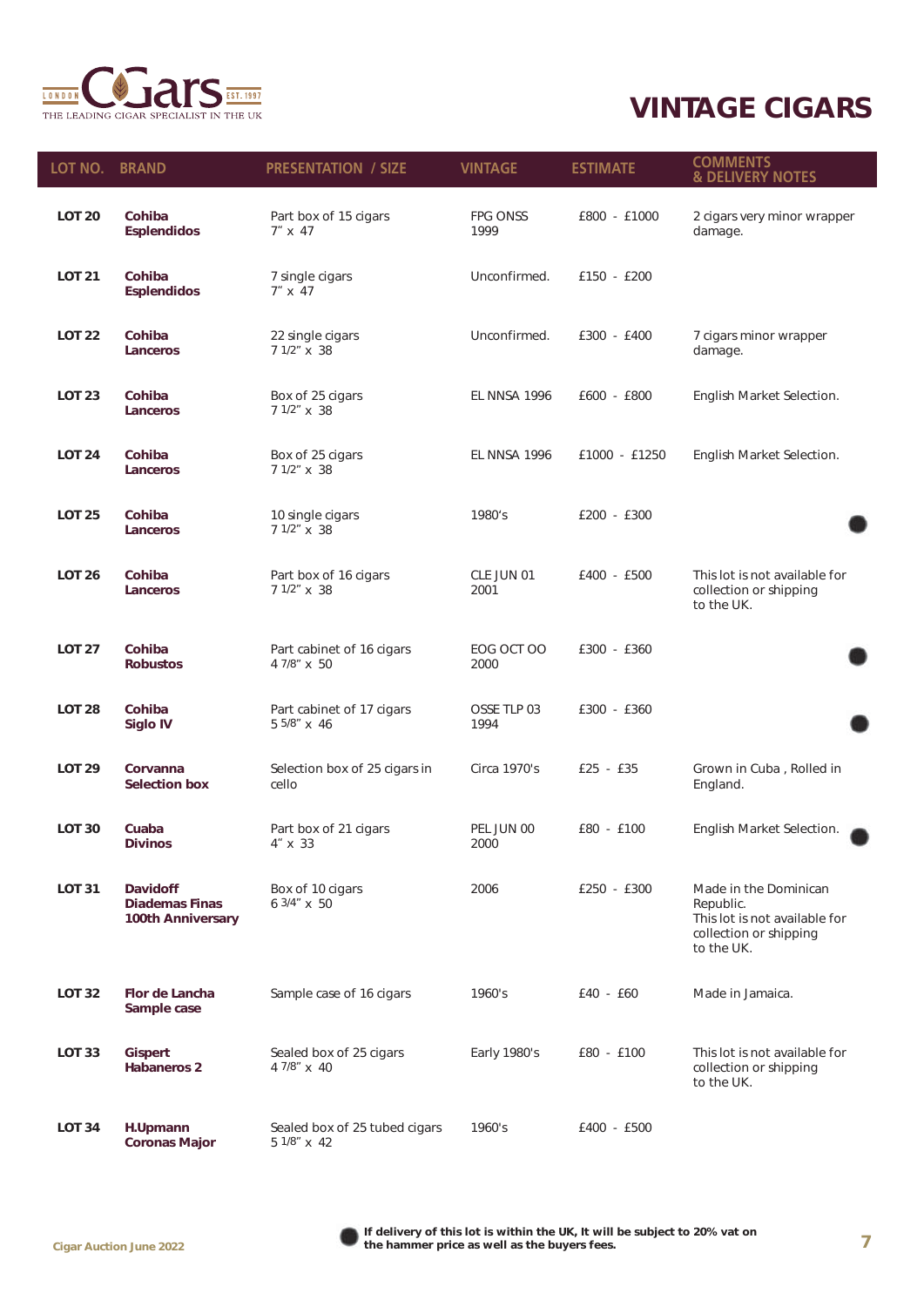

| LOT NO.            | <b>BRAND</b>                                    | <b>PRESENTATION / SIZE</b>                    | <b>VINTAGE</b>                | <b>ESTIMATE</b> | <b>COMMENTS</b><br><b>&amp; DELIVERY NOTES</b>                        |
|--------------------|-------------------------------------------------|-----------------------------------------------|-------------------------------|-----------------|-----------------------------------------------------------------------|
| LOT 35             | H.Upmann<br><b>Especiales</b>                   | Part box of 16 cigars<br>5 1/2" x 40          | 1970's                        | £100 - £130     | This lot is not available for<br>collection or shipping<br>to the UK. |
| <b>LOT 36</b>      | H.Upmann<br><b>Singulares</b>                   | Sealed box of 25 tubed cigars<br>4 5/8" x 40  | Late 1970's                   | £400 - £500     |                                                                       |
| <b>LOT 37</b><br>❺ | H.Upmann<br><b>Sir Winston</b>                  | Green cabinet of 25 cigars<br>$7'' \times 47$ | Late 1980's -<br>Early 1990's | £2000 - £3000   |                                                                       |
| <b>LOT 38</b><br>❻ | H.Upmann<br><b>Sir Winston</b>                  | Cabinet of 25 cigars<br>$7'' \times 47$       | OSU LLOO<br>1999              | £1100 - £1300   |                                                                       |
| LOT 39             | <b>Hoyo de Monterrey</b><br><b>Epicure No.1</b> | Cabinet of 50 cigars<br>5 5/8" x 46           | FR NOSC<br>1997               | £850 - £1050    | English Market Selection.                                             |
| <b>LOT 40</b>      | <b>Hoyo de Monterrey</b><br><b>Epicure No.1</b> | Cabinet of 25 cigars<br>5 5/8" x 46           | <b>OSUL 1985</b>              | £850 - £1050    | Stored at Dunhill of London<br>until recent removal to<br>C.Gars.     |
| <b>LOT 41</b>      | <b>King Edward</b><br><b>Invincible</b>         | Sealed box of 50 cigars<br>5 3/4" x 42        | Circa 1970's                  | $£20 - £30$     |                                                                       |
| <b>LOT 42</b>      | <b>King Edward</b><br><b>Invincible</b>         | Sealed box of 50 cigars<br>5 3/4" x 42        | Circa 1970's                  | $£20 - £30$     |                                                                       |
| <b>LOT 43</b>      | <b>King Edward</b><br><b>Imperial</b>           | Sealed box of 25 cigars<br>5 3/4" x 42        | Circa 1980's                  | $E40 - E60$     |                                                                       |
| <b>LOT 44</b>      | La Escepcion<br><b>Gran Gener</b>               | 1 single boxed cigar<br>9 1/8" x 55           | 1970's                        | £150 - £180     |                                                                       |
| <b>LOT 45</b>      | La Escepcion<br><b>Gran Gener</b>               | 1 single boxed cigar<br>9 1/8" x 55           | 1970's                        | £150 - £180     |                                                                       |
| <b>LOT 46</b>      | La Escepcion<br><b>Gran Gener</b>               | 1 single boxed cigar<br>9 1/8" x 55           | 1970's                        | £150 - £180     |                                                                       |
| <b>LOT 47</b>      | La Escepcion<br><b>Gran Gener</b>               | Single boxed cigar<br>9 1/8" x 55             | 1970's                        | £150 - £180     |                                                                       |
| <b>LOT 48</b>      | La Escepcion<br><b>Gran Gener</b>               | 5 single boxed cigars<br>9 1/8" x 55          | 1970's                        | £700 - £900     |                                                                       |
| <b>LOT 49</b>      | La Escepcion<br>Picadura Selecta<br>Extra Fina  | Sealed pack of Cuban pipe<br>tobacco          | 1960's                        | $£20 - £30$     |                                                                       |

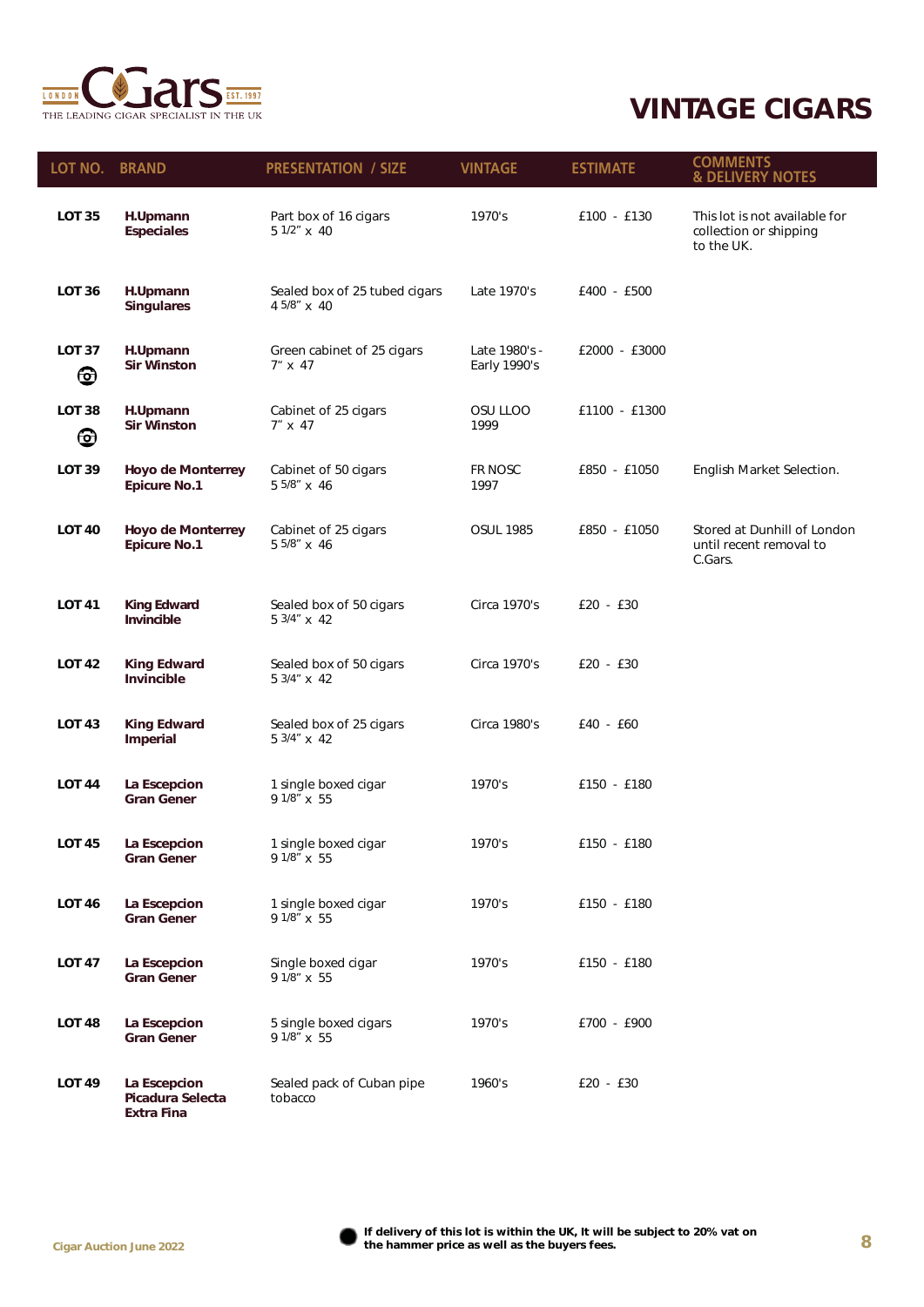

| LOT NO. BRAND |                                                       | <b>PRESENTATION / SIZE</b>                   | <b>VINTAGE</b> | <b>ESTIMATE</b> | <b>COMMENTS</b><br><b>&amp; DELIVERY NOTES</b>                 |
|---------------|-------------------------------------------------------|----------------------------------------------|----------------|-----------------|----------------------------------------------------------------|
| <b>LOT 50</b> | La Escepcion<br>Picadura Selecta<br>Extra Fina        | Sealed pack of Cuban pipe<br>tobacco         | 1960's         | $£20 - £30$     |                                                                |
| LOT 51        | La Escepcion<br>Picadura Selecta<br>Extra Fina        | Sealed pack of Cuban pipe<br>tobacco         | 1960's         | $£20 - £30$     |                                                                |
| <b>LOT 52</b> | La Escepcion<br>Picadura Selecta<br>Extra Fina        | Sealed pack of Cuban pipe<br>tobacco         | 1960's         | $£20 - £30$     |                                                                |
| LOT 53        | La Escepcion<br>Picadura Selecta<br><b>Extra Fina</b> | Sealed pack of Cuban pipe<br>tobacco         | 1960's         | $£30 - £50$     |                                                                |
| <b>LOT 54</b> | La Escepcion<br>Picadura Selecta<br>Extra Fina        | Sealed pack of Cuban pipe<br>tobacco         | 1960's         | $£30 - £50$     |                                                                |
| <b>LOT 55</b> | La Escepcion<br>Picadura Selecta<br><b>Extra Fina</b> | Sealed pack of Cuban pipe<br>tobacco         | 1960's         | $£30 - £50$     |                                                                |
| LOT 56        | La Escepcion<br>Picadura Selecta<br>Extra Fina        | Sealed pack of Cuban pipe<br>tobacco         | 1960's         | $£30 - £50$     |                                                                |
| LOT 57        | La Flor De La Isabela<br>Especiales Tabacalera        | Part box of 24 cigars<br>4 1/4" x 44         |                | £50 - £80       | Made in the Philippines.                                       |
| LOT 58        | La Flor De La Isabela<br>Excepcionales                | Part box of 24 cigars<br>$5'' \times 47$     |                | £50 - £80       | Made in the Philippines.                                       |
| LOT 59        | Macanudo<br>Sample case                               | Salesman's sample case of 11<br>cigars       | 1960's         | £50 - £80       |                                                                |
| <b>LOT 60</b> | <b>Maria Guerrero</b><br><b>Favoritas en Cedro</b>    | Part box of 8 cigars<br>4 7/8" x 40          | 1960's         | £100 - £130     |                                                                |
| LOT 61        | <b>Medallion</b><br><b>Petit Coronas</b>              | Sealed box of 25 tubed cigars<br>5 1/8" x 42 | 1970's         | £100 - £140     | Made entirely from pure<br>Havana tobacco rolled in the<br>UK. |
| LOT 62        | <b>Montecristo</b><br>A                               | Box of 25 cigars<br>9 1/4" x 47              | 1997           | £400 - £500     | English Market Selection.<br>All wrappers badly cockled.       |
| <b>LOT 63</b> | <b>Montecristo</b><br>No.2                            | Part box of 6 cigars<br>6 1/8" x 52          | 1960's         | $£200 - £300$   | Exceptional condition and<br>appearance.                       |

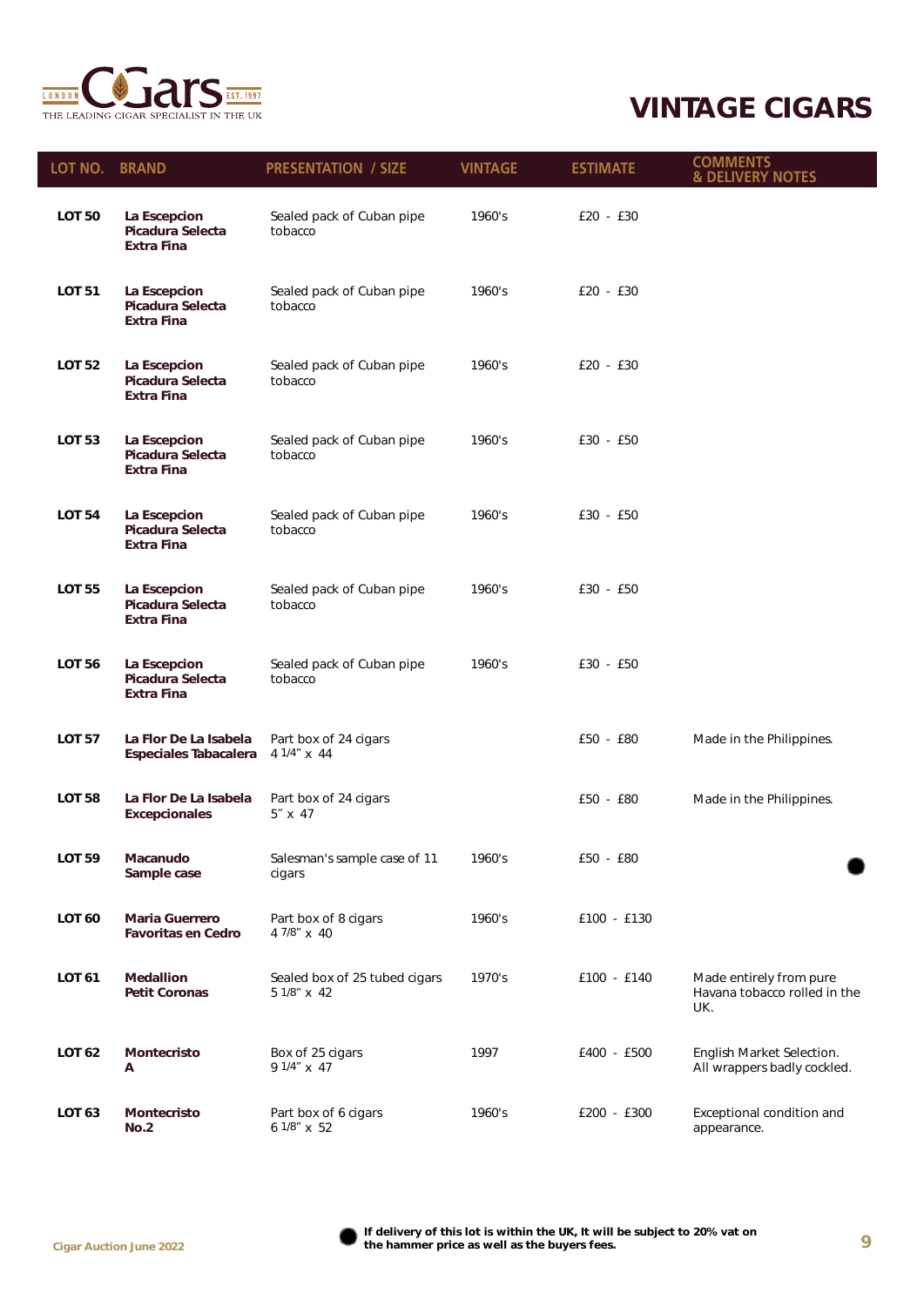

| LOT NO.       | <b>BRAND</b>                          | <b>PRESENTATION / SIZE</b>                              | <b>VINTAGE</b>              | <b>ESTIMATE</b> | <b>COMMENTS</b><br><b>&amp; DELIVERY NOTES</b>                        |
|---------------|---------------------------------------|---------------------------------------------------------|-----------------------------|-----------------|-----------------------------------------------------------------------|
| <b>LOT 64</b> | <b>Montecristo</b><br>No.2            | Box of 25 cigars<br>6 1/8" x 52                         | <b>FPG OSSV</b><br>1993     | £1500 - £2000   | Exceptional dark wrapper,<br>excellent condition and<br>appearance.   |
| <b>LOT 65</b> | <b>Montecristo</b><br><b>No.3</b>     | Sealed box of 25 cigars<br>5 5/8" x 42                  | Early 1980's                | £300 - £360     | This lot is not available for<br>collection or shipping<br>to the UK. |
| <b>LOT 66</b> | <b>Montecristo</b><br><b>No.4</b>     | Part box of 16 cigars<br>5 1/8" x 42                    | USI SS <sub>2</sub><br>1991 | £150 - £200     |                                                                       |
| <b>LOT 67</b> | <b>Montecristo</b><br>No.4            | Sealed box of 25 cigars<br>5 1/8" x 42                  | USI SS <sub>2</sub><br>1991 | £350 - £450     |                                                                       |
| <b>LOT 68</b> | <b>Montecristo</b><br>No.4            | Part box of 16 cigars<br>5 1/8" x 42                    | 1970's                      | £250 - £350     |                                                                       |
| <b>LOT 69</b> | <b>Montecristo</b><br><b>No.5</b>     | Box of 25 cigars<br>4" x 42                             | 1970's                      | £400 - £500     |                                                                       |
| <b>LOT 70</b> | <b>Montecristo</b><br><b>Tubos</b>    | Part box of 8 tubed cigars<br>$61/8$ " x 42             | Early 1980's                | £80 - £100      |                                                                       |
| <b>LOT 71</b> | <b>Montecristo</b><br><b>Tubos</b>    | Part box of 8 tubed cigars<br>6 1/8" x 42               | <b>SUA 1986</b>             | £300 - £400     |                                                                       |
| <b>LOT 72</b> | <b>Partagas</b><br><b>Chicos</b>      | Part box of 21 cigars in cello<br>4 1/8" x 29           | LOC FEB 00                  | $£30 - £40$     | This lot is not available for<br>collection or shipping<br>to the UK. |
| <b>LOT 73</b> | Partagas<br><b>Londres Extra</b>      | Part box of 4 specially banded<br>cigars<br>5 1/8" x 40 | 1971                        | $£30 - £50$     | This lot is not available for<br>collection or shipping<br>to the UK. |
| <b>LOT 74</b> | Partagas<br><b>Londres Finos</b>      | Sealed box of 25 cigars<br>5 1/8" x 40                  | Early 1980's                | £100 - £120     | This lot is not available for<br>collection or shipping<br>to the UK. |
| <b>LOT 75</b> | Partagas<br><b>Princess</b>           | Sealed box of 10 cigars<br>$5'' \times 35$              | Early 1980's                | £100 - £140     |                                                                       |
| <b>LOT 76</b> | <b>Punch</b><br><b>Double Coronas</b> | Box of 25 cigars<br>7 5/8" x 49                         | PEL EOOO<br>1999            | £500 - £600     | English Market Selection.                                             |
| LOT 77        | Quintero<br><b>Brevas</b>             | Part box of 23 cigars<br>5 3/8" x 42                    | 1980's                      | £200 - £250     | This lot is not available for<br>collection or shipping<br>to the UK. |
| LOT 78        | Romeo y Julieta<br><b>Churchills</b>  | Part box of 8 cigars<br>$7'' \times 47$                 | HM OSUS<br>1989             | £400 - £600     |                                                                       |

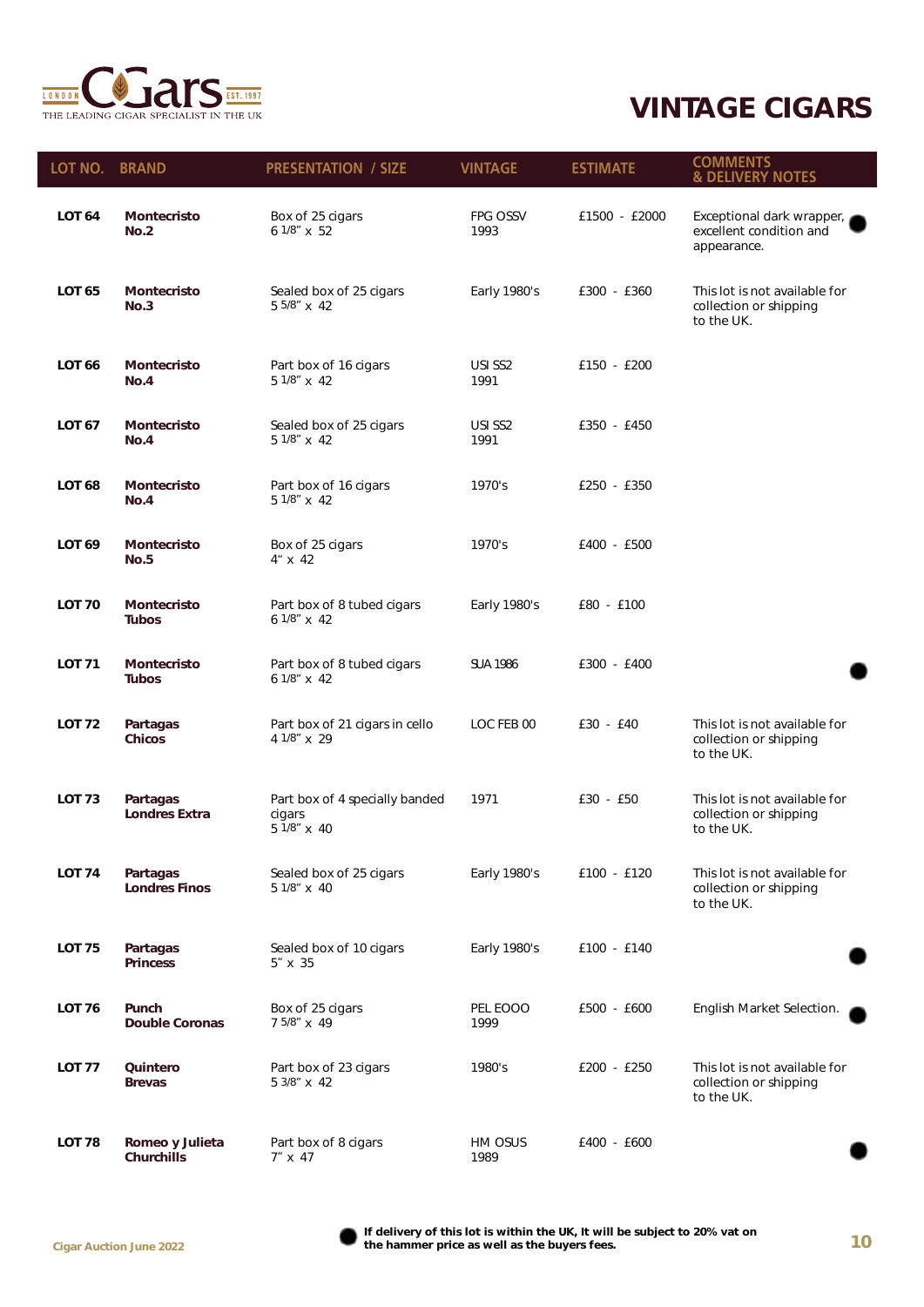

| LOT NO. BRAND |                                         | <b>PRESENTATION / SIZE</b>                                   | <b>VINTAGE</b>         | <b>ESTIMATE</b> | <b>COMMENTS</b><br><b>&amp; DELIVERY NOTES</b>                        |
|---------------|-----------------------------------------|--------------------------------------------------------------|------------------------|-----------------|-----------------------------------------------------------------------|
| <b>LOT 79</b> | Romeo y Julieta<br><b>Churchills</b>    | Box of 25 tubed cigars<br>$7'' \times 47$                    | PEL ESOO<br>1999       | £1200 - £1600   |                                                                       |
| <b>LOT 80</b> | Romeo y Julieta<br><b>Churchills</b>    | Sealed box of 10 tubed cigars<br>$7'' \times 47$             | 1970's                 | £400 - £500     |                                                                       |
| <b>LOT 81</b> | Romeo y Julieta<br>Coronas              | Sealed box of 25 cigars<br>5 5/8" x 42                       | HM OVSI<br>1992        | £200 - £240     | This lot is not available for<br>collection or shipping<br>to the UK. |
| <b>LOT 82</b> | Romeo y Julieta<br><b>Favoritas</b>     | Tin of 5 cigars<br>4 7/8" x 39                               | 1980's                 | £80 - £100      |                                                                       |
| <b>LOT 83</b> | Romeo y Julieta<br><b>Mixed box</b>     | 5 Coronas and 4 tubed no.2<br>$55/8$ " x 42                  | <b>Early 1990's</b>    | $£50 - £60$     |                                                                       |
| <b>LOT 84</b> | Romeo y Julieta<br><b>Nacionales</b>    | Box of 25 cigars<br>5 1/8" x 42                              | <b>Early 1980's</b>    | £180 - £220     |                                                                       |
| LOT 85        | Romeo y Julieta<br>No.1 de Luxe         | Part box of 23 cigars<br>5 5/8" x 42                         | 1960's                 | £180 - £220     |                                                                       |
| <b>LOT 86</b> | Romeo y Julieta<br>No.2                 | Part box of 17 no.2 and 1 single<br><b>Upmann Singulares</b> | 1970's                 | £100 - £130     | This lot is not available for<br>collection or shipping<br>to the UK. |
| <b>LOT 87</b> | Romeo y Julieta<br>No.2 De Luxe         | Sealed box of 25 tubed cigars<br>$51/8$ " x 42               | HM OCSN<br>1991        | £400 - £600     |                                                                       |
| <b>LOT 88</b> | Romeo y Julieta<br><b>No.3</b>          | Box of 25 tubed cigars<br>4 5/8" x 40                        | <b>CB OASU</b><br>1998 | £100 - £120     | This lot is not available for<br>collection or shipping<br>to the UK. |
| LOT 89        | Romeo y Julieta<br><b>Panetelas</b>     | Sealed box of 25 cigars<br>4 5/8" x 35                       | <b>BM OSUC</b><br>1987 | £150 - £180     | This lot is not available for<br>collection or shipping<br>to the UK. |
| <b>LOT 90</b> | Romeo y Julieta<br><b>Petit Coronas</b> | Part box of 12 cigars<br>5 1/8" x 42                         | early 1980's           | £30 - £40       | 3 cigars with head damage.                                            |
| <b>LOT 91</b> | Romeo y Julieta<br><b>Petit Coronas</b> | Sealed box of 25 cigars<br>5 1/8" x 42                       | 1970's                 | £450 - £500     |                                                                       |
| <b>LOT 92</b> | Romeo y Julieta<br><b>Petit Coronas</b> | Sealed box of 25 cigars<br>5 1/8" x 42                       | 1970's                 | £450 - £500     |                                                                       |
| LOT 93        | Romeo y Julieta<br>Romeo no.1           | Box of 10 tubed cigars<br>5 1/2" x 40                        | 1977                   | £120 - £150     |                                                                       |

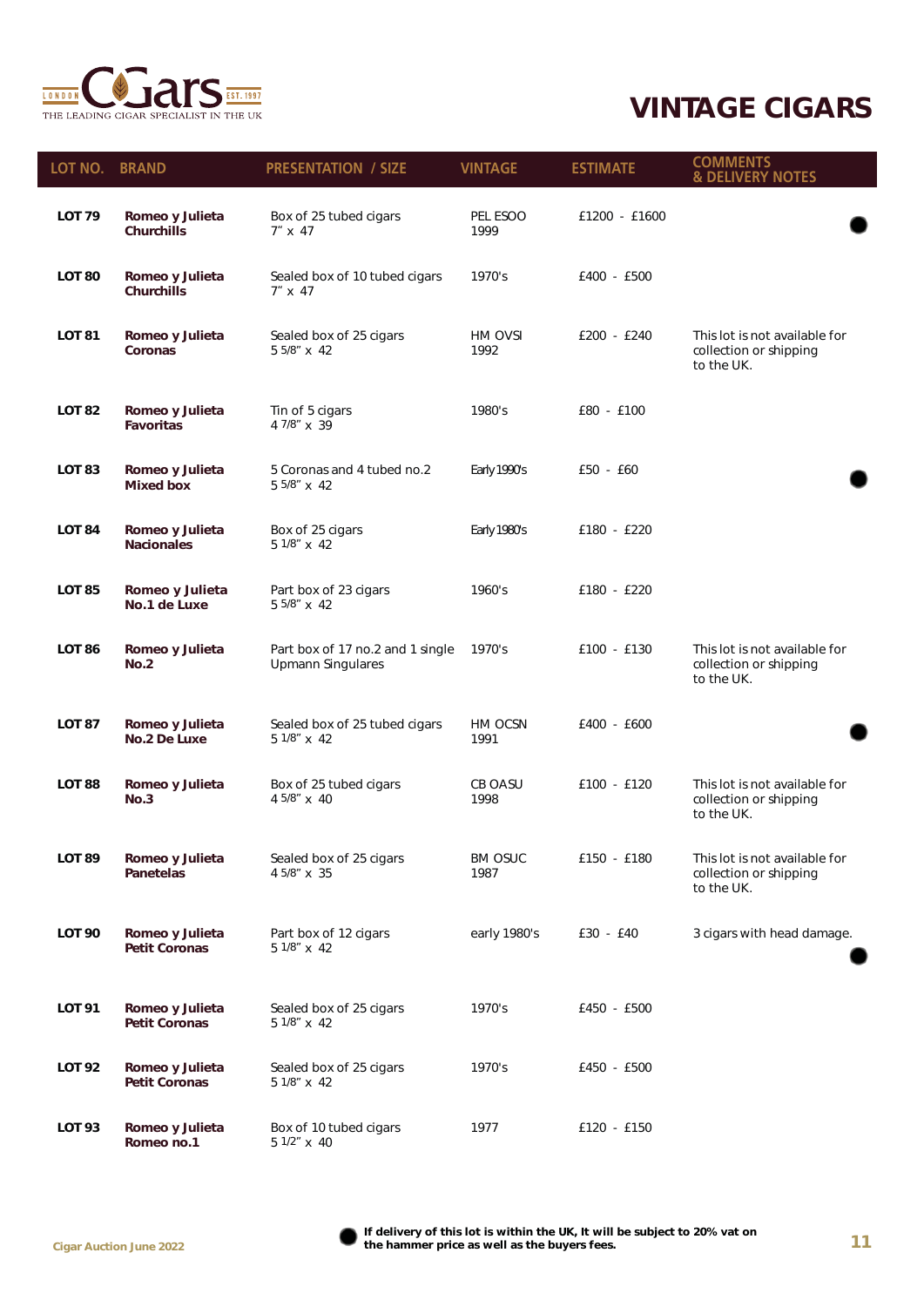

| LOT NO. BRAND |                                              | <b>PRESENTATION / SIZE</b>                    | VINTAGE      | <b>ESTIMATE</b> | <b>COMMENTS</b><br><b>&amp; DELIVERY NOTES</b> |
|---------------|----------------------------------------------|-----------------------------------------------|--------------|-----------------|------------------------------------------------|
| <b>LOT 94</b> | Romeo y Julieta<br>Romeo no.1                | Sealed box of 10 tubed cigars<br>5 1/2" x 40  | 1976         | £150 - £200     |                                                |
| LOT 95        | Romeo y Julieta<br><b>Tres Petit Coronas</b> | Part box of 13 cigars<br>4 5/8" x 42          | Early 1980's | $E60 - E80$     |                                                |
| <b>LOT 96</b> | Royal Jamaica<br><b>Petit Coronas</b>        | Part box of 4 tubed cigars<br>$5'' \times 42$ | 1970's       | $£20 - £30$     |                                                |
| <b>LOT 97</b> | Royal Jamaica<br><b>Kingston Trio</b>        | Box of 3 cigars                               | 1960's       | £50 - £80       |                                                |
| <b>LOT 98</b> | <b>Tabacalera</b><br>Isabela                 | Sealed box of 25 cigars                       | Unconfirmed. | $£20 - £30$     | Made in the Philippines.                       |
| LOT 99        | <b>Yau Yick</b><br>Coronas                   | Part box of 22 cigars<br>5 1/2" x 42          | Unconfirmed. | $£20 - £40$     | Origin unknown.                                |

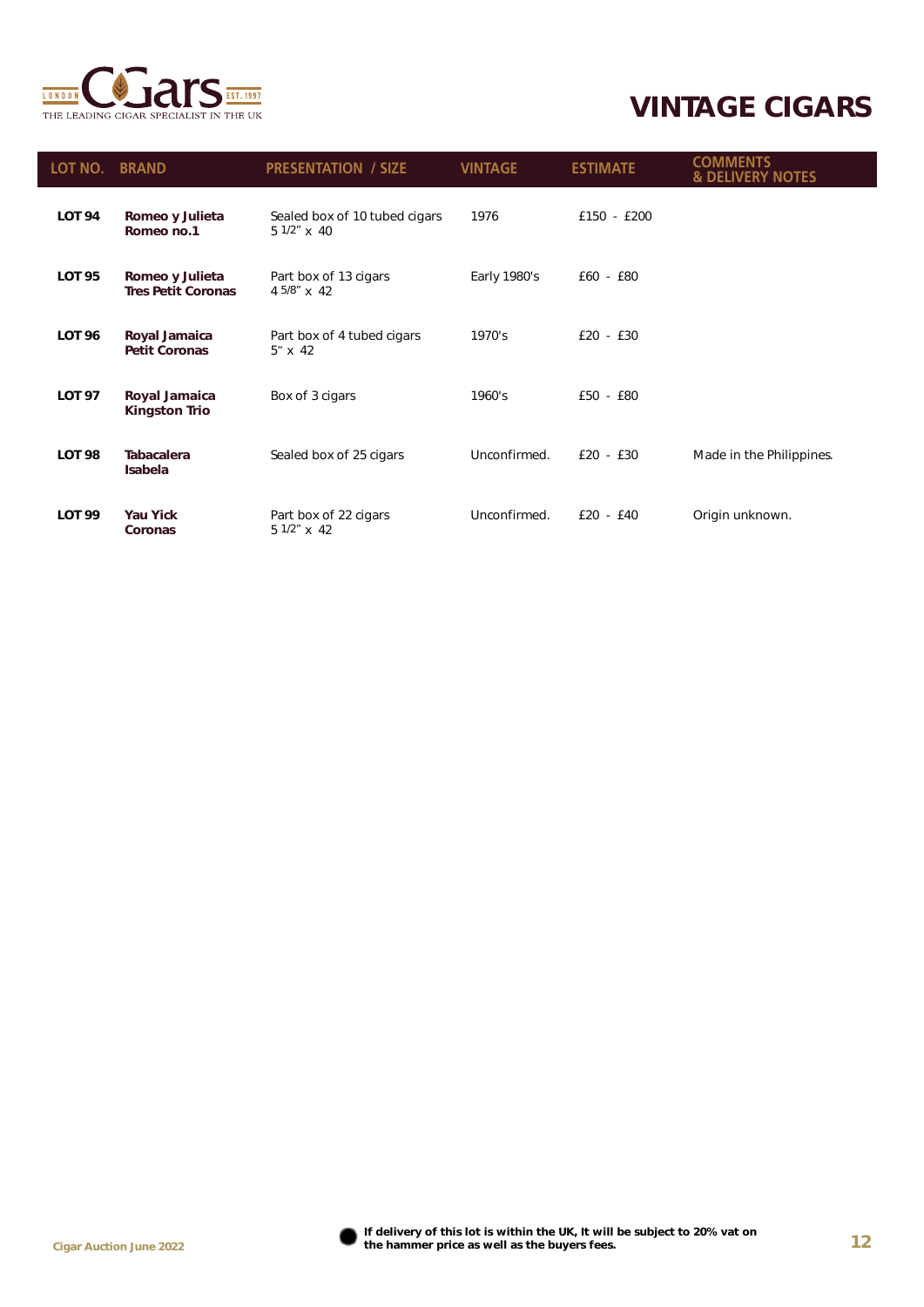

| LOT NO.        | <b>BRAND</b>                             | <b>PRESENTATION / SIZE</b>                     | <b>VINTAGE</b>     | <b>ESTIMATE</b> | <b>COMMENTS</b><br><b>&amp; DELIVERY NOTES</b>                                                                  |
|----------------|------------------------------------------|------------------------------------------------|--------------------|-----------------|-----------------------------------------------------------------------------------------------------------------|
| <b>LOT 100</b> | <b>Bolivar</b><br><b>Belicosos Finos</b> | Box of 25 cigars<br>5 1/2" x 52                | SVF MAY 05<br>2005 | £600 - £800     | English Market Selection.                                                                                       |
| <b>LOT 101</b> | <b>Bolivar</b><br><b>Gold Medals</b>     | Sealed box of 10 cigars<br>$61/2$ " x 42       | GKI DIC 04<br>2004 | £350 - £450     |                                                                                                                 |
| <b>LOT 102</b> | <b>Bolivar</b><br><b>Gold Medals</b>     | Box of 10 cigars<br>6 1/2" x 42                | LSO SEP 07<br>2007 | £350 - £450     |                                                                                                                 |
| <b>LOT 103</b> | <b>Bolivar</b><br><b>Gold Medals</b>     | Part box of 9 cigars<br>$61/2$ " x 42          | POS NOV 06<br>2006 | £320 - £360     | This lot is not available for<br>collection or shipping<br>to the UK.                                           |
| <b>LOT 104</b> | <b>Bolivar</b><br><b>Gold Medals</b>     | Box of 10 cigars<br>6 1/2" x 42                | POS NOV 06<br>2006 | £350 - £450     | This lot is not available for<br>collection or shipping<br>to the UK.                                           |
| <b>LOT 105</b> | <b>Bolivar</b><br><b>Gold Medals</b>     | Box of 10 cigars<br>$61/2$ " x 42              | POS NOV 06<br>2006 | £350 - £450     | This lot is not available for<br>collection or shipping<br>to the UK.                                           |
| <b>LOT 106</b> | Cabanas<br><b>Belvederes</b>             | Part box of 17 cigars<br>4 7/8" x 39           | EAR FEB 01<br>2001 | £50 - £70       | 2 cigars with minor wrapper<br>damage.<br>This lot is not available for<br>collection or shipping<br>to the UK. |
| <b>LOT 107</b> | Cohiba<br><b>Behike 52</b>               | 4 single cigars<br>4 3/4" x 52                 | 2018               | £100 - £150     | All wrapper damaged.<br>Cigars smokeable.                                                                       |
| <b>LOT 108</b> | Cohiba<br><b>Behike 54</b>               | Single cigar<br>5 5/8" x 54                    | 2012               | £100 - £150     |                                                                                                                 |
| <b>LOT 109</b> | Cohiba<br><b>Esplendidos</b>             | 11 single cigars<br>$7'' \times 47$            | 2019               | £130 - £190     | Varying wrapper damage<br>to all cigars.<br>English Market Selection.                                           |
| <b>LOT 110</b> | Cohiba<br><b>Exquisitos</b>              | Sealed box of 25 cigars<br>5" x 33             | LTB DIC 12<br>2012 | £280 - £340     |                                                                                                                 |
| LOT 111        | Cohiba<br><b>Exquisitos</b>              | Part box of 17 cigars<br>$5'' \times 33$       | JNU DIC 03<br>2003 | £100 - £130     | This lot is not available for<br>collection or shipping<br>to the UK.                                           |
| <b>LOT 112</b> | Cohiba<br>Genios                         | Cohiba cigar case with 3 cigars<br>5 1/2" x 52 | 2019               | £100 - £140     | English Market Selection.                                                                                       |
| <b>LOT 113</b> | Cohiba<br>Piramides Extra                | Box of 10 cigars<br>6 1/2" x 54                | RAT MAR 21<br>2021 | £700 - £900     | English Market selection.                                                                                       |

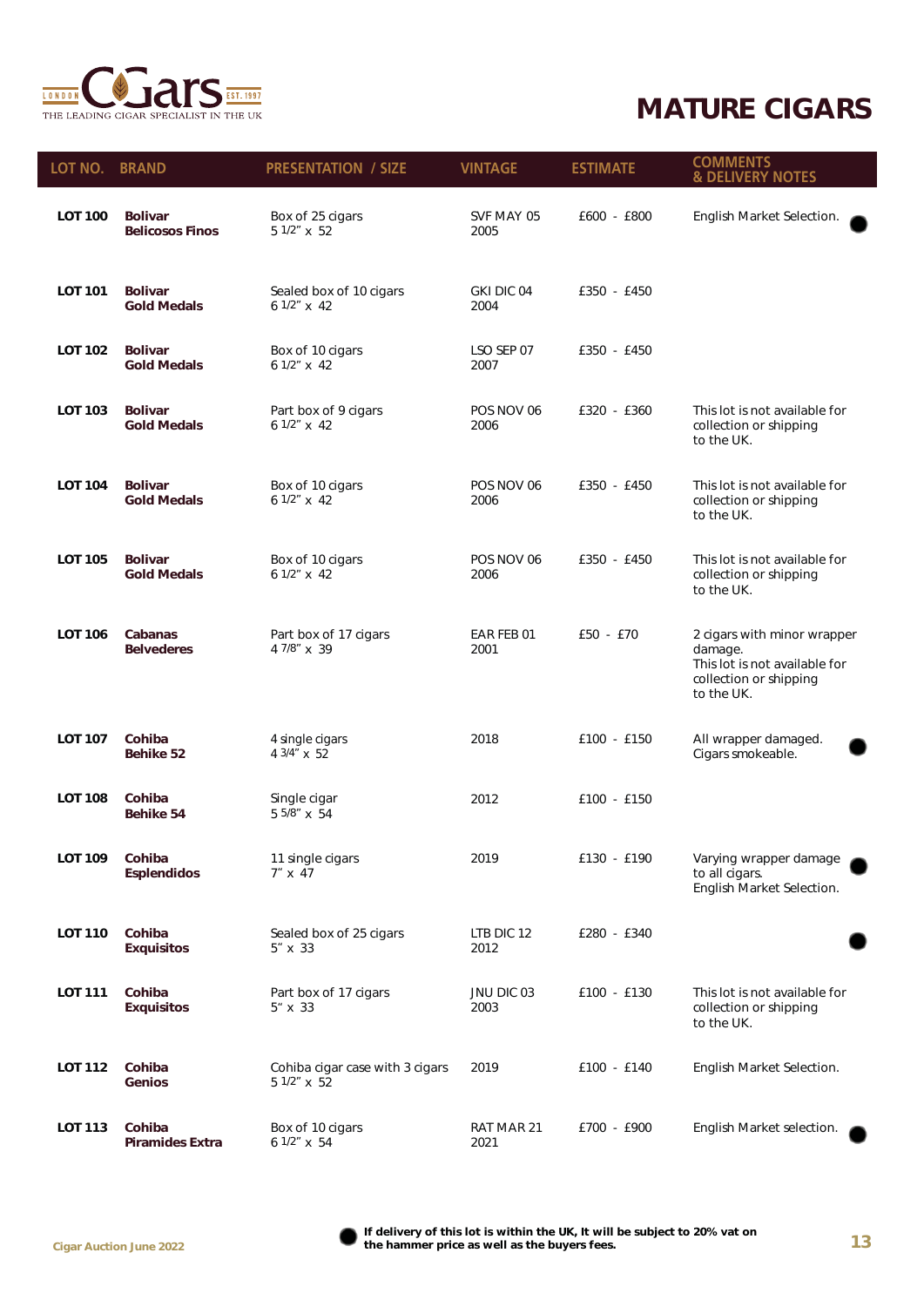

| LOT NO. BRAND  |                                  | <b>PRESENTATION / SIZE</b>                                | <b>VINTAGE</b>     | <b>ESTIMATE</b> | <b>COMMENTS</b><br><b>&amp; DELIVERY NOTES</b>                                      |
|----------------|----------------------------------|-----------------------------------------------------------|--------------------|-----------------|-------------------------------------------------------------------------------------|
| <b>LOT 114</b> | Cohiba<br><b>Piramides Extra</b> | Box of 10 cigars<br>6 1/2" x 54                           | UPE AGO 12<br>2012 | £400 - £600     |                                                                                     |
| <b>LOT 115</b> | Cohiba<br><b>Robustos</b>        | Part cabinet of 23 cigars<br>4 7/8" x 50                  | POS JUN 06<br>2006 | £250 - £300     | H&F stamp.<br>This lot is not available for<br>collection or shipping<br>to the UK. |
| <b>LOT 116</b> | Cohiba<br><b>Robustos</b>        | Cabinet of 25 cigars<br>4 7/8" x 50                       | OTL SEP 15<br>2015 | £650 - £850     | H&F stamp.<br>This lot is not available for<br>collection or shipping<br>to the UK. |
| <b>LOT 117</b> | Cohiba<br><b>Robustos</b>        | Sealed cabinet of 25 cigars<br>4 7/8" x 50                | PEL ESOO<br>1999   | £2000 - £3000   |                                                                                     |
| <b>LOT 118</b> | Cohiba<br><b>Robustos</b>        | 40th anniversary cigar tin and<br>3 cigars<br>4 7/8" x 50 | 2006               | £80 - £100      | This lot is not available for<br>collection or shipping<br>to the UK.               |
| <b>LOT 119</b> | Cohiba<br><b>Robustos</b>        | Part cabinet of 18 cigars<br>4 7/8" x 50                  | KNA OCT 04<br>2004 | £300 - £360     | This lot is not available for<br>collection or shipping<br>to the UK.               |
| <b>LOT 120</b> | Cohiba<br>Siglo III              | Part cabinet of 20 cigars<br>6 1/8" x 42                  | PEL OCT 01<br>2001 | £900 - £1200    | H&F stamp                                                                           |
| <b>LOT 121</b> | Cohiba<br>Siglo III              | Part cabinet of 12 cigars<br>6 1/8" x 42                  | EAR ABR 03<br>2003 | £200 - £240     | This lot is not available for<br>collection or shipping<br>to the UK.               |
| <b>LOT 122</b> | Cohiba<br>Siglo IV               | Cabinet of 25 cigars<br>5 5/8" x 46                       | SCO NOV 01<br>2001 | £600 - £800     |                                                                                     |
| <b>LOT 123</b> | Cohiba<br>Siglo VI               | 11 single cigars<br>5 7/8" x 52                           | 2019               | £200 - £300     | English Market Selection.<br>All cigars foot damage.                                |
| <b>LOT 124</b> | Cohiba<br>Siglo VI               | Sealed box of 25 cigars<br>57/8" x 52                     | LLN JUN 03         | £900 - £1200    | Ex Gerard.<br>This lot is not available for<br>collection or shipping<br>to the UK. |
| <b>LOT 125</b> | Cohiba<br>Siglo VI               | Part cabinet of 23 cigars<br>5 7/8" x 52                  | EMA SEP 07<br>2007 | $£600 - £700$   | H&F stamp.<br>This lot is not available for<br>collection or shipping<br>to the UK. |
| <b>LOT 126</b> | Cohiba<br>Siglo VI               | Part box of 5 cigars<br>5 7/8" x 52                       | TEB JUN 08<br>2008 | £140 - £180     | This lot is not available for<br>collection or shipping<br>to the UK.               |

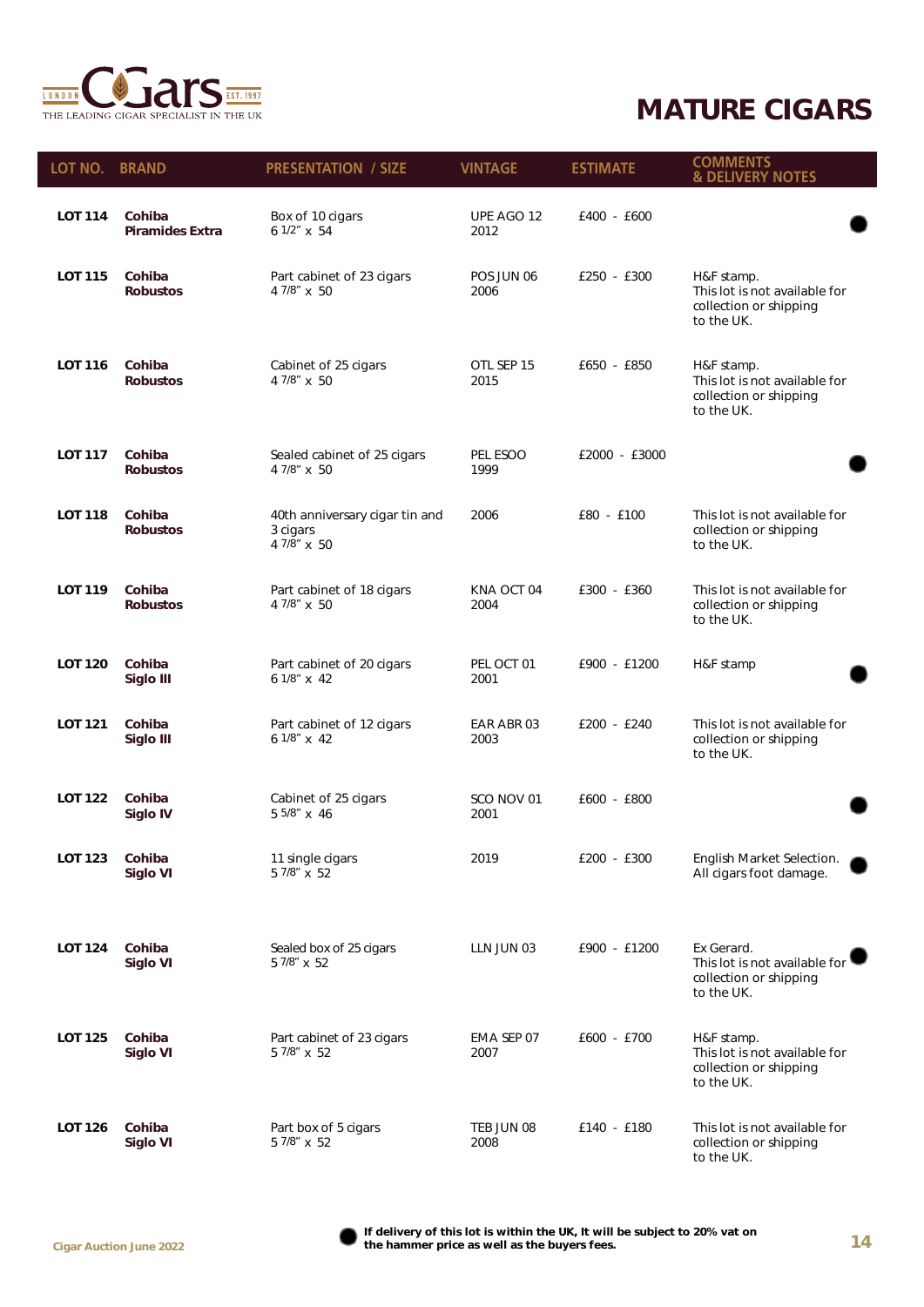

| LOT NO. BRAND  |                                              | <b>PRESENTATION / SIZE</b>                                              | <b>VINTAGE</b>     | <b>ESTIMATE</b> | <b>COMMENTS</b><br><b>&amp; DELIVERY NOTES</b>                                                                                    |
|----------------|----------------------------------------------|-------------------------------------------------------------------------|--------------------|-----------------|-----------------------------------------------------------------------------------------------------------------------------------|
| <b>LOT 127</b> | Cohiba<br>Siglo VI                           | Box of 10 cigars<br>5 7/8" x 52                                         | LLN MAY 04<br>2004 | £300 - £350     | This lot is not available for<br>collection or shipping<br>to the UK.                                                             |
| <b>LOT 128</b> | Cohiba<br>Siglo VI                           | Sealed box of 10 cigars<br>5 7/8" x 52                                  | LLN MAY 04<br>2004 | £300 - £350     | This lot is not available for<br>collection or shipping<br>to the UK.                                                             |
| <b>LOT 129</b> | Cohiba<br>Siglo VI                           | Box of 10 cigars<br>5 7/8" x 52                                         | POS MAR 07<br>2007 | £300 - £350     | This lot is not available for<br>collection or shipping<br>to the UK.                                                             |
| <b>LOT 130</b> | Cohiba<br><b>Siglo VI Tubos</b>              | 3 packs of 3 cigars<br>5 7/8" x 52                                      | Unconfirmed.       | £200 - £250     | This lot is not available for<br>collection or shipping<br>to the UK.                                                             |
| <b>LOT 131</b> | Cuaba<br><b>Diademas</b>                     | Part box of 2 single boxed cigars<br>9 1/8" x 55                        | SVF AGO 05<br>2005 | £50 - £100      |                                                                                                                                   |
| <b>LOT 132</b> | Cuaba<br><b>Diademas</b>                     | Box of 5 cigars<br>9 1/8" x 55                                          | EMA OCT 08<br>2008 | £250 - £300     |                                                                                                                                   |
| LOT 133        | Cuaba<br><b>Diademas</b>                     | Box of 5 single boxed cigars<br>9 1/8" x 55                             | SVX MAY 05<br>2005 | £250 - £300     | This lot is not available for<br>collection or shipping<br>to the UK.                                                             |
| <b>LOT 134</b> | Cuaba<br><b>Salomones</b>                    | Part box of 7 cigars<br>7 1/4" x 57                                     | SVF MAR 05<br>2005 | $£160 - £200$   | This lot is not available for<br>collection or shipping<br>to the UK.                                                             |
| <b>LOT 135</b> | Danneman<br>Sumatra                          | Part box of 7 cigars                                                    |                    | $£10 - £20$     |                                                                                                                                   |
| LOT 136        | Danneman<br>Exotica                          | Part selection box of 17 cigars                                         |                    | £10 - £20       |                                                                                                                                   |
| <b>LOT 137</b> | <b>El Rey del Mundo</b><br><b>Demi Tasse</b> | Box of 25 cigars<br>$4'' \times 30$                                     | TGR NOV 05<br>2005 | £100 - £130     |                                                                                                                                   |
| <b>LOT 138</b> | Gift case<br>Set                             | Romeo, Bolivar and Hoyo<br>Coronas, Montecristo no.3 and<br>Punch Punch | 2001               | £100 - £130     | Imperial Tobacco Christmas<br>2001 gift case and cutter.<br>This lot is not available for<br>collection or shipping<br>to the UK. |
| LOT 139        | H.Upmann<br><b>Half Coronas</b>              | Part box of 24 cigars<br>3 1/2" x 44                                    | ABO SEP 18<br>2018 | £130 - £160     | Ex Gerard.                                                                                                                        |

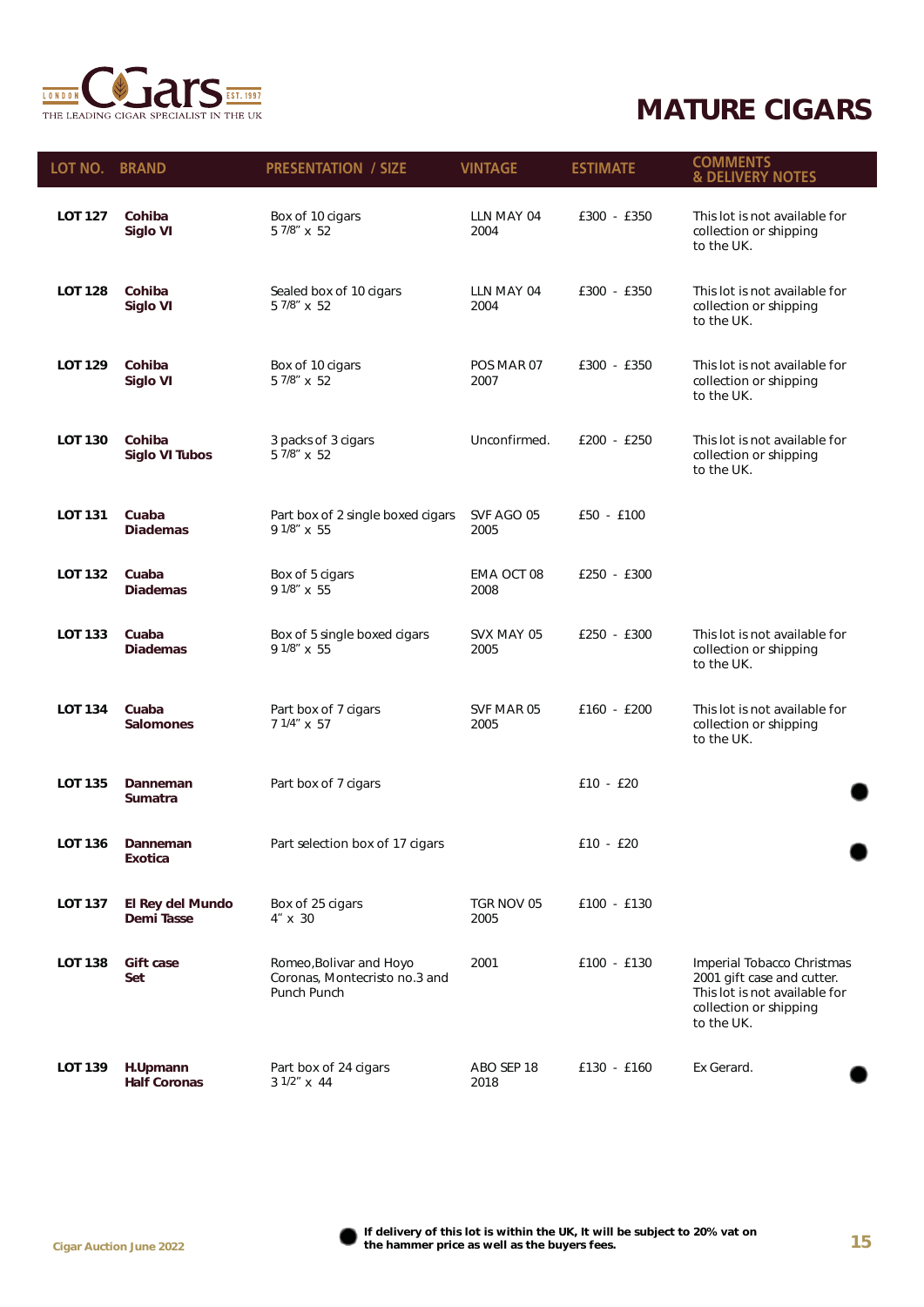

| LOT NO.        | <b>BRAND</b>                                      | <b>PRESENTATION / SIZE</b>               | <b>VINTAGE</b>     | <b>ESTIMATE</b> | <b>COMMENTS</b><br><b>&amp; DELIVERY NOTES</b>                        |
|----------------|---------------------------------------------------|------------------------------------------|--------------------|-----------------|-----------------------------------------------------------------------|
| <b>LOT 140</b> | H.Upmann<br><b>Petit Coronas</b>                  | Box of 25 cigars<br>5 1/8" x 42          | PL NNSU<br>1998    | £100 - £130     | This lot is not available for<br>collection or shipping<br>to the UK. |
| <b>LOT 141</b> | H.Upmann<br><b>Robustos Anejados</b>              | Sealed box of 25 cigars<br>4 7/8" x 50   | SAR DIC 11<br>2011 | £350 - £400     | This lot is not available for<br>collection or shipping<br>to the UK. |
| <b>LOT 142</b> | H.Upmann<br><b>Robustos Anejados</b>              | Sealed box of 25 cigars<br>4 7/8" x 50   | STL MAY 07<br>2007 | £350 - £400     | This lot is not available for<br>collection or shipping<br>to the UK. |
| <b>LOT 143</b> | H.Upmann<br><b>Royal Robusto</b>                  | 7 cigars<br>4 7/8" x 50                  | BRE OCT 17<br>2017 | $E40 - E60$     | English Market Selection.<br>All cigars foot damage.                  |
| <b>LOT 144</b> | <b>Hoyo de Monterrey</b><br><b>Double Coronas</b> | Cabinet of 50 cigars<br>7 5/8" x 49      | OLM NOV 14<br>2014 | £900 - £1200    | 6 cigars damaged.                                                     |
| <b>LOT 145</b> | <b>Hoyo de Monterrey</b><br><b>Double Coronas</b> | 17 single cigars<br>7 5/8" x 49          | 2016-2020          | £200 - £300     | Varying wrapper damage<br>to all cigars.<br>English Market Selection. |
| <b>LOT 146</b> | <b>Hoyo de Monterrey</b><br><b>Double Coronas</b> | Box of 25 cigars<br>7 5/8" x 49          | REC MAY 01<br>2001 | £700 - £900     | This lot is not available for<br>collection or shipping<br>to the UK. |
| <b>LOT 147</b> | <b>Hoyo de Monterrey</b><br><b>Epicure No.1</b>   | Part cabinet of 32 cigars<br>5 5/8" x 46 | RSE OCT 01<br>2001 | £400 - £500     | English Market Selection.                                             |
| LOT 148        | <b>Hoyo de Monterrey</b><br><b>Epicure No.2</b>   | Part cabinet of 18 cigars<br>4 7/8" x 50 | ORA MAY 14         | £180 - £220     | This lot is not available for<br>collection or shipping<br>to the UK. |
| <b>LOT 149</b> | <b>Juan Lopez</b><br><b>Seleccion No.1</b>        | Part cabinet of 22 cigars<br>5 5/8" x 46 | PAR JUN 00<br>2000 | £250 - £300     | This lot is not available for<br>collection or shipping<br>to the UK. |
| <b>LOT 150</b> | <b>Juan Lopez</b><br><b>Seleccion No.2</b>        | Cabinet of 25 cigars<br>4 7/8" x 50      | EOS OCT 17<br>2017 | £500 - £700     |                                                                       |

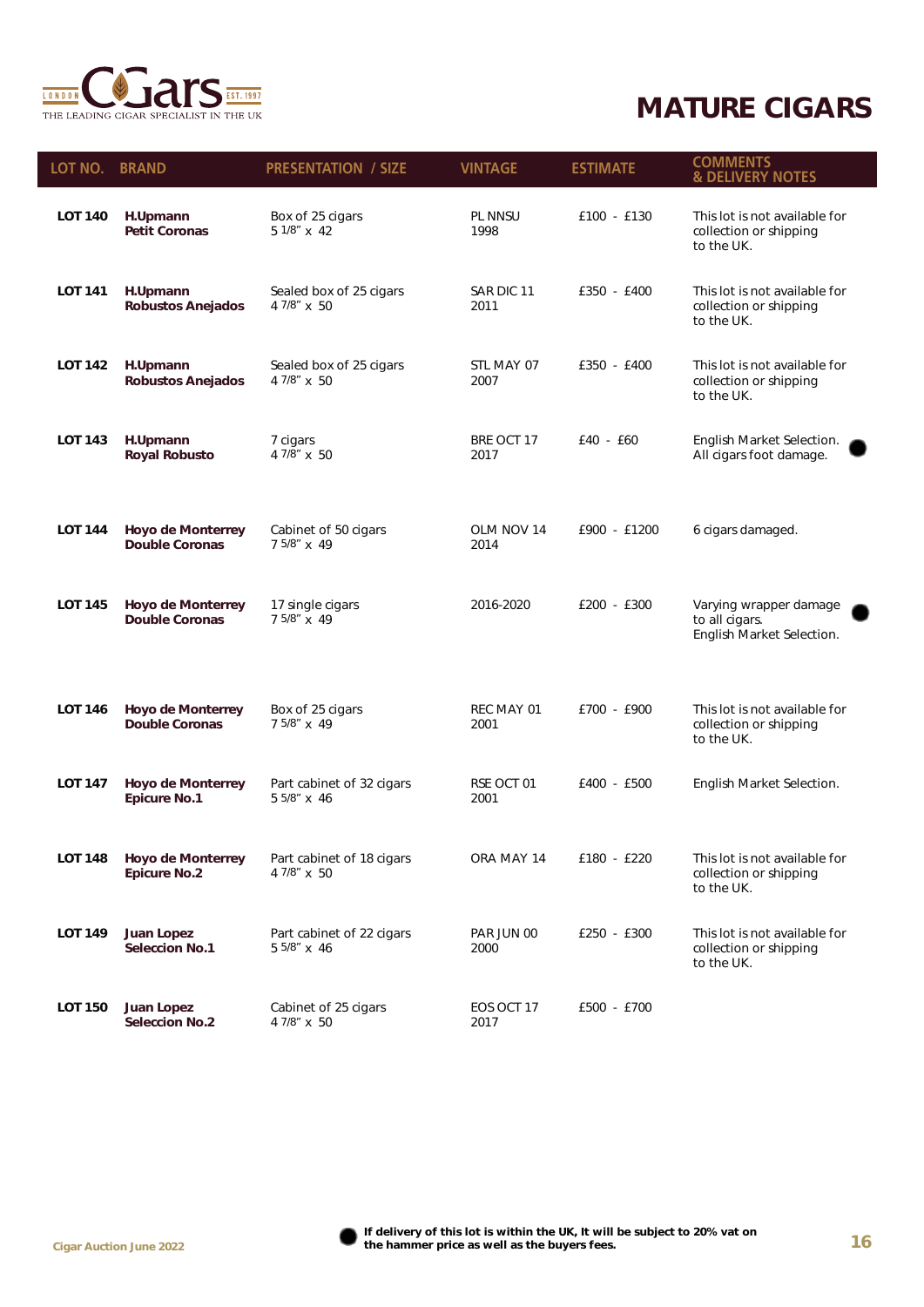

| LOT NO. BRAND  |                                                  | <b>PRESENTATION / SIZE</b>                                                                                                                                                                                                                                                                                                                                   | <b>VINTAGE</b>     | <b>ESTIMATE</b> | <b>COMMENTS</b><br><b>&amp; DELIVERY NOTES</b>                                                |
|----------------|--------------------------------------------------|--------------------------------------------------------------------------------------------------------------------------------------------------------------------------------------------------------------------------------------------------------------------------------------------------------------------------------------------------------------|--------------------|-----------------|-----------------------------------------------------------------------------------------------|
| <b>LOT 151</b> | <b>Mixed</b><br><b>Singles</b>                   | Hoyo Double Coronas 2001,<br>Cohiba Coronas Especiales 2006,<br>Cohiba Magicos 2016,<br>Qua D'Orsay Coronas Claro<br>2013, H Upmann No.2 Reserva<br>Cosecha 2010, Quai d'Orsay<br>Panatela 2006, Diplomaticos<br>no.1 2001, H.Upmann Magnum<br>46 2006, Cohiba BHK 54 2010,<br>Cohiba BHK 56 2012, Hoyo<br>Reserva Cosecha 2012, 2019,<br>Partagas 898 2009. |                    | £300 - £400     |                                                                                               |
| LOT 152        | <b>Montecristo</b><br>Α                          | Single boxed cigar<br>9 1/4" x 47                                                                                                                                                                                                                                                                                                                            | Unconfirmed.       | $£30 - £40$     | Cedar sheet missing.<br>This lot is not available for<br>collection or shipping<br>to the UK. |
| <b>LOT 153</b> | <b>Montecristo</b><br>Α                          | 3 single boxed cigars<br>9 $1/4$ " x 47                                                                                                                                                                                                                                                                                                                      | 2002/2004          | £100 - £120     | English Market selection.                                                                     |
| <b>LOT 154</b> | <b>Montecristo</b><br>Α                          | Part box of 3 cigars<br>9 1/4" x 47                                                                                                                                                                                                                                                                                                                          | Unconfirmed.       | £40 - £60       | Minor foot damage.                                                                            |
| <b>LOT 155</b> | <b>Montecristo</b><br>Α                          | Box of 25 cigars<br>9 $1/4$ " x 47                                                                                                                                                                                                                                                                                                                           | TEU NOV 10<br>2010 | £950 - £1250    |                                                                                               |
| <b>LOT 156</b> | <b>Montecristo</b><br>Α                          | Single boxed cigar<br>9 1/4" x 47                                                                                                                                                                                                                                                                                                                            | Unconfirmed.       | £40 - £50       | This lot is not available for<br>collection or shipping<br>to the UK.                         |
| LOT 157        | <b>Montecristo</b><br><b>Churchills Anejados</b> | Box of 25 cigars<br>$7'' \times 47$                                                                                                                                                                                                                                                                                                                          | SAL OCT 06<br>2006 | £300 - £400     | English Market Selection.                                                                     |
| <b>LOT 158</b> | <b>Montecristo</b><br><b>Churchills Anejados</b> | Sealed box of 25 cigars<br>$7'' \times 47$                                                                                                                                                                                                                                                                                                                   | AML ABR 07<br>2007 | £300 - £360     | This lot is not available for<br>collection or shipping<br>to the UK.                         |
| LOT 159        | <b>Montecristo</b><br>Double Edmundo             | Travel humidor with 10 cigars<br>$6'' \times 50$                                                                                                                                                                                                                                                                                                             |                    | £300 - £400     | This lot is not available for<br>collection or shipping<br>to the UK.                         |
| <b>LOT 160</b> | <b>Montecristo</b><br><b>Edmundo</b>             | Gift case of 4 cigars<br>5 1/3" x 52                                                                                                                                                                                                                                                                                                                         |                    | £70 - £90       | This lot is not available for<br>collection or shipping<br>to the UK.                         |
| <b>LOT 161</b> | <b>Montecristo</b><br><b>Edmundo</b>             | Box of 25 cigars<br>5 1/3" x 52                                                                                                                                                                                                                                                                                                                              | SVF NOV 05<br>2005 | £220 - £160     | This lot is not available for<br>collection or shipping<br>to the UK.                         |

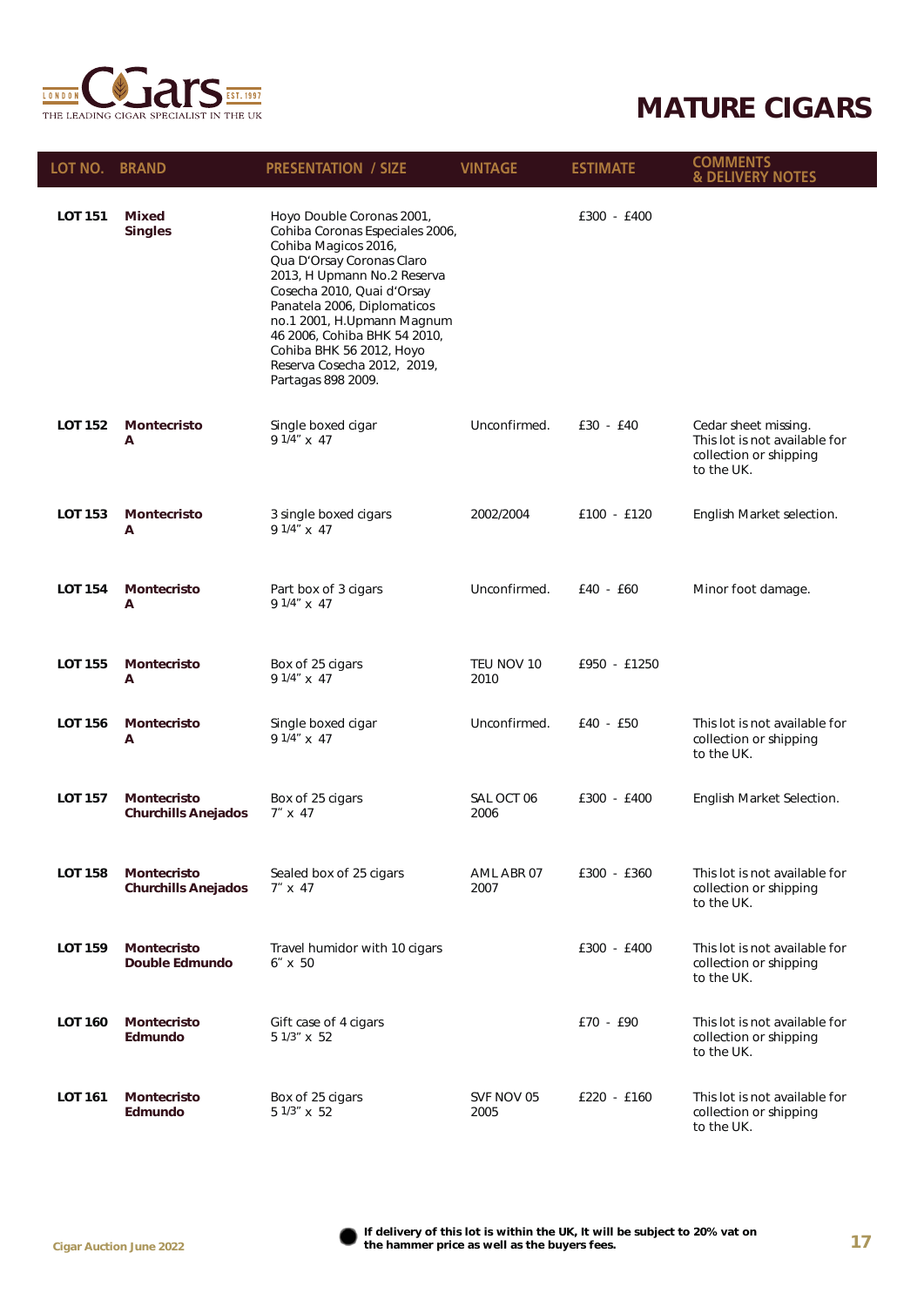

| LOT NO. BRAND  |                                             | <b>PRESENTATION / SIZE</b>                     | <b>VINTAGE</b>                 | <b>ESTIMATE</b> | <b>COMMENTS</b><br><b>&amp; DELIVERY NOTES</b>                                      |
|----------------|---------------------------------------------|------------------------------------------------|--------------------------------|-----------------|-------------------------------------------------------------------------------------|
| <b>LOT 162</b> | <b>Montecristo</b><br><b>Petit Edmundo</b>  | Box of 10 cigars<br>4 3/8" x 52                | UAP DIC 10<br>2010             | £50 - £70       | This lot is not available for<br>collection or shipping<br>to the UK.               |
| <b>LOT 163</b> | <b>Montecristo</b><br><b>Petit Edmundo</b>  | Sealed box of 25 cigars<br>4 3/8" x 52         | URG FEB 11<br>2011             | £200 - £250     | This lot is not available for<br>collection or shipping<br>to the UK.               |
| <b>LOT 164</b> | <b>Montecristo</b><br><b>Petit Edmundo</b>  | Humidor with a box of 25 cigars<br>4 3/8" x 52 | SOU MAY 21<br>2021             | £300 - £400     | This lot is not available for<br>collection or shipping<br>to the UK.               |
| <b>LOT 165</b> | <b>Montecristo</b><br><b>Petit Tubos</b>    | Box of 25 cigars<br>5 1/8" x 42                | SUA AGO 02<br>2002             | £450 - £550     | English Market Selection.<br>6 cigars minor wrapper<br>damage.                      |
| <b>LOT 166</b> | Partagas<br><b>Aristocrats</b>              | Box of 25 cigars<br>5 1/8" x 40                | GOM MAR 19<br>2019             | £100 - £130     |                                                                                     |
| <b>LOT 167</b> | Partagas<br>Lusitanias                      | Cabinet of 50 cigars<br>7 5/8" x 49            | ULA ENE 15 2015 £900 - £1200   |                 | 8 cigars damaged.                                                                   |
| <b>LOT 168</b> | Partagas<br><b>Salomones</b>                | Box of 10 cigars<br>7 1/4" x 57                | LRE JUN 09 2009   £250 - £300  |                 | This lot is not available for<br>collection or shipping<br>to the UK.               |
| <b>LOT 169</b> | Partagas<br><b>Salomones</b>                | Box of 10 cigars<br>7 1/4" x 57                | OPM JUL 09<br>2009             | £250 - £300     | This lot is not available for<br>collection or shipping<br>to the UK.               |
| <b>LOT 170</b> | <b>Partagas</b><br><b>Seleccion Privada</b> | Sealed box of 10 cigars<br>$61/4"$ x 50        | FML OCT 14<br>2014             | £300 - £360     | This lot is not available for<br>collection or shipping<br>to the UK.               |
| <b>LOT 171</b> | Partagas<br>Serie D no.4                    | Box of 25 cigars<br>4 7/8" x 50                | UAO AGO 18<br>2018             | $£600 - £800$   | English Market Selection.                                                           |
| <b>LOT 172</b> | Partagas<br>Serie D No.4                    | Box of 25 cigars<br>4 7/8" x 50                | LGR JUN 18 2018    £400 - £500 |                 | H&F stamp.<br>This lot is not available for<br>collection or shipping<br>to the UK. |
| LOT 173        | Partagas<br>Serie D No.4                    | Box of 5 cigars<br>4 7/8" x 50                 | Unconfirmed.                   | $£60 - £80$     | This lot is not available for<br>collection or shipping<br>to the UK.               |

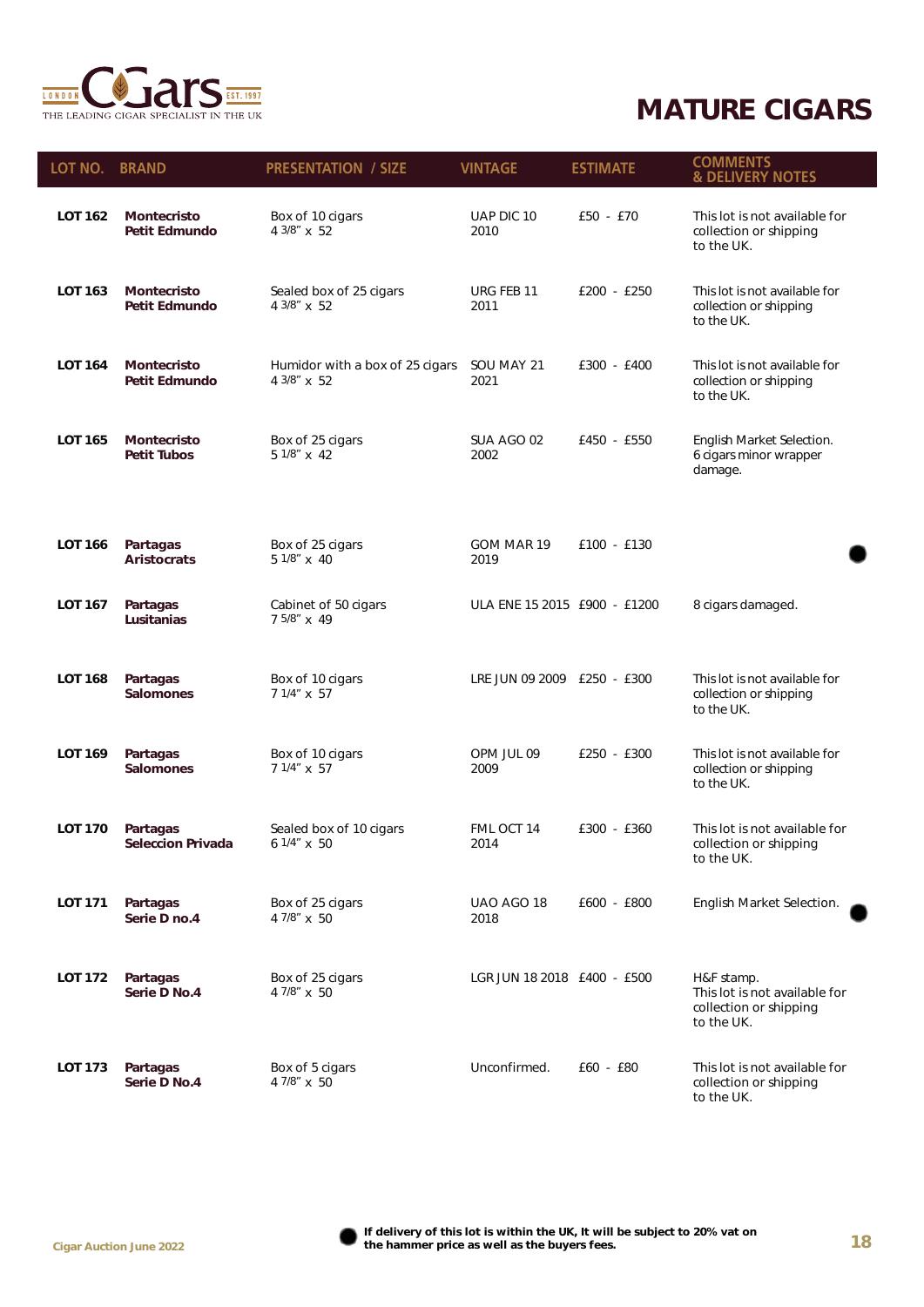

| LOT NO. BRAND  |                                                   | <b>PRESENTATION / SIZE</b>                | <b>VINTAGE</b>                | <b>ESTIMATE</b> | <b>COMMENTS</b><br><b>&amp; DELIVERY NOTES</b>                                                                  |
|----------------|---------------------------------------------------|-------------------------------------------|-------------------------------|-----------------|-----------------------------------------------------------------------------------------------------------------|
| <b>LOT 174</b> | Partagas<br>Serie D No.6                          | Sealed box of 20 cigars<br>3 1/2" x 50    | UEB MAY 18<br>2018            | £130 - £160     | Ex Gerard.                                                                                                      |
| <b>LOT 175</b> | Partagas<br>Serie P No.2                          | Gift case of 3 cigars<br>6 1/8" x 52      | 2007                          | £90 - £120      | This lot is not available for<br>collection or shipping<br>to the UK.                                           |
| LOT 176        | Partagas<br>Serie P No.2                          | Box of 10 cigars<br>6 1/8" x 52           | POL ENE 11<br>2011            | £120 - £140     | This lot is not available for<br>collection or shipping<br>to the UK.                                           |
| <b>LOT 177</b> | Quintero<br>Panetelas                             | Part box of 14 cigars<br>$5'' \times 37$  | OVU ENE 01<br>2001            | $£60 - £80$     | 2 cigars very minor wrapper<br>damage.<br>This lot is not available for<br>collection or shipping<br>to the UK. |
| <b>LOT 178</b> | <b>Quintero</b><br><b>Panetelas</b>               | Part box of 24 cigars<br>$5'' \times 37$  | LAC FEB 01<br>2001            | £90 - £110      | This lot is not available for<br>collection or shipping<br>to the UK.                                           |
| <b>LOT 179</b> | <b>Rafael Gonzalez</b><br>Coronas Extra           | Box of 25 cigars<br>5 5/8" x 46           | MUE NOV 09<br>2009            | £800 - £1000    | Hunters & Frankau House<br>Reserve.                                                                             |
| <b>LOT 180</b> | <b>Rafael Gonzalez</b><br><b>Panetalas Extra</b>  | Box of 25 cigars<br>$5'' \times 37$       | ASR SEP 18<br>2018            | £100 - £130     |                                                                                                                 |
| <b>LOT 181</b> | <b>Ramon Allones</b><br><b>Specially Selected</b> | Box of 25 cigars<br>4 7/8" x 50           | SOP JUL 21<br>2021            | £350 - £450     | This lot is not available for<br>collection or shipping<br>to the UK.                                           |
| LOT 182        | Romeo y Julieta<br><b>Belvederes</b>              | Box of 25 cigars<br>4 7/8" x 39           | LMB SEP 18<br>2018            | £100 - £130     |                                                                                                                 |
| <b>LOT 183</b> | Romeo y Julieta<br><b>Churchills</b>              | Box of 25 cigars<br>$7'' \times 47$       | EAR DIC 04 2004   £250 - £350 |                 | This lot is not available for<br>collection or shipping<br>to the UK.                                           |
| LOT 184        | Romeo y Julieta<br><b>Churchills</b>              | Box of 25 tubed cigars<br>$7'' \times 47$ | KMM JUL 04<br>2004            | £300 - £400     | This lot is not available for<br>collection or shipping<br>to the UK.                                           |
| <b>LOT 185</b> | Romeo y Julieta<br><b>Short Churchills</b>        | Box of 10 cigars<br>4 7/8" x 50           | LOR MAR 11<br>2011            | $£60 - £80$     | This lot is not available for<br>collection or shipping<br>to the UK.                                           |
| <b>LOT 186</b> | Romeo y Julieta<br><b>Shorts Churchills</b>       | Box of 25 cigars<br>4 7/8" x 50           | POS NOV 06<br>2006            | £250 - £300     | This lot is not available for<br>collection or shipping<br>to the UK.                                           |

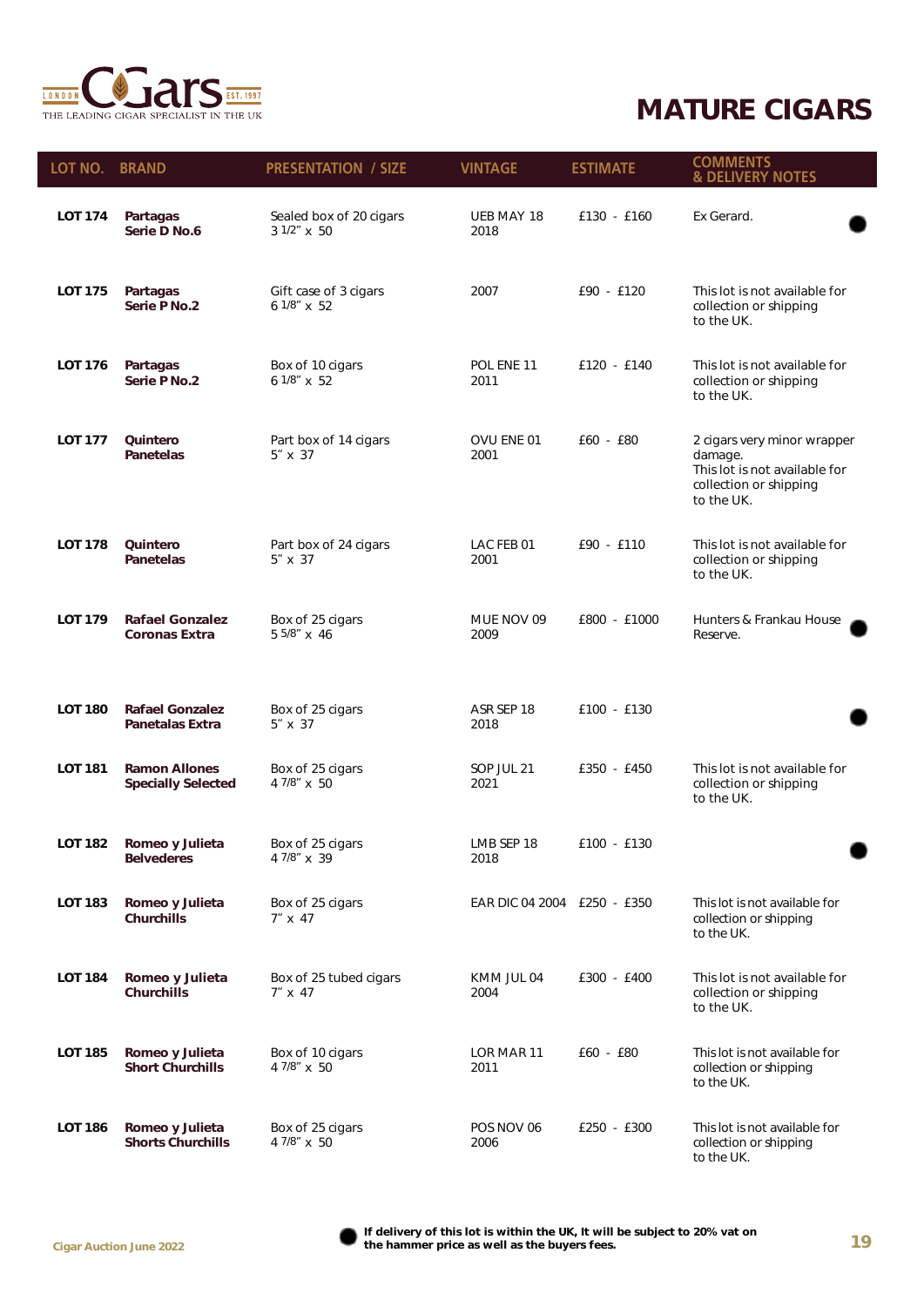

| LOT NO. BRAND  |                                            | <b>PRESENTATION / SIZE</b>                                   | <b>VINTAGE</b>     | <b>ESTIMATE</b> | <b>COMMENTS</b><br><b>&amp; DELIVERY NOTES</b>                                                     |
|----------------|--------------------------------------------|--------------------------------------------------------------|--------------------|-----------------|----------------------------------------------------------------------------------------------------|
| <b>LOT 187</b> | Romeo y Julieta<br><b>Sports largos</b>    | Box of 25 cigars<br>4 5/8" x 35                              | UBM JUN 17<br>2017 | £100 - £130     |                                                                                                    |
| <b>LOT 188</b> | Romeo y Julieta<br><b>Wide Churchills</b>  | Box of 25 cigars<br>5 1/4" x 55                              | SEP MAR 11<br>2011 | £300 - £400     | 2 cigars with wrapper<br>damage                                                                    |
| <b>LOT 189</b> | <b>Saint Luis Rey</b><br><b>Churchills</b> | Cabinet of 50 cigars<br>$7'' \times 47$                      | CAV SEP 00<br>2000 | £650 - £850     | English Market Selection.<br>This lot is not available for<br>collection or shipping<br>to the UK. |
| <b>LOT 190</b> | Sancho Panza<br><b>Bachilleres</b>         | Part box of 11 cigars<br>4 5/8" x 40                         | CVA SEP 02<br>2002 | $E40 - E60$     | This lot is not available for<br>collection or shipping<br>to the UK.                              |
| <b>LOT 191</b> | Sancho Panza<br><b>Sanchos</b>             | single boxed cigar<br>9 1/4" x 47                            | Unconfirmed.       | $£30 - £40$     | German Market.<br>This lot is not available for<br>collection or shipping<br>to the UK.            |
| <b>LOT 192</b> | Sancho Panza<br><b>Sanchos</b>             | Part box of 3 single boxed<br>cigars<br>9 1/4" x 47          | BPL ABR 05<br>2005 | £100 - £150     |                                                                                                    |
| <b>LOT 193</b> | Sancho Panza<br><b>Sanchos</b>             | Single boxed cigar<br>9 1/4" x 47                            | Unconfirmed.       | $£30 - £40$     | This lot is not available for<br>collection or shipping<br>to the UK.                              |
| <b>LOT 194</b> | <b>Seleccion</b><br><b>Robustos</b>        | Selection box of 5 cigars<br>4 7/8" x 50                     | No visible code    | £100 - £130     | This lot is not available for<br>collection or shipping<br>to the UK.                              |
| <b>LOT 195</b> | <b>Seleccion</b><br><b>Piramides</b>       | Selection box of 5 cigars<br>6 1/8" x 52                     | LLN FEB 04<br>2004 | £140 - £180     | This lot is not available for<br>collection or shipping<br>to the UK.                              |
| <b>LOT 196</b> | <b>The Millennium</b><br>Cigar Jar         | Jar with 16 tubed Havana cigars                              | 1999               | £180 - £220     | English Market Selection.                                                                          |
| <b>LOT 197</b> | <b>Trinidad</b><br><b>Coloniales</b>       | Box of 24 cigars<br>5 1/4" x 44                              | MKO OCT 03<br>2003 | £400 - £450     | English Market Selection.                                                                          |
| <b>LOT 198</b> | <b>Trinidad</b><br><b>Selection box</b>    | 1 each Reyes, coloniales, Robus-<br>tos Extra and Fundadores |                    | £100 - £130     | German Market.<br>This lot is not available for<br>collection or shipping<br>to the UK.            |

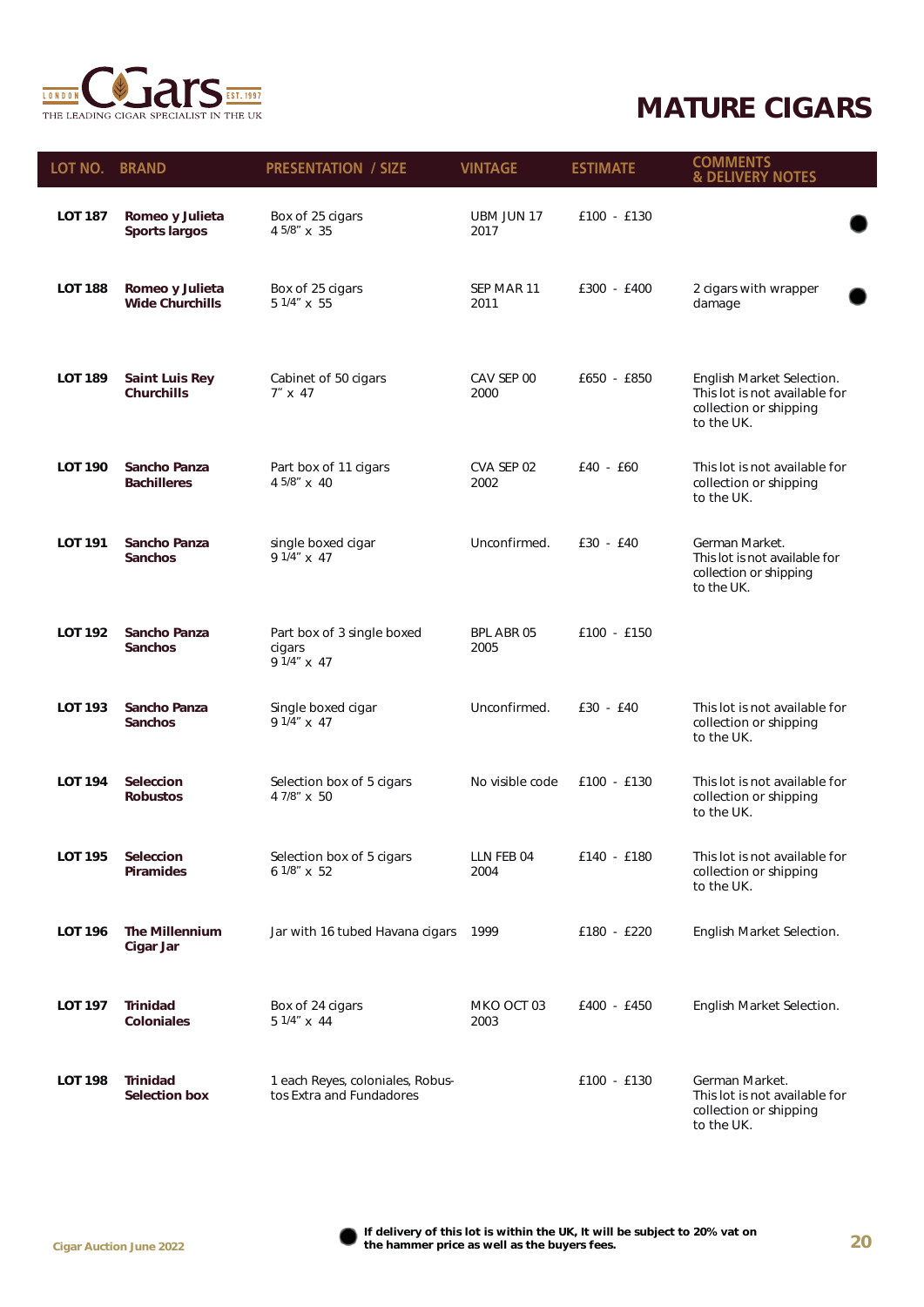

| LOT NO.        | <b>BRAND</b>                   | <b>PRESENTATION / SIZE</b>             | VINTAGE            | <b>ESTIMATE</b> | COI<br><b>&amp; DELIVERY NOTES</b>                                                  |
|----------------|--------------------------------|----------------------------------------|--------------------|-----------------|-------------------------------------------------------------------------------------|
| <b>LOT 199</b> | Troya<br><b>Universales</b>    | Sealed box of 25 cigars<br>5 1/4" x 38 | LOC FEB 02<br>2002 | $£100 - £120$   | H&F stamp.<br>This lot is not available for<br>collection or shipping<br>to the UK. |
| <b>LOT 200</b> | Punch<br>Double corona         | Part box of 20 cigars<br>7 5/8" x 49   | EOT CCUO<br>1999   | £400 - £450     | English Market Selection.                                                           |
| <b>LOT 201</b> | Vegas Robaina<br><b>Unicos</b> | Box of 25 cigars<br>$61/8$ " x 52      | ARS NOV 17<br>2017 | £250 - £300     |                                                                                     |

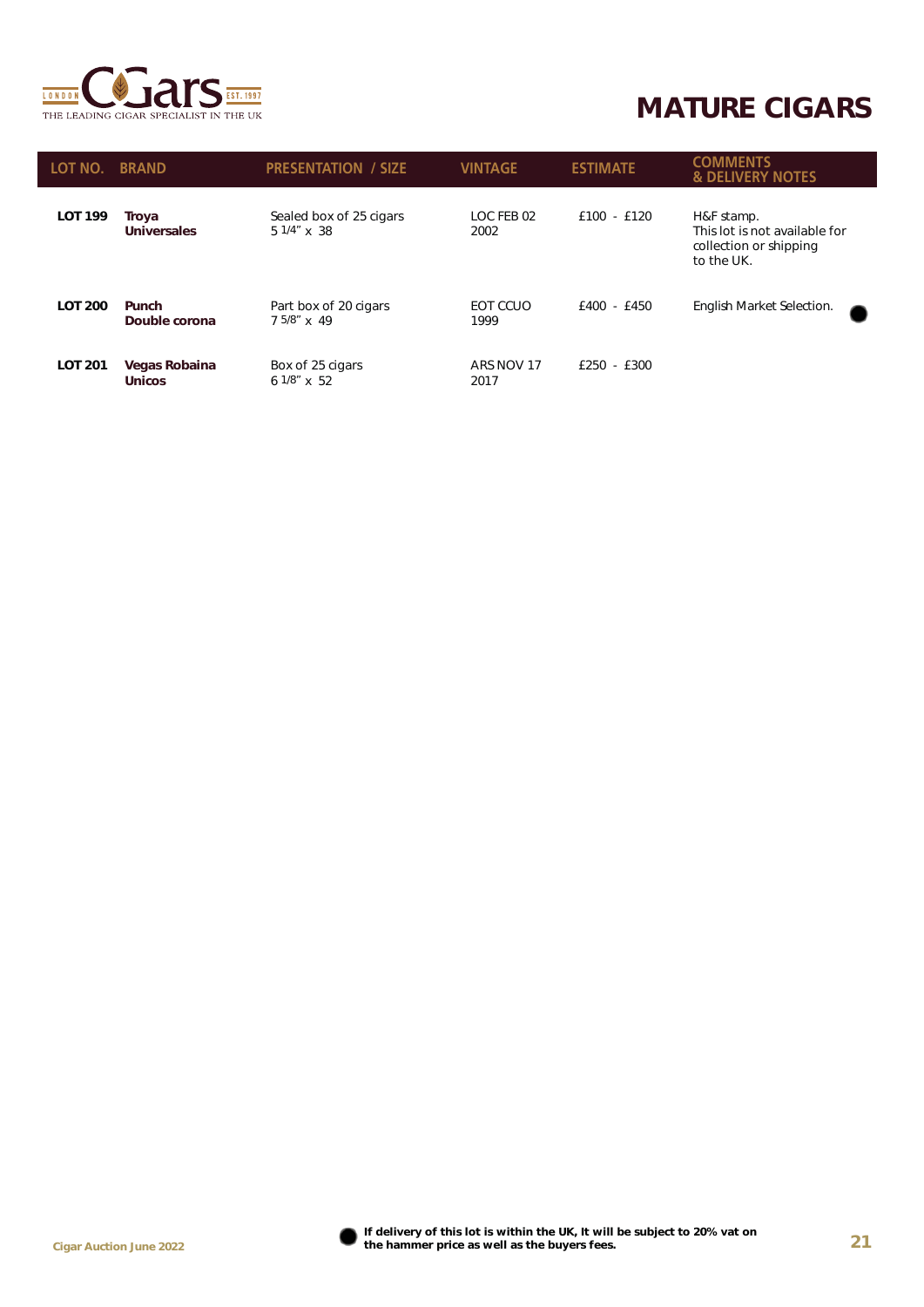

| LOT NO. BRAND       |                                                     | <b>PRESENTATION / SIZE</b>                 | <b>VINTAGE</b>     | <b>ESTIMATE</b> | <b>COMMENTS</b><br><b>&amp; DELIVERY NOTES</b>                                                   |
|---------------------|-----------------------------------------------------|--------------------------------------------|--------------------|-----------------|--------------------------------------------------------------------------------------------------|
| <b>LOT 202</b>      | <b>Bolivar</b><br><b>Soberanos</b>                  | Sealed box of 10 cigars<br>5 1/2" x 54     | MSU FEB 19<br>2019 | $£250 - £300$   | This lot is not available for<br>collection or shipping<br>to the UK.                            |
| <b>LOT 203</b>      | <b>Bolivar</b><br><b>Super Coronas</b>              | Sealed box of 25 cigars<br>5 1/2" x 49     | EML SEP 14<br>2014 | £700 - £900     |                                                                                                  |
| <b>LOT 204</b><br>❻ | Cohiba<br>1966                                      | Box of 10 cigars<br>6 1/2" x 52            | MLO 11 2011        | £1200 - £1600   | English Market Selection.                                                                        |
| <b>LOT 205</b>      | Cohiba<br><b>50th Anniversary</b><br>travel humidor | Travel humidor of 8 cigars                 | UAO JUL 17<br>2017 | £550 - £750     | Made for travel retail.<br>This lot is not available for<br>collection or shipping<br>to the UK. |
| <b>LOT 206</b>      | Cohiba<br><b>Double Coronas</b>                     | 5 single cigars<br>7 1/2" x 49             | 2003               | £300 - £400     |                                                                                                  |
| <b>LOT 207</b><br>❻ | Cohiba<br><b>Double Coronas</b>                     | Box of 25 cigars<br>7 5/8" x 49            | KMM JUN 03<br>2003 | £3000 - £4000   |                                                                                                  |
| <b>LOT 208</b>      | Cohiba<br><b>Double Coronas</b>                     | Box of 25 cigars<br>7 5/8" x 49            | OTF JUL 03<br>2003 | £3000 - £4000   | This lot is not available for<br>collection or shipping<br>to the UK.                            |
| <b>LOT 209</b>      | Cohiba<br>Lanceros                                  | 3 single cigars<br>7 1/2" x 38             | 2009               | £200 - £300     | Palm leaf band.                                                                                  |
| <b>LOT 210</b>      | Cohiba<br><b>Piramides</b>                          | Sealed box of 10 cigars<br>6 1/8" x 52     | POS NOV 06<br>2006 | £1200 - £1600   |                                                                                                  |
| LOT 211             | Cohiba<br><b>Robustos Supremos</b>                  | Box of 10 cigars<br>$5'' \times 58$        | OPG DIC 14<br>2014 | £800 - £1000    | Box lid missing.<br>This lot is not available for<br>collection or shipping<br>to the UK.        |
| LOT 212<br><u>ල</u> | Cohiba<br><b>Robustos Supremos</b>                  | Box of 10 cigars<br>5″ x 58                | ARG NOV 14<br>2014 | £800 - £1000    |                                                                                                  |
| LOT 213             | Cohiba<br><b>Robustos Supremos</b>                  | Part box of 7 cigars<br>$5'' \times 58$    | RAE DIC 14<br>2014 | £400 - £500     | This lot is not available for<br>collection or shipping<br>to the UK.                            |
| <b>LOT 214</b>      | Cohiba<br><b>Robustos Supremos</b>                  | Sealed box of 10 cigars<br>$5'' \times 58$ | AUM DIC 14<br>2014 | £800 - £1000    | This lot is not available for<br>collection or shipping<br>to the UK.                            |

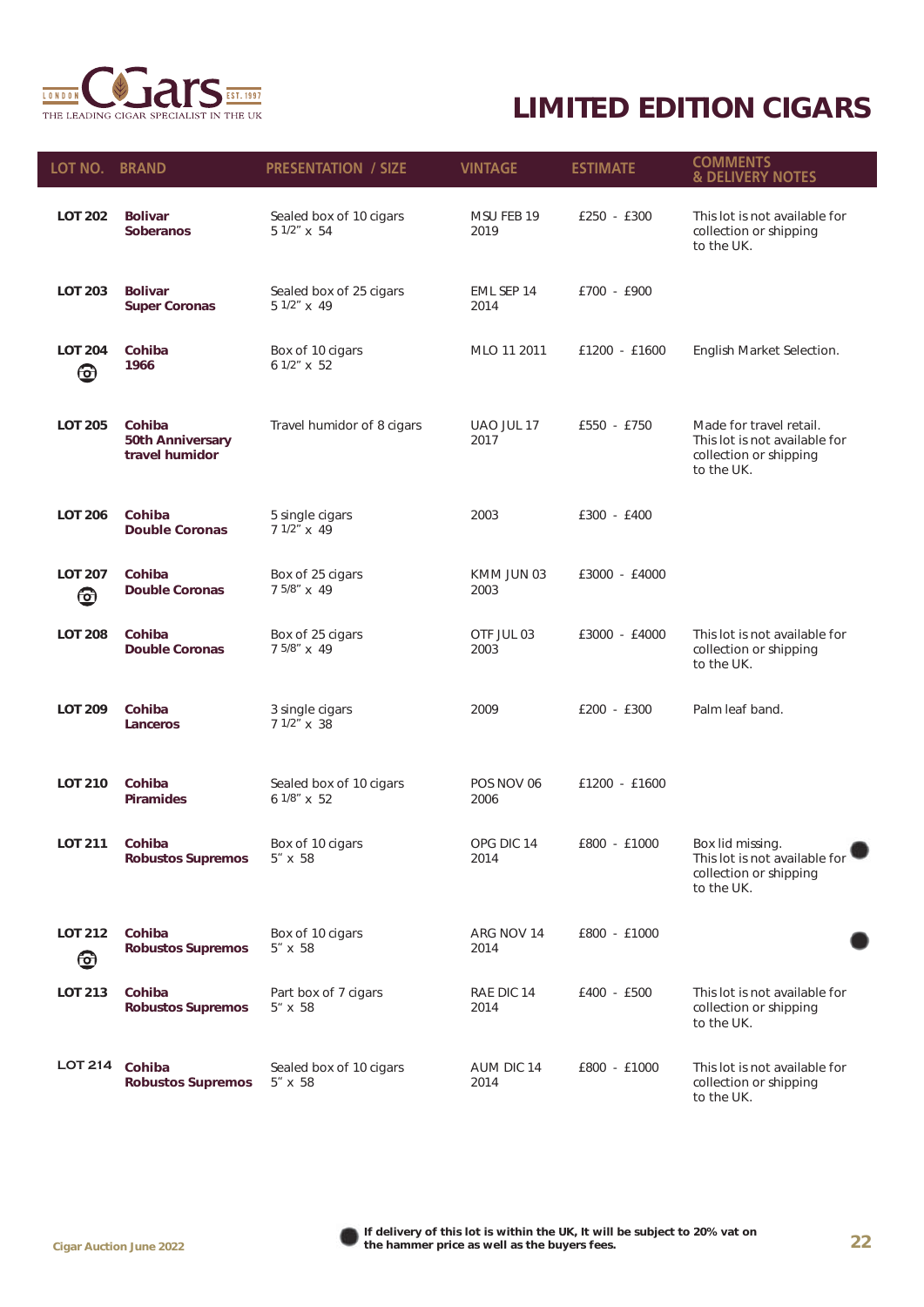

| <b>LOT NO.</b>      | <b>BRAND</b>                       | <b>PRESENTATION / SIZE</b>                 | <b>VINTAGE</b>     | <b>ESTIMATE</b> | <b>COMMENTS</b><br><b>&amp; DELIVERY NOTES</b>                        |
|---------------------|------------------------------------|--------------------------------------------|--------------------|-----------------|-----------------------------------------------------------------------|
| <b>LOT 215</b>      | Cohiba<br><b>Robustos Supremos</b> | Sealed box of 10 cigars<br>$5'' \times 58$ | AUM DIC 14<br>2014 | £800 - £1000    | This lot is not available for<br>collection or shipping<br>to the UK. |
| LOT 216 Cohiba      | <b>Robustos Supremos</b>           | Sealed box of 10 cigars<br>$5'' \times 58$ | OPG DIC 14         | £800 - £1000    | This lot is not available for<br>collection or shipping<br>to the UK. |
| <b>LOT 217</b>      | Cohiba<br><b>Robustos Supremos</b> | Sealed box of 10 cigars<br>$5'' \times 58$ | RAE DIC 14<br>2014 | £800 - £1000    | This lot is not available for<br>collection or shipping<br>to the UK. |
| <b>LOT 218</b><br>❻ | Cohiba<br><b>Sublimes</b>          | Part box of 16 cigars<br>6 1/2" x 54       | GEP SEP 04<br>2004 | £2000 - £2500   | This lot is not available for<br>collection or shipping<br>to the UK. |
| <b>LOT 219</b>      | Cohiba<br><b>Talisman</b>          | Sealed box of 10 cigars<br>6 1/8" x 54     | BRE NOV 17<br>2017 | £700 - £900     | This lot is not available for<br>collection or shipping<br>to the UK. |
| LOT 220 Cohiba      | <b>Talisman</b>                    | Sealed box of 10 cigars<br>6 1/8" x 54     | BRE NOV 17<br>2017 | £700 - £900     | This lot is not available for<br>collection or shipping<br>to the UK. |
| <b>LOT 221</b>      | Cohiba<br>Talisman                 | Sealed box of 10 cigars<br>6 1/8" x 54     | BRE NOV 17<br>2017 | £700 - £900     | This lot is not available for<br>collection or shipping<br>to the UK. |
| LOT 222 Cohiba      | Talisman                           | Sealed box of 10 cigars<br>6 1/8" x 54     | UAO NOV 17<br>2017 | £700 - £900     | This lot is not available for<br>collection or shipping<br>to the UK. |
| LOT 223 Cohiba      | Talisman                           | Sealed box of 10 cigars<br>6 1/8" x 54     | UAO NOV 17<br>2017 | £700 - £900     | This lot is not available for<br>collection or shipping<br>to the UK. |
| LOT 224 Cohiba      | <b>Talisman</b>                    | Sealed box of 10 cigars<br>6 1/8" x 54     | UAO OCT 17<br>2017 | £700 - £900     | This lot is not available for<br>collection or shipping<br>to the UK. |
| LOT 225 Cohiba      | <b>Talisman</b>                    | Sealed box of 10 cigars<br>6 1/8" x 54     | UAO OCT 17<br>2017 | £700 - £900     | This lot is not available for<br>collection or shipping<br>to the UK. |
| LOT 226 Cohiba      | <b>Talisman</b>                    | Box of 10 cigars<br>6 1/8" x 54            | UAO SEP 17<br>2017 | £700 - £900     | This lot is not available for<br>collection or shipping<br>to the UK. |
| <b>LOT 227</b>      | Cuaba<br><b>Piramides</b>          | Sealed box of 10 cigars<br>6 1/8" x 52     | TEB MAY 08<br>2008 | £300 - £360     |                                                                       |

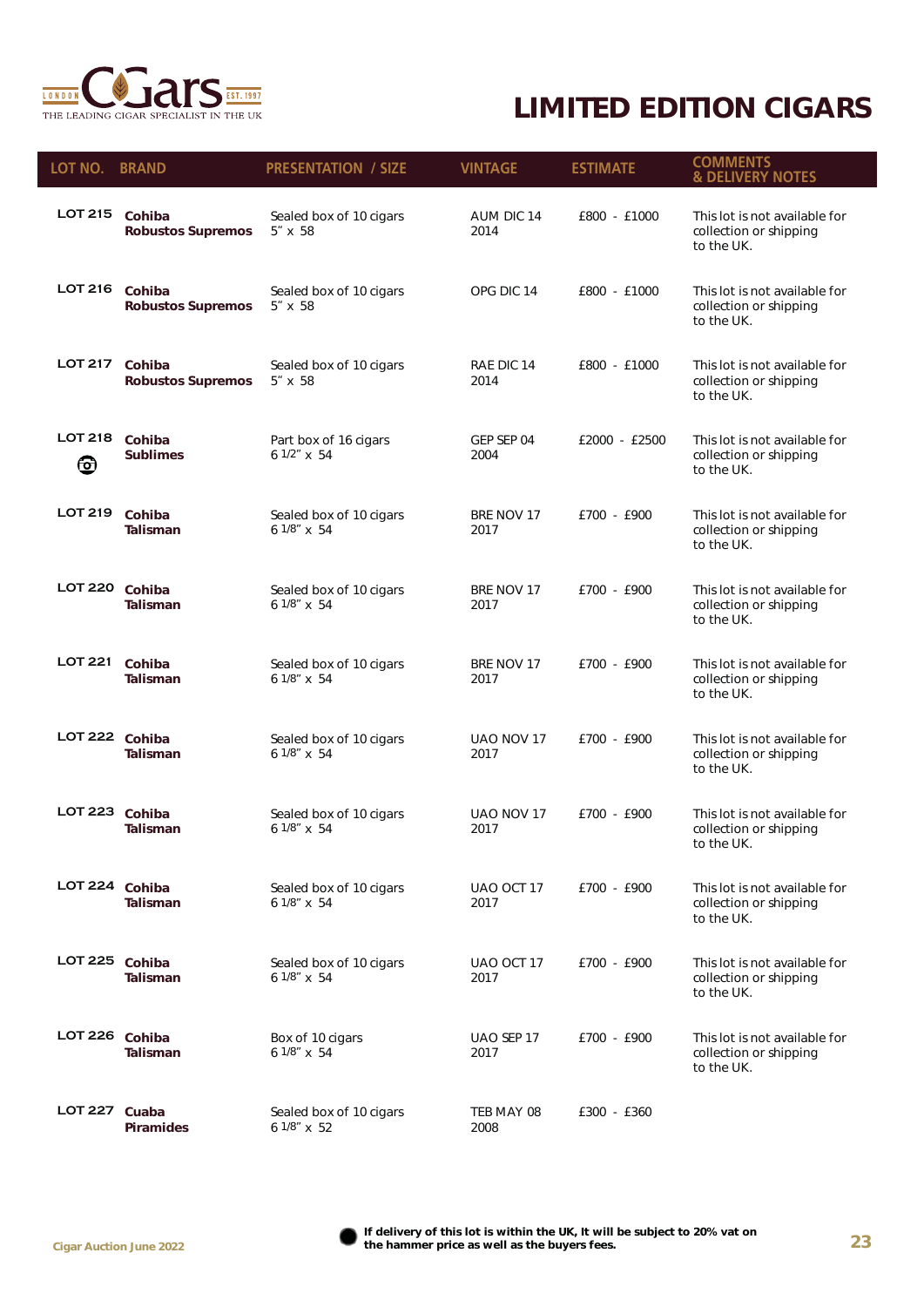

| <b>LOT NO. BRAND</b> |                                                | <b>PRESENTATION / SIZE</b>                                                                                                                                                                                           | <b>VINTAGE</b>     | <b>ESTIMATE</b> | <b>COMMENTS</b><br><b>&amp; DELIVERY NOTES</b>                                      |
|----------------------|------------------------------------------------|----------------------------------------------------------------------------------------------------------------------------------------------------------------------------------------------------------------------|--------------------|-----------------|-------------------------------------------------------------------------------------|
|                      | LOT 228 Festival del Habano<br>20 Anos         | Presentation box of 6 cigars                                                                                                                                                                                         | 2018               | £150 - £200     |                                                                                     |
| <b>LOT 229</b>       | H.Upmann<br><b>Propios</b>                     | Box of 25 cigars<br>4 3/4" x 46                                                                                                                                                                                      | LGR OCT 19<br>2019 | £600 - £800     | English Market selection.                                                           |
| <b>LOT 230</b>       | <b>Hoyo de Monterrey</b><br><b>Piramides</b>   | Box of 25 cigars<br>6 1/8" x 52                                                                                                                                                                                      | LLN DIC 03<br>2003 | £900 - £1200    | This lot is not available for<br>collection or shipping<br>to the UK.               |
| <b>LOT 231</b>       | <b>Limited edition</b><br><b>Mixed singles</b> | 11 cigars                                                                                                                                                                                                            |                    | £150 - £200     | This lot is not available for<br>collection or shipping<br>to the UK.               |
| LOT 232 Mixed        | <b>Singles</b>                                 | Upmann Magnum56, Upmann<br>Robustos, Romeo Capuletos, 2<br>Romeo Escudos.3 Ramon Allo-<br>nes Allones Extra, Bolivar Super<br>Coronas, Hoyo Grand Epicure,-<br>Bolivar Petit Belicosos, Cohiba<br>Robustos Supremos. |                    | £300 - £400     |                                                                                     |
|                      | LOT 233 Montecristo<br>80th Aniversario        | Festival gift box of 3 cigars and<br>cutter<br>6 1/5 x 55                                                                                                                                                            | 2016               | £100 - £130     |                                                                                     |
|                      | LOT 234 Montecristo<br>80th Aniversario        | Sealed box of 20 cigars<br>$61/5 \times 55$                                                                                                                                                                          | MEG AGO 16<br>2016 | £750 - £950     | This lot is not available for<br>collection or shipping<br>to the UK.               |
| <b>LOT 235</b>       | <b>Montecristo</b><br>80th Aniversario         | Sealed box of 20 cigars<br>$61/5 \times 55$                                                                                                                                                                          | SOM DIC 15<br>2015 | £800 - £1000    | This lot is not available for<br>collection or shipping<br>to the UK.               |
|                      | LOT 236 Montecristo<br>С                       | Cabinet of 25 cigars<br>5 1/2" x 46                                                                                                                                                                                  | 2003               | £900 - £1200    | Ex Gerard.<br>This lot is not available for<br>collection or shipping<br>to the UK. |
|                      | LOT 237 Montecristo<br><b>Dantes</b>           | Box of 10 cigars<br>6 5/8" x 48                                                                                                                                                                                      | SGA DIC 16<br>2016 | £250 - £300     | This lot is not available for<br>collection or shipping<br>to the UK.               |
|                      | LOT 238 Montecristo<br><b>Dantes</b>           | Box of 10 cigars<br>$65/8"$ x 48                                                                                                                                                                                     | SGA DIC 16<br>2016 | £250 - £300     | This lot is not available for<br>collection or shipping<br>to the UK.               |
| <b>LOT 239</b>       | <b>Montecristo</b><br><b>Dantes</b>            | Sealed box of 10 cigars<br>6 5/8" x 48                                                                                                                                                                               | SGA DIC 16<br>2016 | £250 - £300     | This lot is not available for<br>collection or shipping<br>to the UK.               |

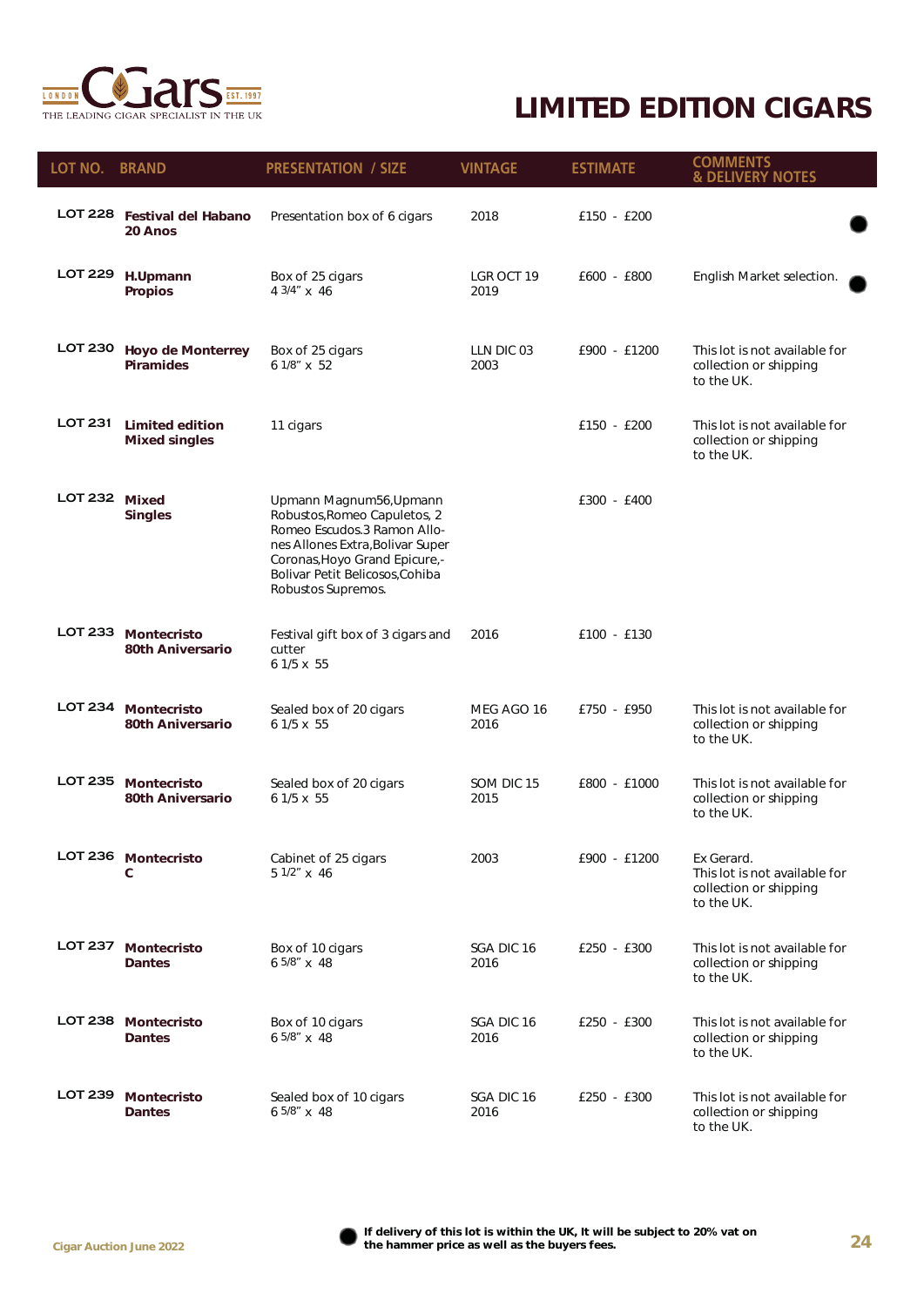

| LOT NO. BRAND  |                                                           | <b>PRESENTATION / SIZE</b>            | <b>VINTAGE</b>         | <b>ESTIMATE</b> | <b>COMMENTS</b><br><b>&amp; DELIVERY NOTES</b>                                            |
|----------------|-----------------------------------------------------------|---------------------------------------|------------------------|-----------------|-------------------------------------------------------------------------------------------|
| <b>LOT 240</b> | <b>Montecristo</b><br><b>Robustos</b>                     | Box of 25 cigars<br>4 7/8" x 50       | OEB ABR 06<br>2006     | £500 - £700     | This lot is not available for<br>collection or shipping<br>to the UK.                     |
| <b>LOT 241</b> | <b>Montecristo</b><br><b>Sublimes</b>                     | Box of 10 cigars<br>6 1/2" x 54       | GEA NOV 08<br>2008     | £1000 - £1200   | Minor foot damage<br>to one cigar.                                                        |
|                | LOT 242 Montecristo<br><b>Sublimes</b>                    | Part box of 6 cigars<br>$61/2$ " x 54 | LRE DIC 08<br>2008     | £500 - £700     | This lot is not available for<br>collection or shipping<br>to the UK.                     |
|                | LOT 243 Montecristo<br><b>Sublimes</b>                    | Box of 10 cigars<br>$61/2$ " x 54     | LRE DIC 08<br>2008     | £1000 - £1200   | This lot is not available for<br>collection or shipping<br>to the UK.                     |
|                | LOT 244 Partagas<br>170th Anniversary<br><b>Salomones</b> | 5 single cigars<br>7 1/4" x 57        | 2016                   | £250 - £300     |                                                                                           |
|                | LOT 245 Partagas<br><b>Piramides</b>                      | Part box of 22 cigars<br>6 1/8" x 52  | PAS DIC 00<br>2000     | £750 - £950     | This lot is not available for<br>collection or shipping<br>to the UK.                     |
|                | LOT 246 Partagas<br><b>Salomones</b>                      | Box of 10 cigars<br>7 1/4" x 57       | ROA ABR 07<br>2007     | £230 - £280     | This lot is not available for<br>collection or shipping<br>to the UK.                     |
|                | LOT 247 Partagas<br><b>Serie D Especial</b>               | Part box of 6 cigars<br>5 5/8" x 50   | URG JUN 10<br>2010     | £100 - £130     | This lot is not available for<br>collection or shipping<br>to the UK.                     |
|                | LOT 248 Partagas<br>Serie No.1                            | Part box of 11 cigars<br>5 1/4" x 52  | TEO NOV 17<br>2017     | £100 - £130     | This lot is not available for<br>collection or shipping<br>to the UK.                     |
| LOT 249 Punch  | <b>Regios de Punch</b>                                    | 5 single cigars<br>4 3/4" x 48        | UER OCT 17<br>2017     | $£30 - £50$     | English Market Selection.<br>All cigars foot damage.                                      |
| <b>LOT 250</b> | <b>Rafael Gonzalez</b><br>Coronas Extra                   | Box of 25 cigars<br>5 5/8" x 46       | 2009                   | £750 - £950     | English Market selection.<br>Hunters & Frankau House<br>reserve aged and rare<br>edition. |
| <b>LOT 251</b> | <b>Ramon Allones</b><br>No.2                              | Part box of 6 cigars<br>6 1/8" x 52   | <b>TUA MAY</b><br>2020 | £150 - £200     | English Market Selection.                                                                 |

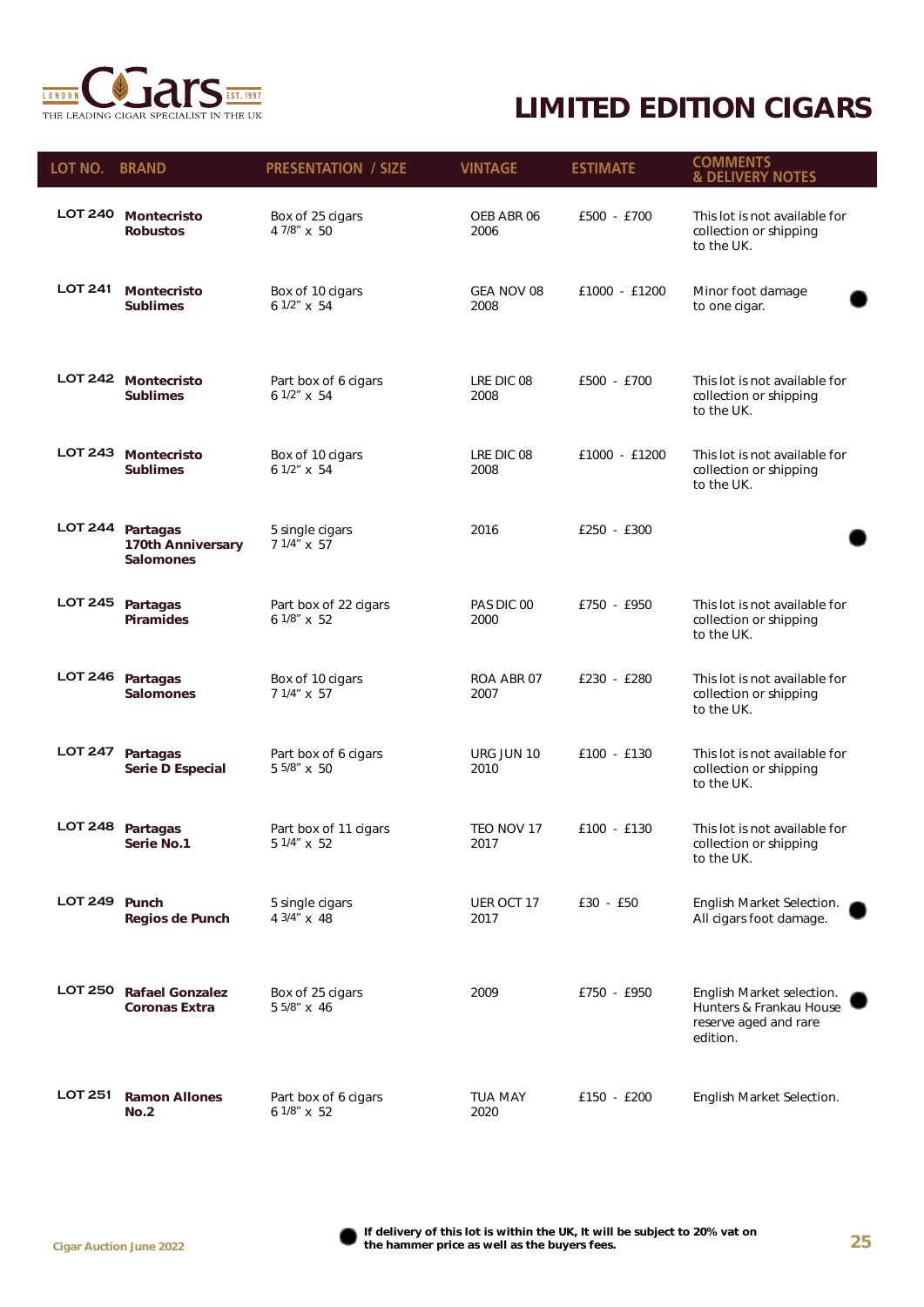

| LOT NO. BRAND  |                                                 | <b>PRESENTATION / SIZE</b>                 | <b>VINTAGE</b>            | <b>ESTIMATE</b> | <b>COMMENTS</b><br><b>&amp; DELIVERY NOTES</b>                                                       |
|----------------|-------------------------------------------------|--------------------------------------------|---------------------------|-----------------|------------------------------------------------------------------------------------------------------|
|                | LOT 252 Ramon Allones<br><b>Club Allones</b>    | Box of 10 cigars<br>5 3/8" x 47            | MEL AGO 15<br>2015        | £250 - £300     | This lot is not available for<br>collection or shipping<br>to the UK.                                |
|                | LOT 253 Ramon Allones<br><b>Club Allones</b>    | Box of 10 cigars<br>5 3/8" x 47            | MEL DIC 15<br>2015        | £250 - £300     | This lot is not available for<br>collection or shipping<br>to the UK.                                |
|                | LOT 254 Ramon Allones<br><b>Club Allones</b>    | Box of 10 cigars<br>5 3/8" x 47            | SOM NOV 15<br>2015        | £250 - £300     | This lot is not available for<br>collection or shipping<br>to the UK.                                |
|                | LOT 255 Romeo y Julieta<br>Capuletos            | Part box of 6 cigars<br>$6'' \times 53$    | LMB JUN 18<br>2018        | £60 - £100      | English Market Selection.<br>All cigars foot damage.                                                 |
|                | LOT 256 Romeo y Julieta<br>Capuletos            | Box of 25 cigars<br>$6'' \times 53$        | MEG SEP 16<br>2016        | £400 - £500     | This lot is not available for<br>collection or shipping<br>to the UK.                                |
| <b>LOT 257</b> | Romeo y Julieta<br>Capuletos                    | Sealed box of 25 cigars<br>$6'' \times 53$ | MEG SEP 16<br>2016        | £400 - £500     | This lot is not available for<br>collection or shipping<br>to the UK.                                |
| <b>LOT 258</b> | Romeo y Julieta<br><b>Duke</b>                  | Part box of 6 cigars<br>5 1/2" x 54        | LRE JUL 09<br>2009        | £150 - £200     | This lot is not available for<br>collection or shipping<br>to the UK.                                |
| <b>LOT 259</b> | Romeo y Julieta<br><b>Robustos</b>              | Part box of 23 cigars<br>4 7/8" x 50       | PEL JUN 02<br>2002        | £550 - £750     | This lot is not available for<br>collection or shipping<br>to the UK.                                |
|                | LOT 260 Romeo y Julieta<br><b>Romeo De Luxe</b> | Box of 10 cigars<br>6 6/16 x 52            | LUB NOV 13<br>2013        | £250 - £300     | This lot is not available for<br>collection or shipping<br>to the UK.                                |
| <b>LOT 261</b> | Romeo y Julieta<br>Tacos                        | Box of 25 cigars<br>6 1/2" x 49            | REF AGO 18<br>2018        | £300 - £400     | This lot is not available for<br>collection or shipping<br>to the UK.                                |
| LOT 262        | Romeo y Julieta<br>Tacos                        | Sealed box of 25 cigars<br>6 1/2" x 49     | <b>UBM JUN 18</b><br>2018 | £300 - £400     | This lot is not available for<br>collection or shipping<br>to the UK.                                |
| <b>LOT 263</b> | Trinidad<br><b>Ingenios</b>                     | Box of 12 cigars<br>$61/2$ " x 42          | SOA OCT 07<br>2007        | £350 - £400     | 2 cigars minor foot damage.<br>This lot is not available for<br>collection or shipping<br>to the UK. |

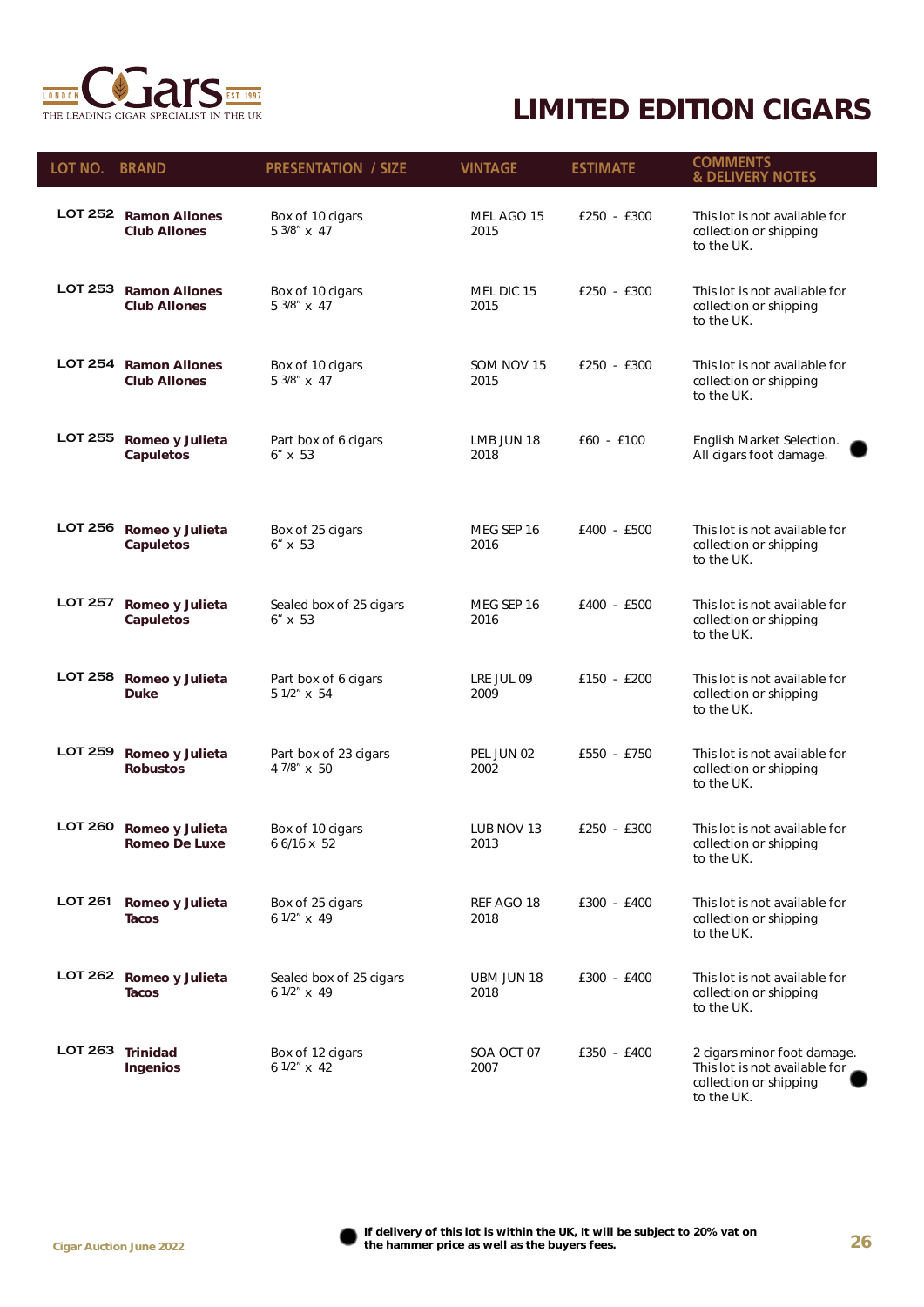

| LOT NO.             | <b>BRAND</b>                             | <b>PRESENTATION / SIZE</b>                   | <b>VINTAGE</b>     | <b>ESTIMATE</b> | <b>COMMENTS</b><br><b>&amp; DELIVERY NOTES</b>                        |
|---------------------|------------------------------------------|----------------------------------------------|--------------------|-----------------|-----------------------------------------------------------------------|
| <b>LOT 264</b>      | <b>Trinidad</b><br><b>Ingenios</b>       | Box of 10 cigars<br>$61/2$ " x 42            | SOA OCT 07<br>2007 | £400 - £500     | English Market selection.                                             |
| <b>LOT 265</b><br>൫ | <b>Trinidad</b><br><b>Robustos Extra</b> | Travel humidor of 14 cigars<br>$61/8$ " x 50 | TLU NOV 20<br>2020 | $£1200 - £1600$ | English Market Selection.                                             |
| <b>LOT 266</b>      | <b>Trinidad</b><br><b>Topes</b>          | Box of 12 cigars<br>$5'' \times 56$          | MEL SEP 16<br>2016 | £400 - £500     | This lot is not available for<br>collection or shipping<br>to the UK. |
| <b>LOT 267</b>      | <b>Trinidad</b><br><b>Topes</b>          | Sealed box of 12 cigars<br>$5'' \times 56$   | MEL SEP 16<br>2016 | £400 - £500     | This lot is not available for<br>collection or shipping<br>to the UK. |
| <b>LOT 268</b>      | <b>Trinidad</b><br><b>Topes</b>          | Sealed box of 12 cigars<br>$5'' \times 56$   | ROA SEP 16<br>2016 | £400 - £500     | This lot is not available for<br>collection or shipping<br>to the UK. |

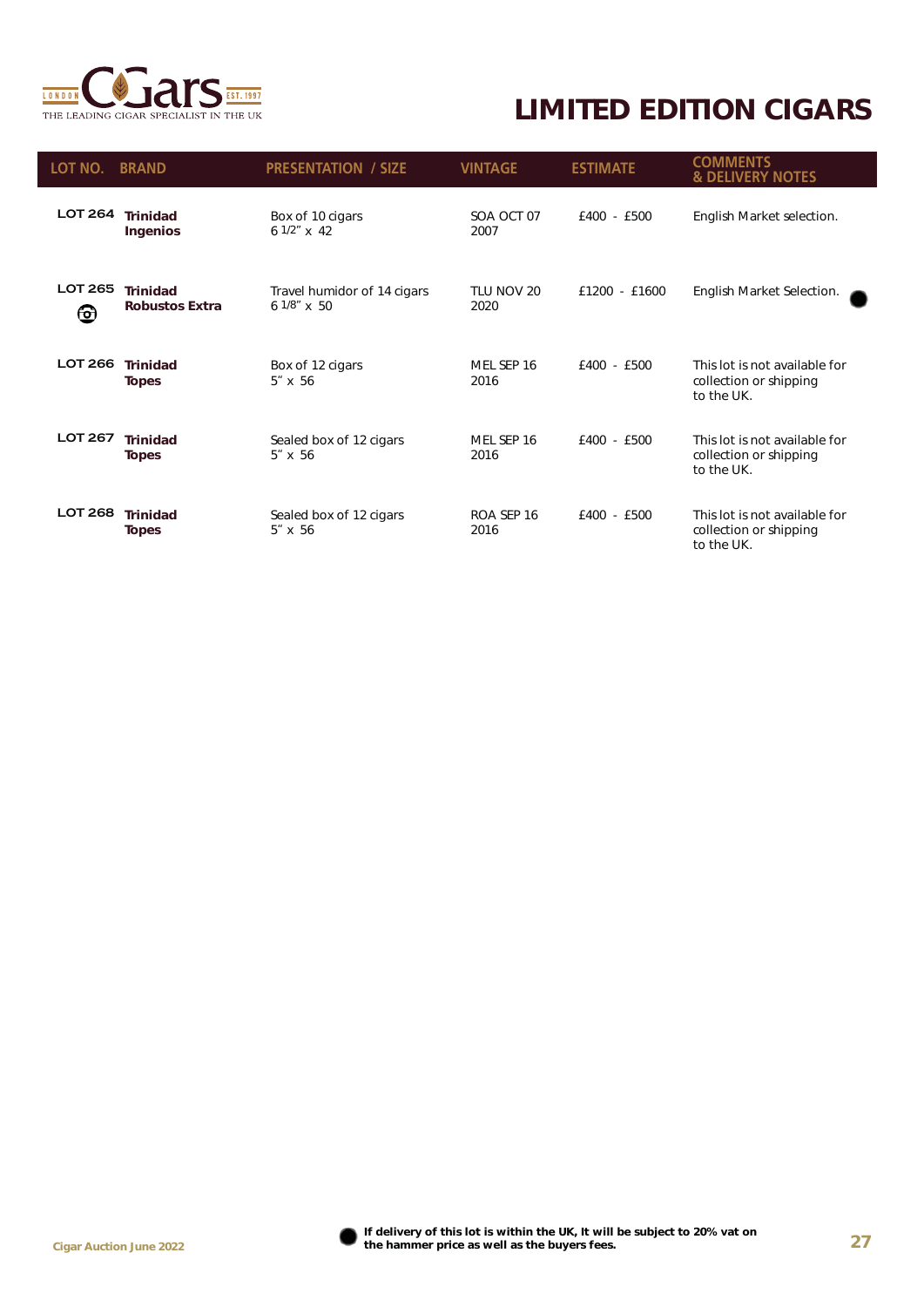

| <b>LOT NO. BRAND</b> |                                            | <b>PRESENTATION / SIZE</b>              | <b>VINTAGE</b>     | <b>ESTIMATE</b> | <b>COMMENTS</b><br><b>&amp; DELIVERY NOTES</b>                                                                                                            |
|----------------------|--------------------------------------------|-----------------------------------------|--------------------|-----------------|-----------------------------------------------------------------------------------------------------------------------------------------------------------|
| <b>LOT 269</b>       | <b>Bolivar</b><br><b>Colosales</b>         | Cabinet of 50 cigars<br>6 1/8" x 50     | POS AGO 06<br>2006 | £850 - £1150    | Regional edition of 1200<br>cabinets for Germany.<br>This lot is not available for<br>collection or shipping<br>to the UK.                                |
| <b>LOT 270</b>       | <b>Bolivar</b><br><b>Poderosos</b>         | Cabinet of 25 cigars<br>7 3/4" x 54     | MUR OCT 13<br>2013 | £800 - £1100    | Regional edition<br>of 2000 for Benelux.                                                                                                                  |
| <b>LOT 271</b>       | <b>Bolivar</b><br><b>Fabulosos</b>         | Cabinet of 25 cigars<br>5 1/3" x 52     | OPA JUN 09<br>2009 | £400 - £600     | Regional edition of 2600<br>cabinets for Benelux. 4 cigars<br>minor foot damage.<br>This lot is not available for<br>collection or shipping<br>to the UK. |
|                      | LOT 272 Diplomaticos<br><b>El Diputado</b> | Box of 10 cigars<br>5 1/8" x 55         | LAT OCT 19<br>2019 | £150 - £200     | Regional edition of 10,000<br>boxes for Benelux.<br>This lot is not available for<br>collection or shipping<br>to the UK.                                 |
| <b>LOT 273</b>       | <b>Diplomaticos</b><br><b>Excelencia</b>   | Sealed box of 10 cigars<br>4 7/8" x 50  | SGA SIC 15<br>2015 | $£200 - £250$   | This lot is not available for<br>collection or shipping<br>to the UK.                                                                                     |
| <b>LOT 274</b>       | El Rey del Mundo<br>Choix du Roi           | Box of 10 cigars<br>5 1/8" x 55         | SGA AGO 16<br>2016 | £250 - £350     | Regional edition of 9000 for<br>Benelux.                                                                                                                  |
| <b>LOT 275</b>       | <b>El Rey del Mundo</b><br><b>Infantes</b> | 7 single cigars<br>4 7/8" x 50          | 2013               | £70 - £100      | Regional edition of 5000<br>boxes for Cuba.<br>This lot is not available for<br>collection or shipping<br>to the UK.                                      |
| <b>LOT 276</b>       | <b>El Rey del Mundo</b><br>La Reina        | Cabinet of 24 cigars<br>7 1/2" x 38     | MAR NOV 19<br>2019 | £1200 - £1600   | English Market Selection.<br>Regional edition of 3500<br>boxes for the UK.                                                                                |
| <b>LOT 277</b><br>❺  | <b>El Rey del Mundo</b><br>La Reina        | Cabinet of 24 cigars<br>7 1/2" x 38     | MAR DIC 19<br>2019 | £1200 - £1600   | Regional edition of 3500<br>boxes for the UK. English<br>Market Selection.                                                                                |
| <b>LOT 278</b>       | <b>Juan Lopez</b><br>Don Juan              | Cabinet of 25 cigars<br>$5'' \times 52$ | UME NOV 14<br>2014 | £450 - £550     | Regional edition of 3000 for<br>Benelux.                                                                                                                  |

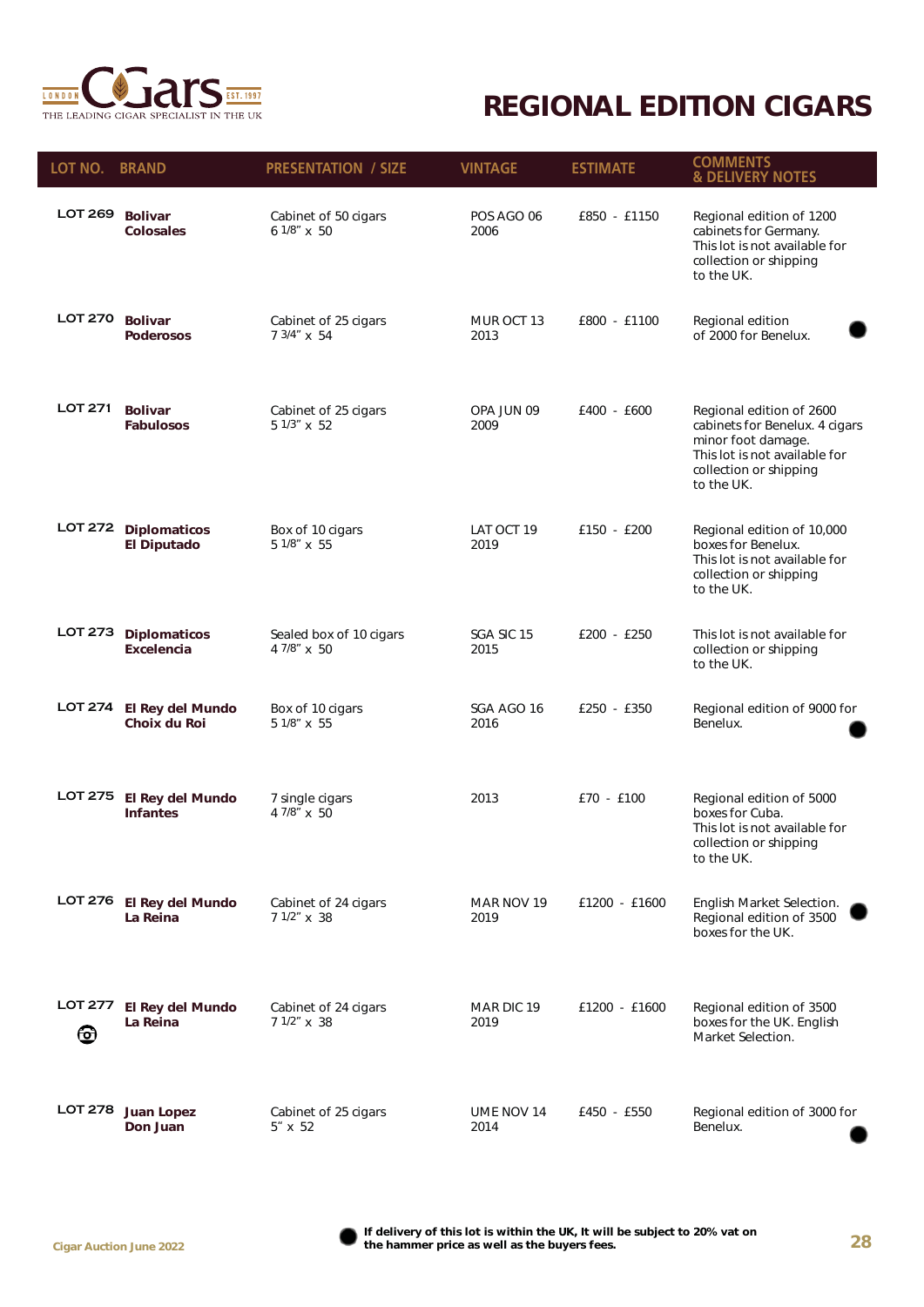

| LOT NO. BRAND  |                                                 | <b>PRESENTATION / SIZE</b>                                                                                                                                                                                           | <b>VINTAGE</b>            | <b>ESTIMATE</b> | <b>COMMENTS</b><br><b>&amp; DELIVERY NOTES</b>                                                                                            |
|----------------|-------------------------------------------------|----------------------------------------------------------------------------------------------------------------------------------------------------------------------------------------------------------------------|---------------------------|-----------------|-------------------------------------------------------------------------------------------------------------------------------------------|
| <b>LOT 279</b> | Juan Lopez<br><b>Obus</b>                       | Box of 10 cigars<br>5 1/2" x 52                                                                                                                                                                                      | RTO OCT 06<br>2006        | $£200 - £260$   | Regional edition of 3000<br>boxes for France. Minor foot<br>damage to 3 cigars.                                                           |
| <b>LOT 280</b> | <b>Juan Lopez</b><br><b>Seleccion Superba</b>   | Box of 10 cigars<br>5 7/8" x 54                                                                                                                                                                                      | MEL MAY 16<br>2016        | £300 - £360     | English Market Selection.<br>Regional edition of 6000 for<br>the UK.                                                                      |
| <b>LOT 281</b> | La Flor de Cano<br><b>Magicos</b>               | Box of 10 cigars<br>4 1/2" x 52                                                                                                                                                                                      | <b>BST JUL 20</b><br>2020 | £100 - £130     | Regional edition of 5000<br>boxes for Spain.<br>This lot is not available for<br>collection or shipping<br>to the UK.                     |
|                | LOT 282 La Flor de Cano<br><b>Magicos</b>       | Box of 10 cigars<br>4 1/2" x 52                                                                                                                                                                                      | <b>BST JUL 20</b><br>2020 | £100 - £130     | Regional edition of 5000<br>boxes for Spain.<br>This lot is not available for<br>collection or shipping<br>to the UK.                     |
|                | LOT 283 La Flor de Cano<br><b>Short Robusto</b> | 5 single cigars<br>4" x 50                                                                                                                                                                                           | 2011                      | £70 - £100      | Regional edition of 1200<br>boxes for the UK.                                                                                             |
| <b>LOT 284</b> | La Gloria Cubana<br><b>Sublimes</b>             | Box of 10 cigars<br>4 3/4" x 54                                                                                                                                                                                      | TUA JUL 21<br>2021        | £380 - £450     | Regional edition of 6000<br>boxes for Israel.<br>Box number 128.<br>This lot is not available for<br>collection or shipping<br>to the UK. |
| LOT 285 Mixed  | <b>Singles</b>                                  | Diplomaticos El Ambajador<br>2015, Ramon Allones Eshmoun<br>2012, Ramon Allones<br>Estupendos 2006, Ramon<br>Allones Gran Robusto 2007,2<br>Saint Luis Rey Pacificos 2009,<br>2 Rafael Gonzales Pateit<br>Piramides. |                           | £120 - £150     |                                                                                                                                           |
|                | LOT 286 Por Larranaga<br>Lonsdales              | Box of 25 cigars<br>6 1/2" x 42                                                                                                                                                                                      | OFB JUL 06<br>2006        | £400 - £500     | Regional edition of 2400<br>cabinets for Germany.                                                                                         |
|                |                                                 |                                                                                                                                                                                                                      |                           |                 | This lot is not available for<br>collection or shipping to the<br>UK.                                                                     |

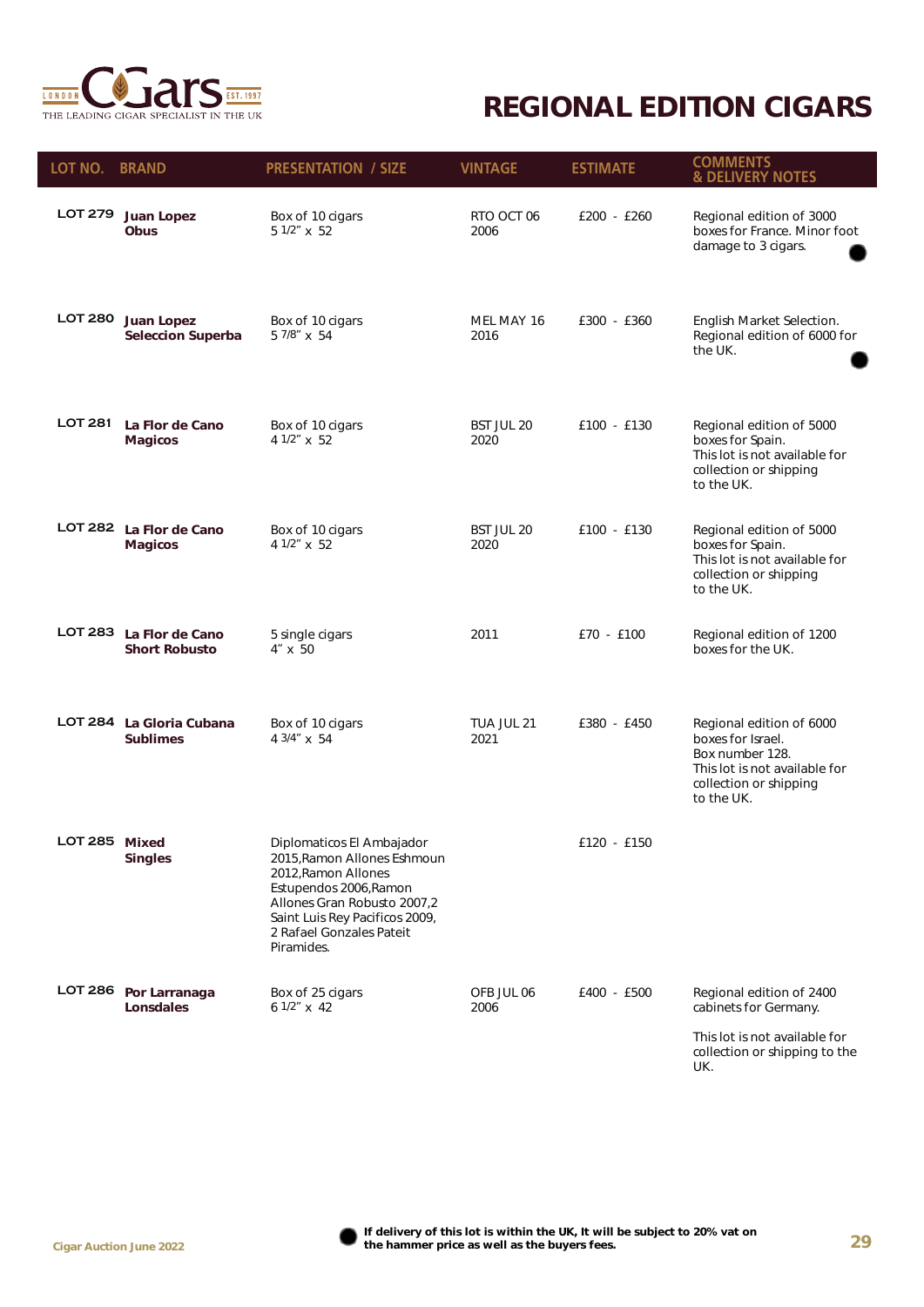

| LOT NO. BRAND  |                                                | <b>PRESENTATION / SIZE</b>          | <b>VINTAGE</b>              | <b>ESTIMATE</b> | <b>COMMENTS</b><br><b>&amp; DELIVERY NOTES</b>                                                                                 |
|----------------|------------------------------------------------|-------------------------------------|-----------------------------|-----------------|--------------------------------------------------------------------------------------------------------------------------------|
| <b>LOT 287</b> | Por Larranaga<br><b>Sobresalientes</b>         | Box of 10 cigars<br>$6'' \times 53$ | AUM JUL 15<br>2015          | £550 - £650     | Regional edition of 5000<br>for the UK. English Market<br>Selection.                                                           |
|                | LOT 288 Por Larranaga<br><b>Sobresalientes</b> | 3 single cigars<br>$6'' \times 53$  | 2015                        | £150 - £200     | Regional edition for the UK.<br>English Market Selection.                                                                      |
| <b>LOT 289</b> | Punch<br><b>Robustos</b>                       | Box of 25 cigars<br>4 7/8" x 50     | FJN MAY 05<br>2005          | £250 - £450     | Regional edition of 1200<br>boxes for Switzerland.<br>This lot is not available for<br>collection or shipping<br>to the UK.    |
| LOT 290 Punch  | <b>Robustos</b>                                | Box of 25 cigars<br>4 7/8" x 50     | FJN MAY 05<br>2005          | £350 - £450     | Regional edition of 1200<br>boxes for Switzerland.<br>This lot is not available for<br>collection or shipping<br>to the UK.    |
| <b>LOT 291</b> | <b>Punch</b><br>Royal                          | Cabinet of 25 cigars<br>5 1/2" x 50 | APO JUN 09<br>2009          | £600 - £800     | Regional edition of 2600 for<br>Benelux.                                                                                       |
|                | LOT 292 Ramon Allones<br>Corto                 | Cabinet of 25 cigars<br>4" x 50     | BAM JUN 13<br>2013          | £400 - £600     | Regional edition of 2000 for<br>The Netherlands.                                                                               |
| <b>LOT 293</b> | <b>Ramon Allones</b><br>Eminencia              | Cabinet of 25 cigars<br>5 5/8" x 44 | PMR MAY 05<br>2005          | £400 - £600     | Regional edition of 1200<br>cabinets for Switzerland.<br>This lot is not available for<br>collection or shipping<br>to the UK. |
|                | LOT 294 Ramon Allones<br><b>XXL</b>            | Jar of 20 cigars<br>5 7/8" x 52     | 2015                        | £650 - £850     | Benelux regional edition of<br>100 jars made for<br>LCDH - Knokke.                                                             |
|                | LOT 295 Ramon Allones<br><b>XXL</b>            | Box of 10 cigars<br>5 7/8" x 52     | ALO ABR 16<br>2016          | £250 - £350     | Regional edition of 2000 for<br>Benelux.                                                                                       |
| LOT 296        | <b>Saint Luis Rey</b><br><b>Tesoros</b>        | Box of 10 cigars<br>4 1/3" x 52     | RAU DIC 16 2016 £120 - £160 |                 | Regional edition of 15,000<br>boxes for Spain.<br>This lot is not available for<br>collection or shipping<br>to the UK.        |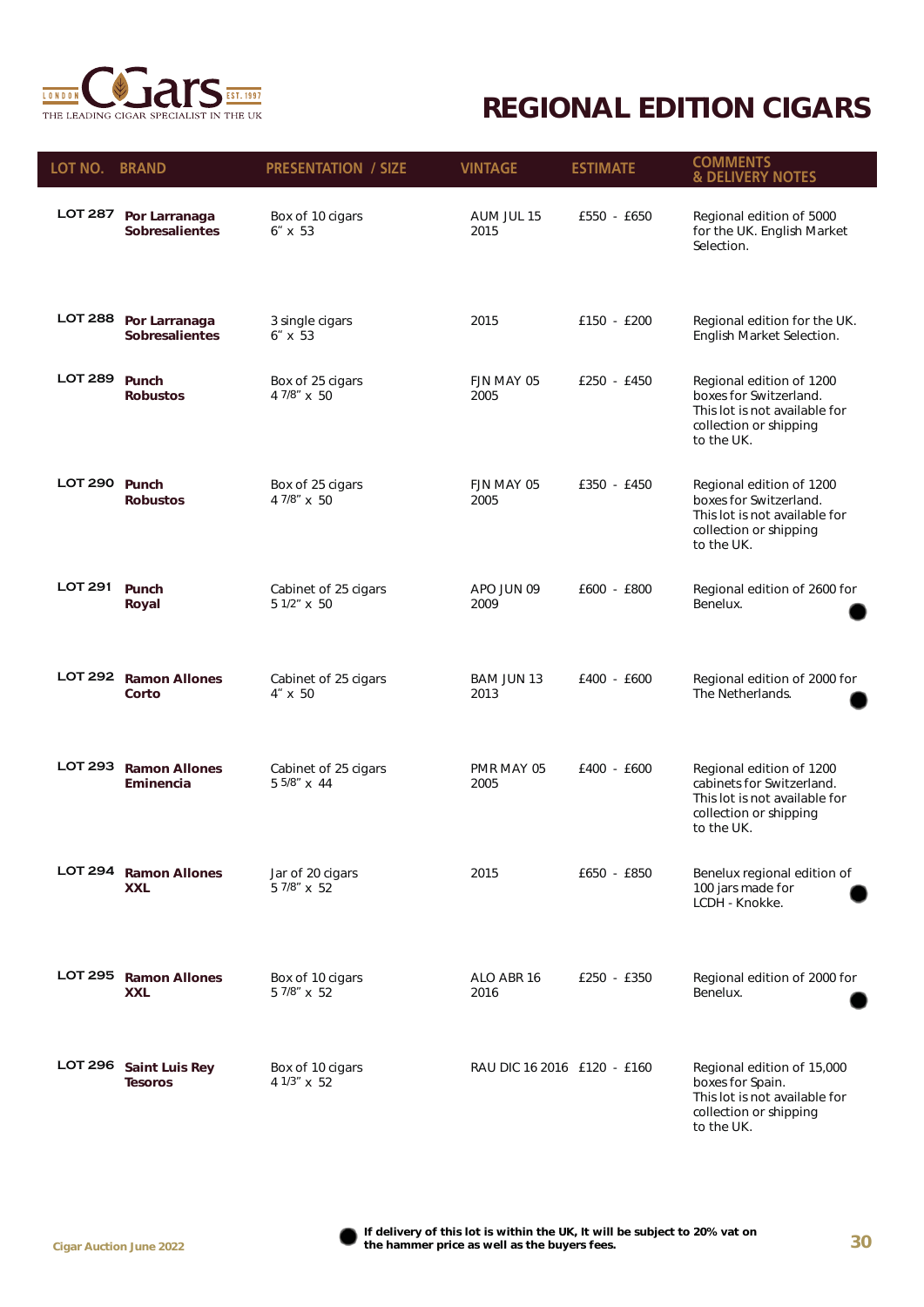

| LOT NO.        | <b>BRAND</b>                     | <b>PRESENTATION / SIZE</b>               | <b>VINTAGE</b>     | <b>ESTIMATE</b> | <b>COMMENIS</b><br><b>&amp; DELIVERY NOTES</b>                                                                                                           |
|----------------|----------------------------------|------------------------------------------|--------------------|-----------------|----------------------------------------------------------------------------------------------------------------------------------------------------------|
| <b>LOT 297</b> | Vegas Robaina<br><b>Maestros</b> | Box of 10 cigars<br>$55/8$ " x 50        | EMA OCT 07<br>2007 | $f200 - f260$   | Regional edition of 20,000<br>boxes for Spain. 3 cigars with<br>wrapper damage.<br>This lot is not available for<br>collection or shipping<br>to the UK. |
| <b>LOT 298</b> | Vegas Robaina<br><b>Maestros</b> | Sealed box of 10 cigars<br>$55/8$ " x 50 | EMA SEP 07<br>2007 | $f220 - f260$   | Regional edition of 20,000<br>for Spain.                                                                                                                 |

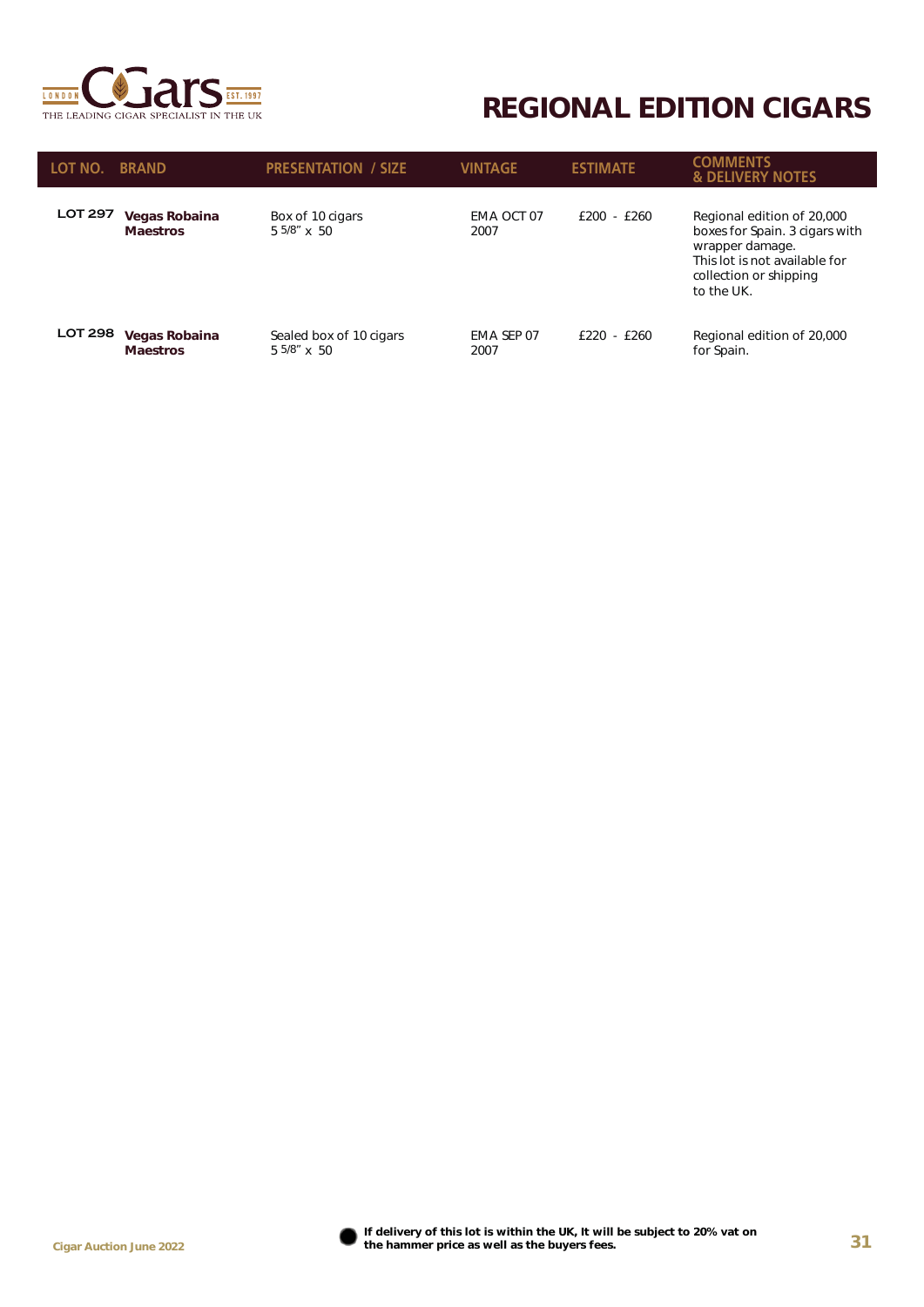

### *RESERVA EDITION CIGARS*

| LOT NO. BRAND       |                                                                | <b>PRESENTATION / SIZE</b>               | <b>VINTAGE</b>        | <b>ESTIMATE</b> | <b>COMMENTS</b><br><b>&amp; DELIVERY NOTES</b>                                                         |
|---------------------|----------------------------------------------------------------|------------------------------------------|-----------------------|-----------------|--------------------------------------------------------------------------------------------------------|
| <b>LOT 299</b>      | <b>Bolivar</b><br><b>Belicosos Reserva</b>                     | Part cabinet of 11 cigars<br>5 1/2" x 52 | TUA JUN 21<br>2021    | £400 - £600     | 9 cigars with minor wrapper<br>damage. English Market<br>Selection.                                    |
| <b>LOT 300</b><br>❺ | <b>Bolivar</b><br><b>Belicosos Reserva</b>                     | Cabinet of 20 cigars<br>5 1/2" x 52      | TUA OCT 20<br>2020    | £1600 - £2000   | English Market selection.<br>Limited edition of 5000.                                                  |
| <b>LOT 301</b>      | Cohiba<br><b>Esplendidos Reserva</b>                           | 2 single cigars<br>$7'' \times 47$       | 2003                  | $£150 - £250$   |                                                                                                        |
| <b>LOT 302</b><br>❺ | Cohiba<br><b>Seleccion Reserva</b>                             | Cabinet of 30 cigars                     | OSU ENE 03<br>2003    | £3000 - £4000   |                                                                                                        |
| <b>LOT 303</b>      | Cohiba<br><b>Seleccion Reserva</b>                             | Cabinet of 30 cigars                     | OSU FEB 03<br>2003    | £3000 - £4000   | This lot is not available for<br>collection or shipping<br>to the UK.                                  |
| <b>LOT 304</b><br>❻ | Partagas<br>Serie D No.4 Reserva 4 7/8" x 50                   | Cabinet of 20 cigars                     | 2005                  | £2000 - £2500   | Limited edition of 5000 boxes<br>This lot is not available for<br>collection or shipping<br>to the UK. |
| <b>LOT 305</b><br>❺ | Romeo y Julieta<br><b>Churchills Reserva</b>                   | Cabinet of 20 cigars<br>$7'' \times 47$  | <b>GUT 13</b><br>2013 | £1600 - £2200   | English Market Selection.<br>Limited edition of 5000.                                                  |
| <b>LOT 306</b>      | Romeo y Julieta<br>Wide Churchills Gran 5 1/4" x 55<br>Reserva | 5 single cigars                          | 2015                  | £300 - £400     |                                                                                                        |

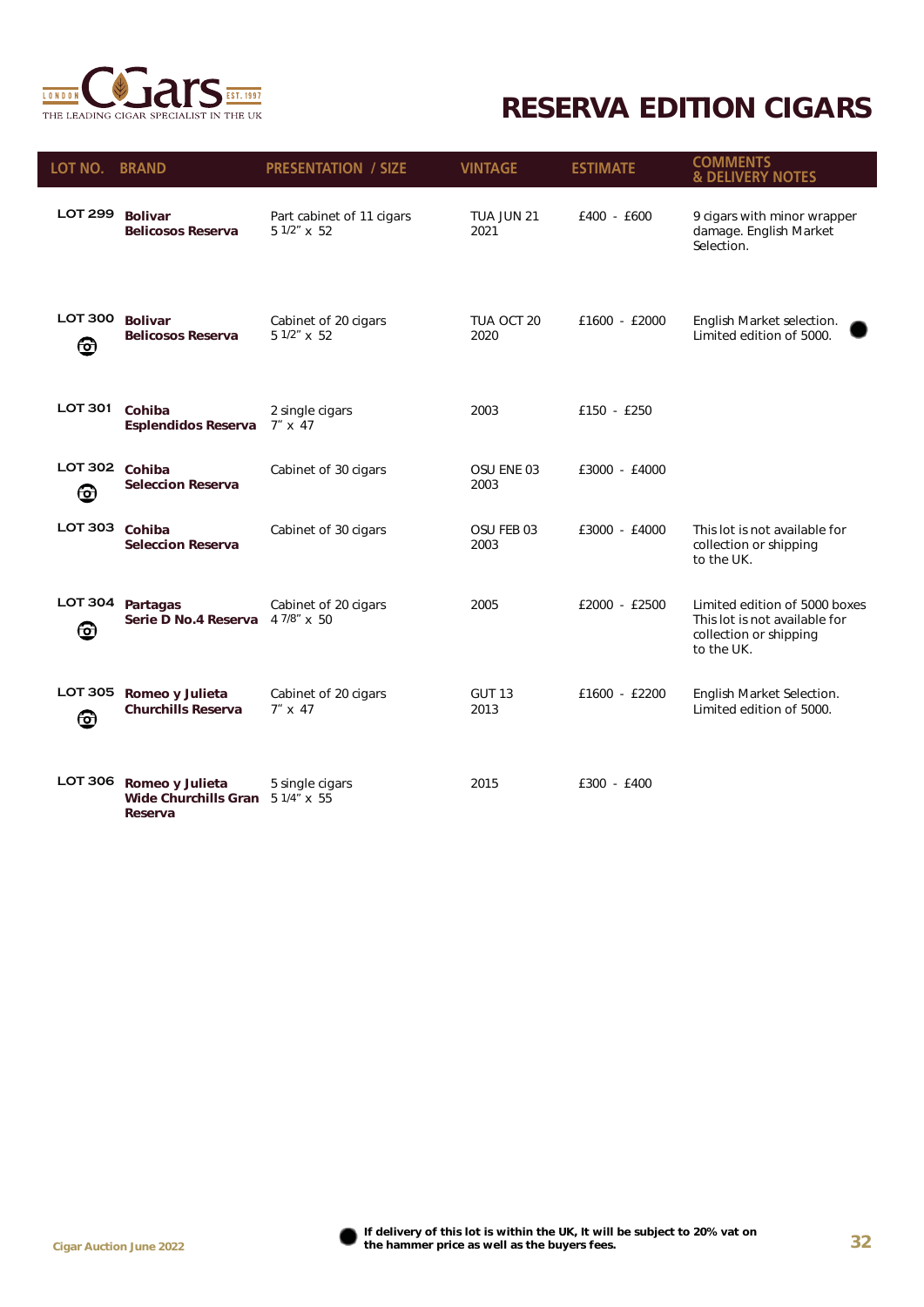

#### *LIMITED EDITION BOOKS*

| LOT NO. BRAND  |                                               | <b>PRESENTATION / SIZE</b>       | <b>VINTAGE</b> | <b>ESTIMATE</b> | <b>COMMENTS</b><br><b>&amp; DELIVERY NOTES</b>                  |
|----------------|-----------------------------------------------|----------------------------------|----------------|-----------------|-----------------------------------------------------------------|
| <b>LOT 307</b> | <b>Hoyo de Monterrey</b><br><b>Maravillas</b> | 5 single cigars<br>$91/4''$ x 55 | 2015           | £250 - £350     | All cigars with wrapper<br>damage. English Market<br>Selection. |



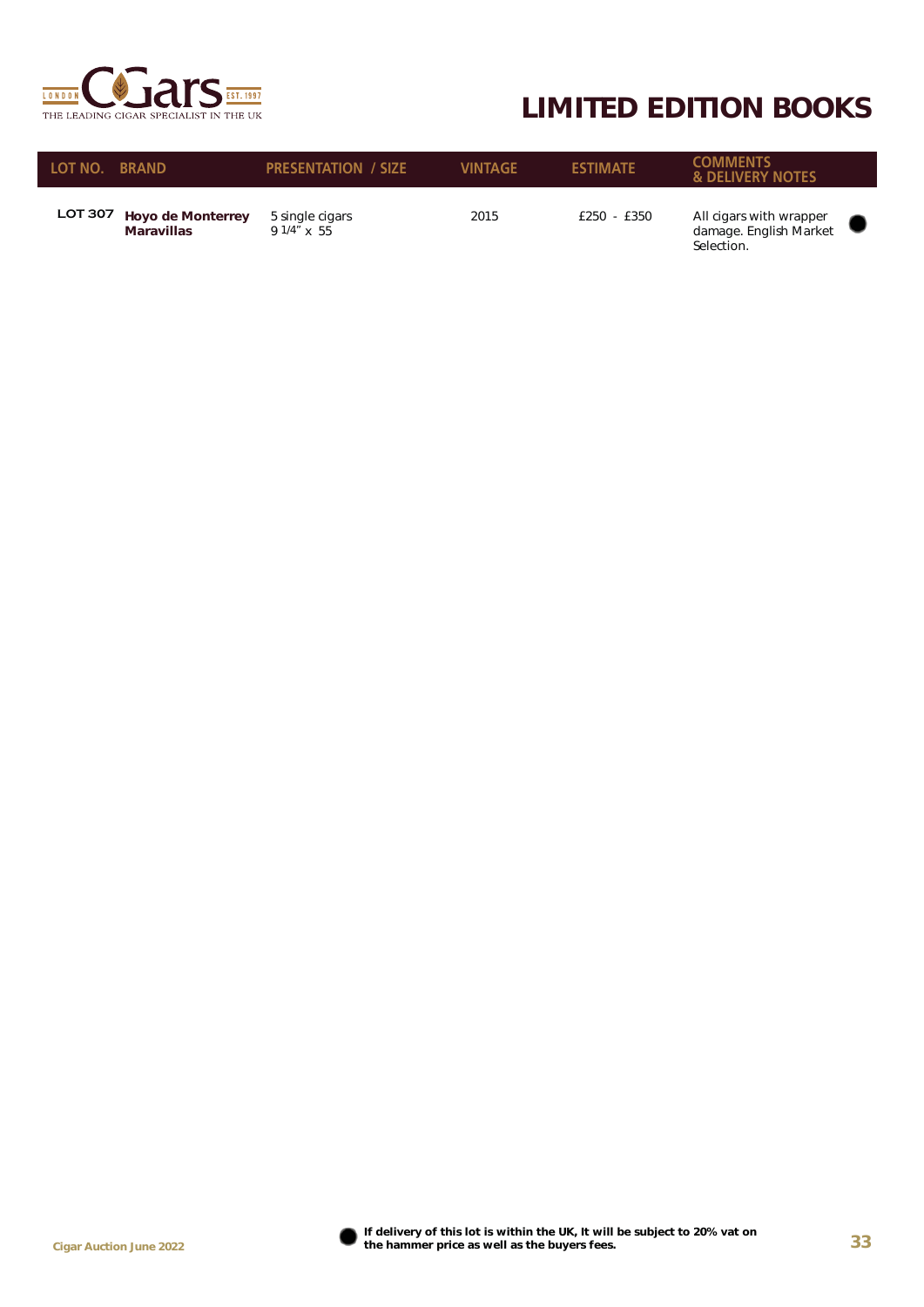

#### *DAVIDOFF CIGARS*

| LOT NO. BRAND       |                                                               | <b>PRESENTATION / SIZE</b>               | <b>VINTAGE</b>  | <b>ESTIMATE</b> | <b>COMMENTS</b><br><b>&amp; DELIVERY NOTES</b>                                           |
|---------------------|---------------------------------------------------------------|------------------------------------------|-----------------|-----------------|------------------------------------------------------------------------------------------|
|                     | LOT 308 Davidoff<br>No.1                                      | Box of 25 cigars<br>7 1/2" x 38          | <b>SUL 1985</b> | £3500 - £4500   |                                                                                          |
| LOT 309             | <b>Davidoff</b><br>No.1                                       | Sealed box of 25 cigars<br>7 1/2" x 38   | <b>SUL 1985</b> | £3500 - £4500   |                                                                                          |
| <b>LOT 310</b>      | <b>Davidoff</b><br><b>No.1</b>                                | Box of 10 cigars<br>7 1/2" x 38          | 1980's          | £700 - £800     | This lot is not available for<br>collection or shipping<br>to the UK.                    |
| <b>LOT 311</b>      | <b>Davidoff</b><br><b>No.1</b>                                | Box of 25 cigars<br>7 1/2" x 38          | 1980's          | £900 - £1100    | This lot is not available for<br>collection or shipping<br>to the UK.                    |
| <b>LOT 312</b><br>ල | <b>Davidoff</b><br>No.2                                       | Box of 25 cigars<br>6" x 38              | <b>LUL 1985</b> | £1500 - £2000   |                                                                                          |
| <b>LOT 313</b><br>❻ | <b>Davidoff</b><br>No.2                                       | Box of 25 cigars<br>6" x 38              | 1970's          | £2000 - £2500   |                                                                                          |
| <b>LOT 314</b>      | <b>Davidoff</b><br>No.2                                       | Pack of 5 cigars<br>6" x 38              | 1980's          | £300 - £350     | This lot is not available for<br>collection or shipping<br>to the UK.                    |
| <b>LOT 315</b>      | <b>Davidoff</b><br>1000                                       | Part cabinet of 23 cigars<br>4 5/8" x 43 | <b>AUA 1986</b> | £1000 - £1300   | Ex Davidoff of London.                                                                   |
| <b>LOT 316</b>      | <b>Davidoff</b><br>1000                                       | Cabinet of 25 cigars<br>4 5/8" x 33      | 1980's          | £650 - £750     | This lot is not available for<br>collection or shipping<br>to the UK.                    |
| <b>LOT 317</b><br>❻ | <b>Davidoff</b><br><i><b>5000</b></i>                         | Cabinet of 25 cigars<br>5 5/8" x 46      | 1980's          | £2000 - £2500   | No silk ribbon.<br>This lot is not available for<br>collection or shipping<br>to the UK. |
| <b>LOT 318</b>      | <b>Davidoff</b><br>80th Aniversario                           | 1 single cigar<br>8 5/8" x 48            | 1986            | £100 - £130     |                                                                                          |
| <b>LOT 319</b><br>ල | <b>Davidoff</b><br><b>Chateau Haut Brion</b>                  | Cabinet of 25 cigars<br>4" x 40          | 1970's          | £1700 - £2300   |                                                                                          |
| <b>LOT 320</b>      | <b>Davidoff</b><br><b>Chateau Haut Brion</b>                  | Pack of 5 cigars<br>$4'' \times 40$      | 1980's          | £400 - £450     | This lot is not available for<br>collection or shipping<br>to the UK.                    |
| <b>LOT 321</b>      | <b>Davidoff</b><br><b>Chateau Lafite</b><br><b>Rothschild</b> | Pack of 5 cigars<br>4 5/8" x 40          | 1980's          | £300 - £350     | Ex Davidoff of London.                                                                   |

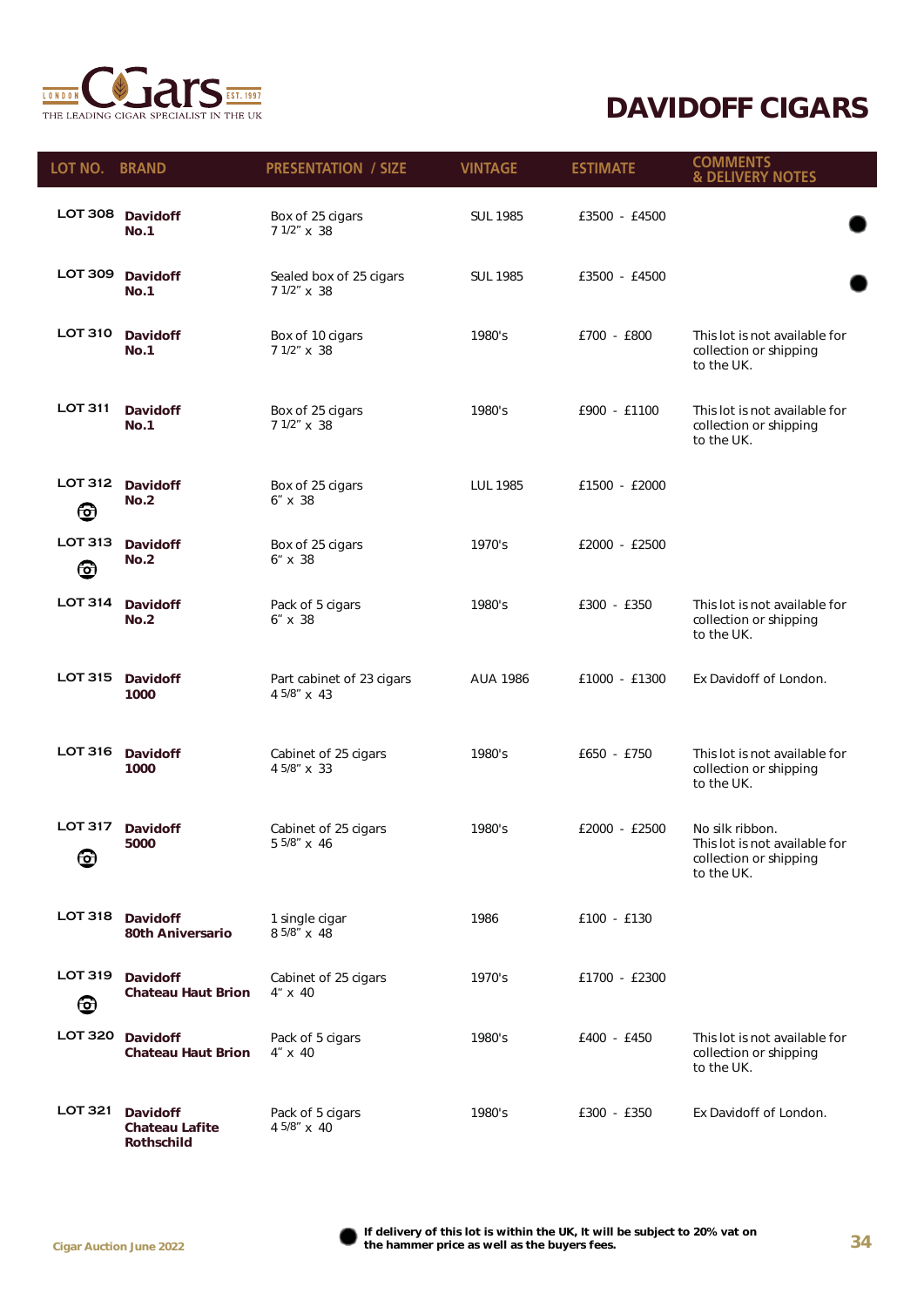

### *DAVIDOFF CIGARS*

| LOT NO.                    | <b>BRAND</b>                                                   | <b>PRESENTATION / SIZE</b>               | <b>VINTAGE</b>    | <b>ESTIMATE</b> | <b>COMMENTS</b><br><b>&amp; DELIVERY NOTES</b>                                           |
|----------------------------|----------------------------------------------------------------|------------------------------------------|-------------------|-----------------|------------------------------------------------------------------------------------------|
|                            | LOT 322 Davidoff<br><b>Chateau Lafite</b><br><b>Rothschild</b> | Pack of 5 cigars<br>4 5/8" x 40          | 1980's            | £250 - £300     | This lot is not available for<br>collection or shipping<br>to the UK.                    |
| LOT 323<br>❻               | <b>Davidoff</b><br><b>Chateau Latour</b>                       | Cabinet of 25 cigars<br>5 5/8" x 42      | 1970's            | £2500 - £3500   | 1 cigar foot damaged.                                                                    |
|                            | LOT 324 Davidoff<br><b>Chateau Latour</b>                      | Pack of 5 cigars<br>5 5/8" x 42          | 1980's            | £350 - £450     | Ex Davidoff of London.                                                                   |
| <u>ල</u>                   | LOT 325 Davidoff<br><b>Chateau Latour</b>                      | Cabinet of 25 cigars<br>5 5/8" x 42      | 1980's            | £2000 - £2500   | No silk ribbon.<br>This lot is not available for<br>collection or shipping<br>to the UK. |
|                            | LOT 326 Davidoff<br><b>Chateau Latour</b>                      | Pack of 5 cigars<br>5 5/8" x 42          | 1980's            | £350 - £400     | This lot is not available for<br>collection or shipping<br>to the UK.                    |
|                            | LOT 327 Davidoff<br><b>Chateau Margaux</b>                     | Part cabinet of 15 cigars<br>5 1/8" x 42 | Early 1980's      | £1000 - £1300   |                                                                                          |
| <b>LOT 328</b><br><u>ල</u> | <b>Davidoff</b><br><b>Chateau Margaux</b>                      | Cabinet of 25 cigars<br>5 1/8" x 42      | 1970's            | £2000 - £2500   |                                                                                          |
|                            | LOT 329 Davidoff<br><b>Chateau Margaux</b>                     | Pack of 5 cigars<br>5 1/8" x 42          | 1980's            | £250 - £300     | This lot is not available for<br>collection or shipping<br>to the UK.                    |
| <b>LOT 330</b><br>ල        | <b>Davidoff</b><br><b>Dom Perignon</b>                         | Box of 25 cigars<br>$7'' \times 47$      | NO UU SS1<br>1988 | £4000 - £5000   | 4 cigars minor wrapper<br>damage.                                                        |
| <b>LOT 331</b>             | <b>Davidoff</b><br><b>Dom Perignon</b>                         | 11 single cigars<br>$7'' \times 47$      | 1980's            | £800 - £1000    | All cigars with damaged<br>wrappers                                                      |
| ൫                          | LOT 332 Davidoff<br><b>Dom Perignon</b>                        | Box of 10 cigars<br>7 x 47               | 1980's            | £2000 - £3000   |                                                                                          |

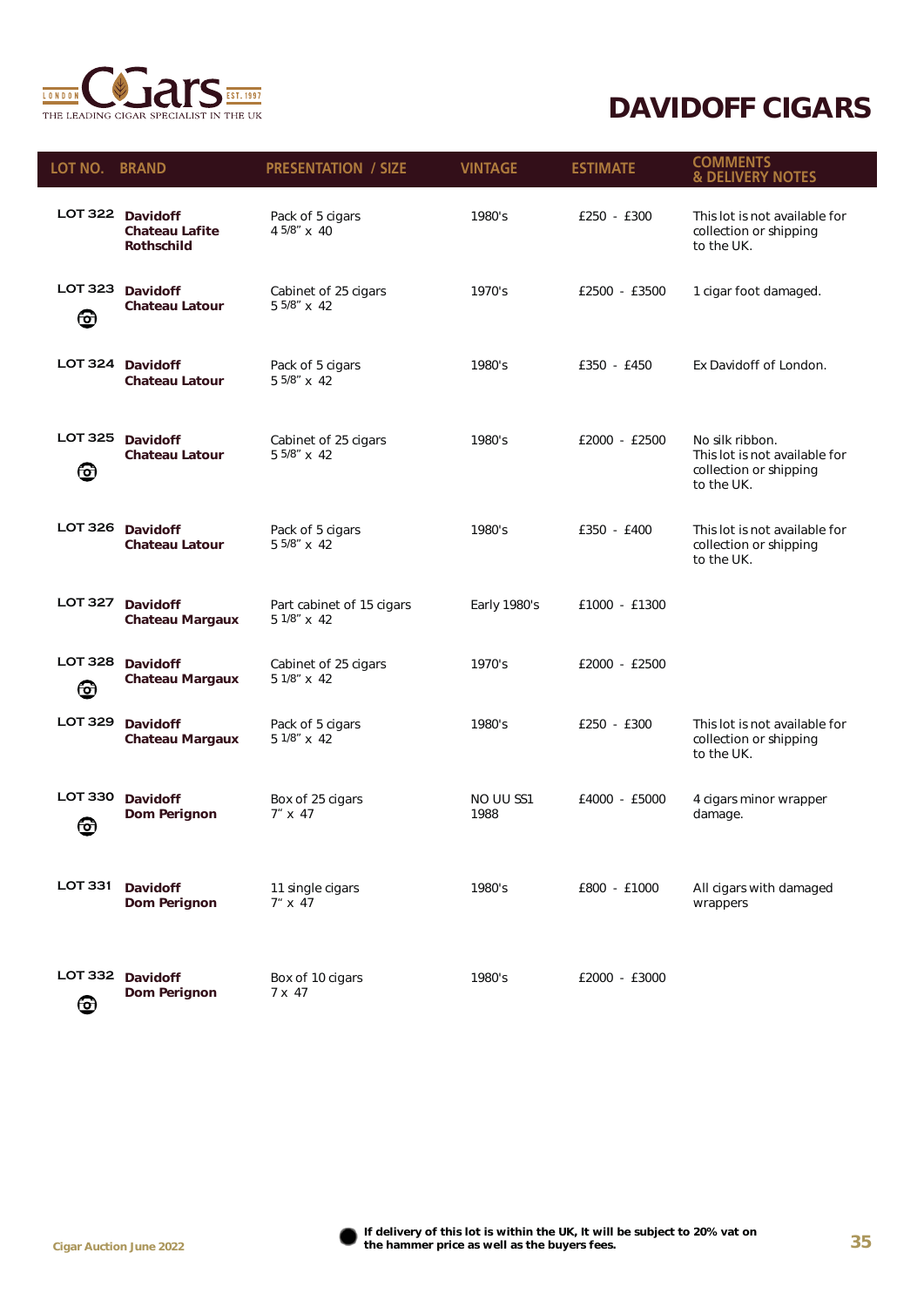

#### *DUNHILL CIGARS*

| LOT NO.        | <b>BRAND</b>                                                                                       | <b>PRESENTATION / SIZE</b>         | <b>VINTAGE</b> | <b>ESTIMATE</b> | <b>COMMENTS</b><br><b>&amp; DELIVERY NOTES</b>          |
|----------------|----------------------------------------------------------------------------------------------------|------------------------------------|----------------|-----------------|---------------------------------------------------------|
| LOT 333<br>❻   | Romeo y Julieta<br><b>Dunhill English Claro</b> 6 1/8" x 42<br><b>Seleccion Suprema</b><br>no. 108 | Cabinet of 25 cigars               | Pre Embargo    | £3000 - £4000   | Previously owned by the late<br>David Shepley-Cuthbert. |
| <b>LOT 334</b> | <b>Dunhill</b><br>Havana Club                                                                      | One single cigar<br>9 $1/4$ " x 47 | 1980's         | $f200 - f250$   |                                                         |



*Cigar Auction June 2022 <sup>36</sup> If delivery of this lot is within the UK, It will be subject to 20% vat on the hammer price as well as the buyers fees.*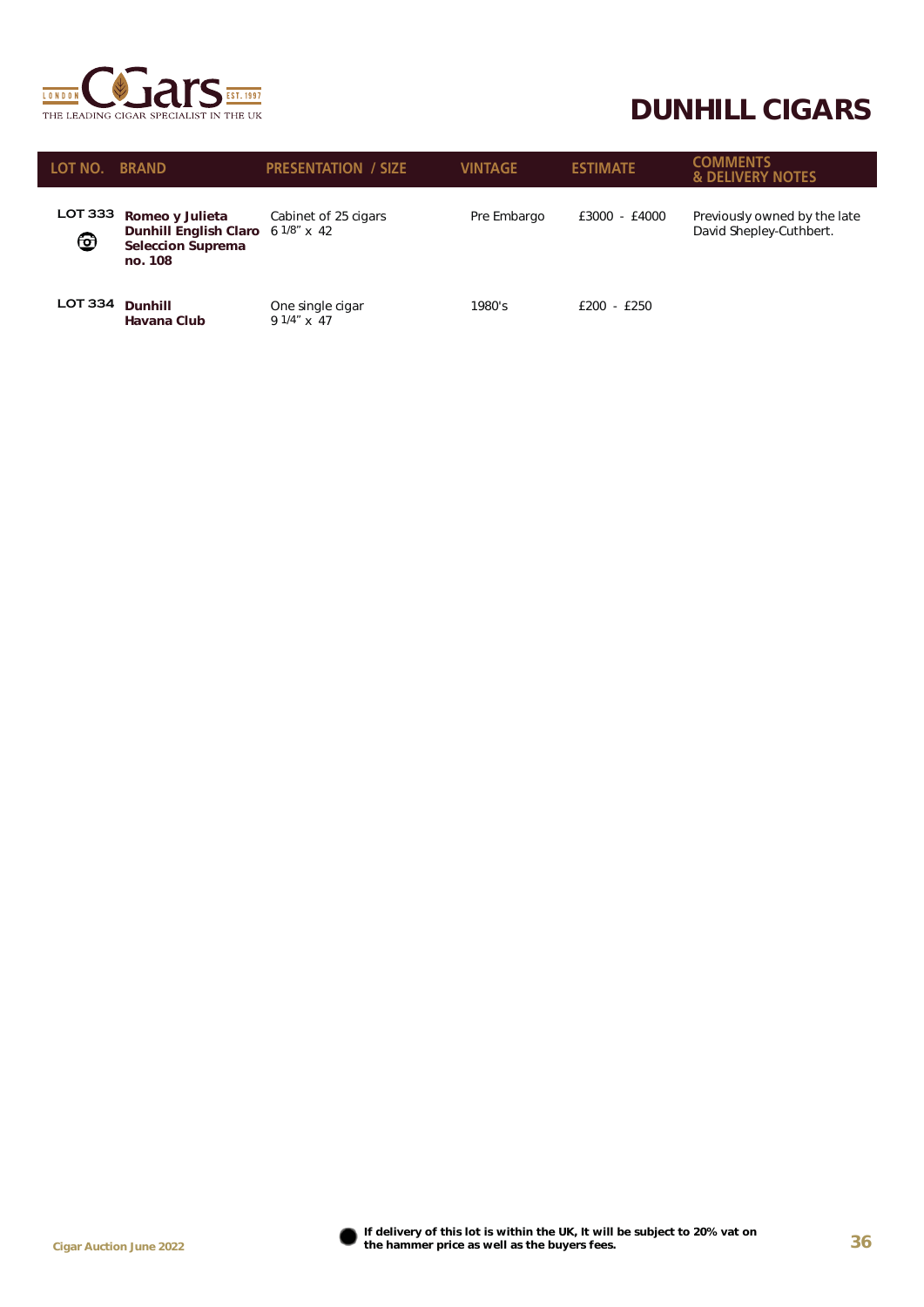

#### *LIMITED EDITION HUMIDORS*

| LOT NO. BRAND              |                                                                       | <b>PRESENTATION / SIZE</b>                                | <b>VINTAGE</b>           | <b>ESTIMATE</b> | <b>COMMENTS</b><br><b>&amp; DELIVERY NOTES</b>                                                                                             |
|----------------------------|-----------------------------------------------------------------------|-----------------------------------------------------------|--------------------------|-----------------|--------------------------------------------------------------------------------------------------------------------------------------------|
| <b>LOT 335</b>             | Cohiba<br>Siglo X Aniversario                                         | 10 singles of Siglo VI<br>5 7/8" x 52                     | 2002                     | £1000 - £1600   | From limited edition<br>humidor.                                                                                                           |
| LOT 336 Cohiba<br>❻        | <b>30th Anniversary</b><br><b>Robustos Especiales</b>                 | 3 single cigars from humidor<br>7 1/2" x 50               | 1996                     | £2000 - £2500   |                                                                                                                                            |
| LOT 337 Cohiba<br>ඏ        | Majestuosos 1966<br><b>50th Anniversary</b>                           | Humidor of 20 cigars<br>5 9/10" x 59                      | MAR OCT20<br>2020        | £15000 - £20000 | Limited edition of 1966<br>humidors.                                                                                                       |
| <b>LOT 338</b><br>❺        | Cohiba<br>Majestuosos 1966<br><b>50th Anniversary</b>                 | 5 single cigars<br>5 9/10" x 59                           | 2016                     | £3000 - £5000   |                                                                                                                                            |
| LOT 339                    | Cubatabaco<br>1492                                                    | 1 single cigar<br>5 5/8" x 46                             | 1992                     | £350 - £550     | Wrapper damage to body.                                                                                                                    |
| <b>LOT 340</b>             | <b>Habanos</b><br>1994                                                | 5 single cigars<br>5 5/8" x 46                            | 1994                     | £1000 - £1500   | All cigars with foot damage.                                                                                                               |
| <b>LOT 341</b><br><u>ල</u> | La Gloria Cubana<br><b>25th Anniversary</b>                           | Humidor of 15 each Robustos<br><b>Extra and Piramides</b> | <b>UBM NOV18</b><br>2018 | £1500 - £2500   | English Market Selection.                                                                                                                  |
|                            | LOT 342 Partagas<br>155th Anniversary<br><b>Salomones</b>             | 5 single cigars<br>7 1/4" x 47                            | 2000                     | £600 - £800     | From the Partagas 155th<br>anniversary humidor.                                                                                            |
| LOT 343 Partagas<br>ඏ      | <b>155th Anniversary</b><br><b>Salomones</b>                          | 3 single cigars<br>7 1/4" x 57                            | 2000                     | £360 - £420     | From the Partagas<br>155th anniversary humidor.                                                                                            |
| LOT 344 Partagas           | <b>170th Anniversary</b>                                              | Humidor of 50 cigars<br>6 3/4" x 56                       | ETP SEP16<br>2016        | £10000 - £14000 | Limited edition of<br>450 humidors.                                                                                                        |
|                            | LOT 345 Ramon Allones<br><b>Phoenicios</b><br><b>40th Anniversary</b> | 4 single cigars<br>6 1/2" x 54                            | 2019                     | £300 - £400     | From limited edition<br>humidor. Regional edition<br>for Lebanon.<br>This lot is not available for<br>collection or shipping<br>to the UK. |
| LOT 346<br>❻               | <b>Ramon Allones</b><br><b>Imperiales</b>                             | Humidor of 50 cigars<br>$61/2$ " x 48                     | 2012                     | £5500 - £8000   | Replica Series<br>of 350 humidors.                                                                                                         |

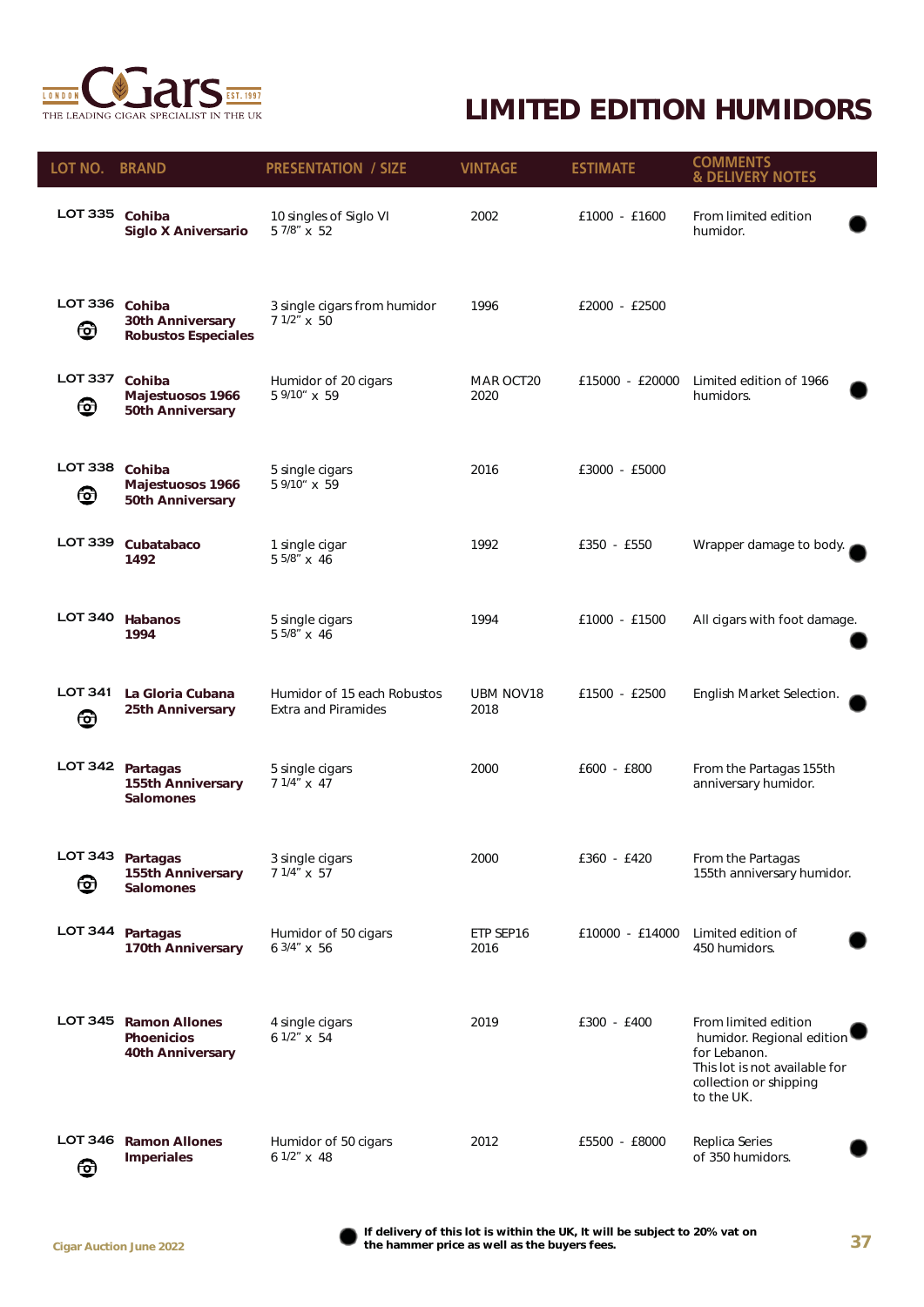

#### *PRE EMBARGO CIGARS*

| LOT NO. BRAND  |                                                         | <b>PRESENTATION / SIZE</b>                                                                                               | <b>VINTAGE</b> | <b>ESTIMATE</b> | <b>COMMENTS</b><br><b>&amp; DELIVERY NOTES</b>                                     |
|----------------|---------------------------------------------------------|--------------------------------------------------------------------------------------------------------------------------|----------------|-----------------|------------------------------------------------------------------------------------|
| <b>LOT 347</b> | <b>Bolivar</b><br><b>Gold Medals</b>                    | Part box of 8 cigars<br>6 1/2" x 42                                                                                      |                | £700 - £900     | Exceptional condition and<br>appearance.                                           |
| <b>LOT 348</b> | <b>Cifuentes</b><br>Cristaltubos                        | Sealed box of 10 glass tubed<br>cigars<br>$5\,3/4''$ x 42                                                                |                | £800 - £1000    |                                                                                    |
| <b>LOT 349</b> | <b>Don Pepin</b><br><b>Cristales</b>                    | Part box of 7 glass tubed cigars<br>$5'' \times 46$                                                                      |                | £300 - £400     |                                                                                    |
| <b>LOT 350</b> | Ephemera<br>collection                                  | <b>Exceptional collection</b><br>of postcards, pamphlets,<br>leaflets, box labels, warranty<br>seals, stamped envelopes. |                | £1000 - £1500   |                                                                                    |
| <b>LOT 351</b> | <b>Flor de Solaz</b><br><b>Camelias</b>                 | Part box of 48 cigars<br>4 1/2" x 42                                                                                     |                | £300 - £500     | These tobaccos are selected<br>from the finest plantations in<br>Sumatra and Cuba. |
|                | LOT 352 H.Upmann<br>Coronas Major                       | Part box of 10 cigars<br>5 1/8" x 42                                                                                     |                | £180 - £230     |                                                                                    |
|                | LOT 353 H.Upmann<br><b>Coronas Major</b>                | Part box of 21 cigars<br>5 1/8" x 42                                                                                     |                | £350 - £450     |                                                                                    |
|                | LOT 354 H.Upmann<br><b>Coronas Major</b>                | Part box of 21 cigars<br>5 1/8" x 42                                                                                     |                | £350 - £450     |                                                                                    |
|                | LOT 355 La Corona<br>Coronas                            | 21 single cigars in cello<br>5 5/8" x 42                                                                                 |                | £300 - £350     |                                                                                    |
|                | LOT 356 La Flor de Pilotas<br><b>Londres Especiales</b> | Box of 25 glass tubed cigars<br>5 1/8" x 42                                                                              |                | £650 - £850     | 1 glass tube damaged.                                                              |
| LOT 357        | La Gloria Cubana<br><b>Nacionales</b>                   | Part cabinet of 11 cigars<br>5 1/8" x 40                                                                                 |                | £200 - £300     | All cigars with damaged feet.                                                      |
| <b>LOT 358</b> | <b>Maria Guerrero</b><br><b>Aguilas</b>                 | Sealed box of 25 cigars<br>6 $1/2$ " x 42                                                                                | 1962           | £600 - £800     |                                                                                    |
| LOT 359        | <b>Monteray</b><br><b>Cremas Finos</b>                  | Sealed metal tin containing box<br>of 25 cigars                                                                          |                | £1500 - £2000   |                                                                                    |

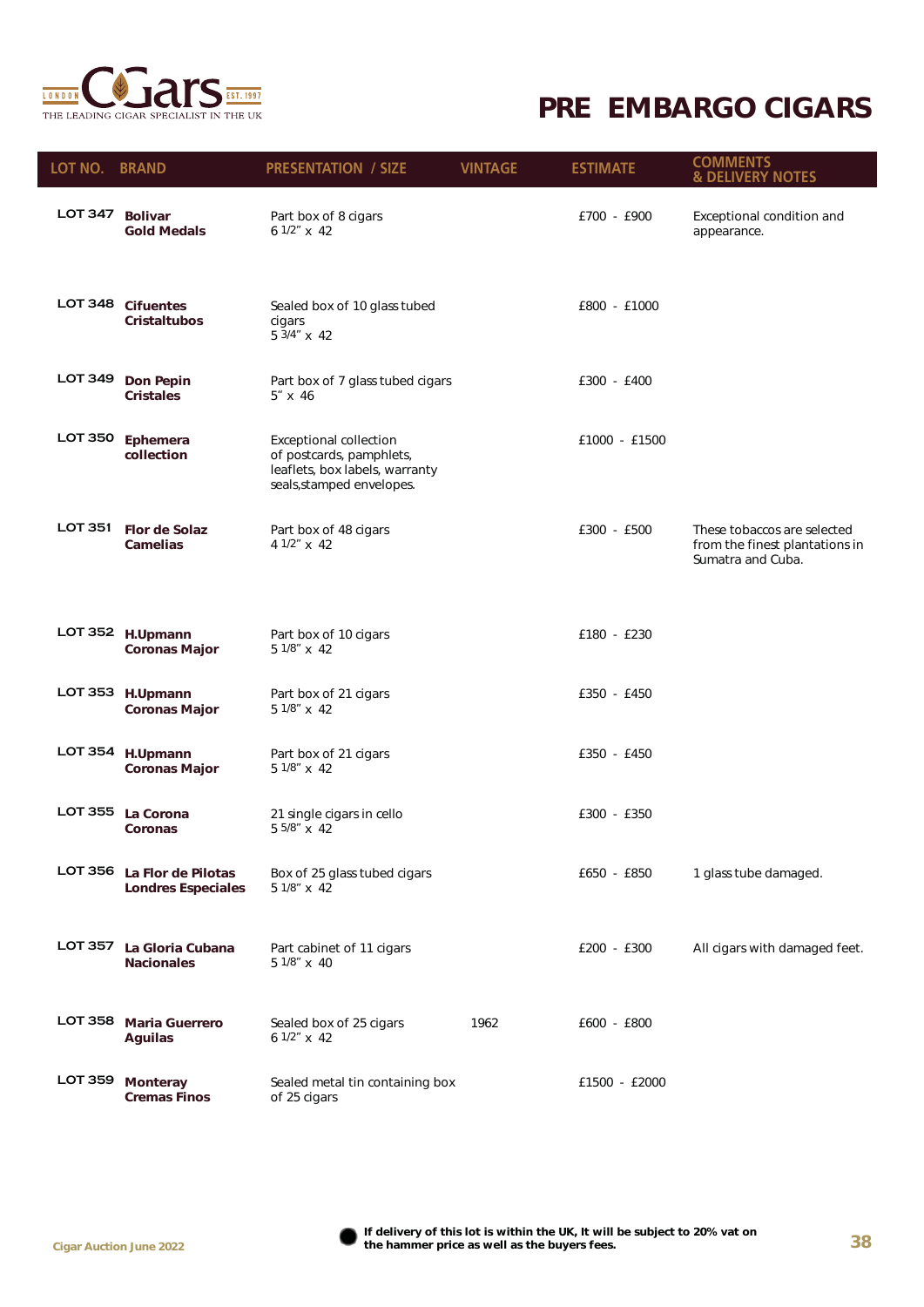

#### *PRE EMBARGO CIGARS*

| LOT NO.             | <b>BRAND</b>                          | <b>PRESENTATION / SIZE</b>                                   | <b>VINTAGE</b> | <b>ESTIMATE</b> | <b>COMMENTS</b><br><b>&amp; DELIVERY NOTES</b>    |
|---------------------|---------------------------------------|--------------------------------------------------------------|----------------|-----------------|---------------------------------------------------|
| <b>LOT 360</b>      | Punch<br>Montecarlos del<br>Punch     | Sealed box of 25 cigars<br>5 1/8" x 42                       |                | £500 - £600     |                                                   |
| <b>LOT 361</b><br>❺ | Romeo y Julieta<br><b>Clemenceaus</b> | Box of 25 cigars<br>$7'' \times 47$                          |                | £3500 - £4500   | Exceptional condition,<br>appearance and bouquet. |
| <b>LOT 362</b>      | <b>Sol</b><br>Savoyes                 | Part box of 15 cigars in cedar<br>and cello<br>$61/4$ " x 42 |                | £400 - £600     |                                                   |

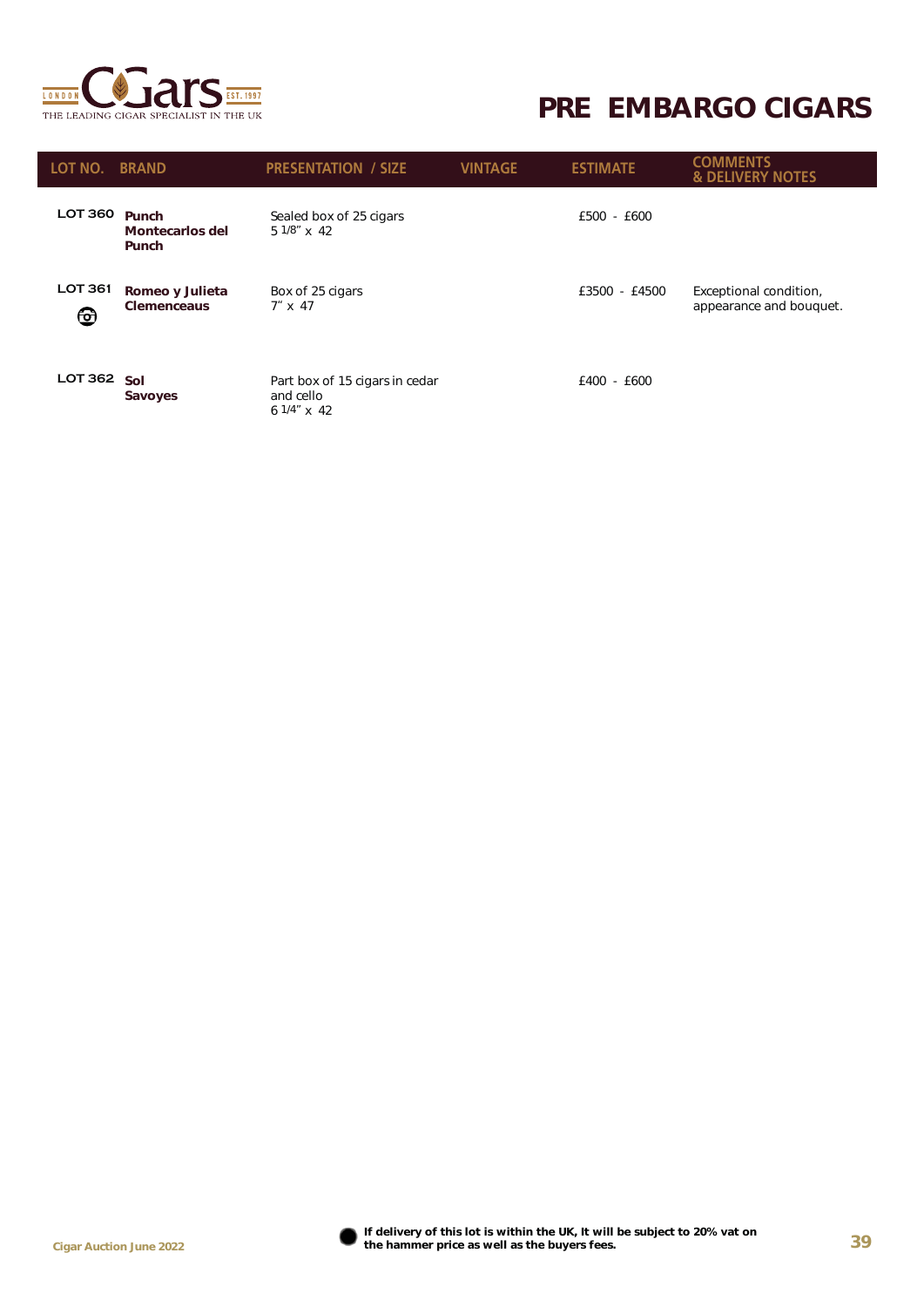

| LOT NO. BRAND  |                                                                                                                                                                                                                                                                                                                                                                                                     | <b>PRESENTATION</b>                                                                                                                                                                                                                                                                                                                                                                                                                                                                                                                                                                                                                                                                                                                                                                                                                                                                                 | <b>VINTAGE</b> | <b>ESTIMATE</b> |  |  |
|----------------|-----------------------------------------------------------------------------------------------------------------------------------------------------------------------------------------------------------------------------------------------------------------------------------------------------------------------------------------------------------------------------------------------------|-----------------------------------------------------------------------------------------------------------------------------------------------------------------------------------------------------------------------------------------------------------------------------------------------------------------------------------------------------------------------------------------------------------------------------------------------------------------------------------------------------------------------------------------------------------------------------------------------------------------------------------------------------------------------------------------------------------------------------------------------------------------------------------------------------------------------------------------------------------------------------------------------------|----------------|-----------------|--|--|
| LOT 363 Ardbeg | Ardcore 2022 Committee release                                                                                                                                                                                                                                                                                                                                                                      | one 70cl bottle                                                                                                                                                                                                                                                                                                                                                                                                                                                                                                                                                                                                                                                                                                                                                                                                                                                                                     | 2022           | £250 - £300     |  |  |
|                | Islay single malt Scotch whisky Distillery bottling 50.1 ABV                                                                                                                                                                                                                                                                                                                                        |                                                                                                                                                                                                                                                                                                                                                                                                                                                                                                                                                                                                                                                                                                                                                                                                                                                                                                     |                |                 |  |  |
| LOT 364 Ardbeg | <b>8YO Discussion</b>                                                                                                                                                                                                                                                                                                                                                                               | 50.8% 70cl                                                                                                                                                                                                                                                                                                                                                                                                                                                                                                                                                                                                                                                                                                                                                                                                                                                                                          | 8YO            | £100 - £150     |  |  |
|                | A unique bottling from the Ardbeg Distillery, this 8 year old single malt is a youthful and deliberately challenging whisky that is<br>poised to provoke discussion.<br>Ardbeg 8 Years Old is a big, youthful, deliberately challenging whisky that smoke-lovers will go wild for.<br>Available only to committee members, this is a brilliant and wacky bottling from the famous Islay distillery. |                                                                                                                                                                                                                                                                                                                                                                                                                                                                                                                                                                                                                                                                                                                                                                                                                                                                                                     |                |                 |  |  |
|                | LOT 365 Bowmore<br><b>21YO Aston Martin Masters</b>                                                                                                                                                                                                                                                                                                                                                 | 51.8% 70cl                                                                                                                                                                                                                                                                                                                                                                                                                                                                                                                                                                                                                                                                                                                                                                                                                                                                                          | 21YO           | £400 - £500     |  |  |
|                | unique flavours and layers of complexity to the final whisky.<br>powerful and memorable finish.                                                                                                                                                                                                                                                                                                     | This is a collaboration of perfect proportions, the optimal combination of skill, passion and precision. Taking each Masters' own<br>creativity and character; bringing together harmoniously to create a beautiful, yet powerful equilibrium.<br>For Aston Martin proportionality defines every precise detail of the design process; in a quest to achieve the Golden Ratio, this<br>guides the creation of absolute beauty by ensuring a perfectly symmetrical relationship between each proportion.<br>For Bowmore, proportions define character and shape flavour combinations; from cask selection and age to blending. But for<br>the first time, the adoption of the Golden Ratio has inspired the combination of components, each of which add their own<br>The result is a single malt which thrills all the senses for optimal enjoyment. But much like an Aston Martin, delivers a very |                |                 |  |  |
|                | LOT 366 Buchanans<br>De Luxe Spring Cap                                                                                                                                                                                                                                                                                                                                                             | 26 FL.OZ 70 Proof                                                                                                                                                                                                                                                                                                                                                                                                                                                                                                                                                                                                                                                                                                                                                                                                                                                                                   | 1950/60's      | £200 - £250     |  |  |
|                | We estimate this was bottled in the 1950s to 1960s.                                                                                                                                                                                                                                                                                                                                                 | A bottle of Buchanan's De Luxe Scotch Whisky, sealed with a spring cap closure.<br>This was distilled, blended and bottled by James Buchanan & Co. Limited.<br>The label carries a royal warrant by appointment to Her Majesty The Queen.                                                                                                                                                                                                                                                                                                                                                                                                                                                                                                                                                                                                                                                           |                |                 |  |  |
| <b>LOT 367</b> | <b>Buchanans</b><br>De Luxe Spring Cap Bottled 1950s/60s                                                                                                                                                                                                                                                                                                                                            | 40% 75.7cl                                                                                                                                                                                                                                                                                                                                                                                                                                                                                                                                                                                                                                                                                                                                                                                                                                                                                          | 1950/60's      | $£100 - £200$   |  |  |
|                | A bottle of Buchanan's De Luxe Scotch Whisky, sealed with a spring cap closure.<br>This was distilled, blended and bottled by James Buchanan & Co. Limited.<br>The label carries a royal warrant by appointment to Her Majesty The Queen.<br>We estimate this was bottled in the 1950s to 1960s.                                                                                                    |                                                                                                                                                                                                                                                                                                                                                                                                                                                                                                                                                                                                                                                                                                                                                                                                                                                                                                     |                |                 |  |  |
| LOT 368        | <b>Burnett's</b><br><b>White Satin Gin Spring Cap</b>                                                                                                                                                                                                                                                                                                                                               | 70 proof Flask bottle                                                                                                                                                                                                                                                                                                                                                                                                                                                                                                                                                                                                                                                                                                                                                                                                                                                                               | 1950's         | £100 - £200     |  |  |
|                | An old spring-cap-sealed bottle of Burnett's White Satin gin which looks to have been produced sometime in the 1950s for the Italian<br>market.                                                                                                                                                                                                                                                     |                                                                                                                                                                                                                                                                                                                                                                                                                                                                                                                                                                                                                                                                                                                                                                                                                                                                                                     |                |                 |  |  |
| LOT 369 Caroni |                                                                                                                                                                                                                                                                                                                                                                                                     | 70cl                                                                                                                                                                                                                                                                                                                                                                                                                                                                                                                                                                                                                                                                                                                                                                                                                                                                                                | 21YO           | £300 - £400     |  |  |

 $\bigcirc$ 

*21YO*

Founded in 1923, in the heart of the Caroni's sugarcane plantations, this famed Trinidad distillery was renowned throughout the world for producing one of the very best Heavy Rums, receiving high praise from the British Navy. In 2003, with the closing of the nearby state-owned sugar refinery, Trinidad sugarcane production ceased and the distillery was inevitably shut down shortly after. Caroni 21 years old contains rum from the 1996 vintage, distilled and matured for twenty-one years on the island.

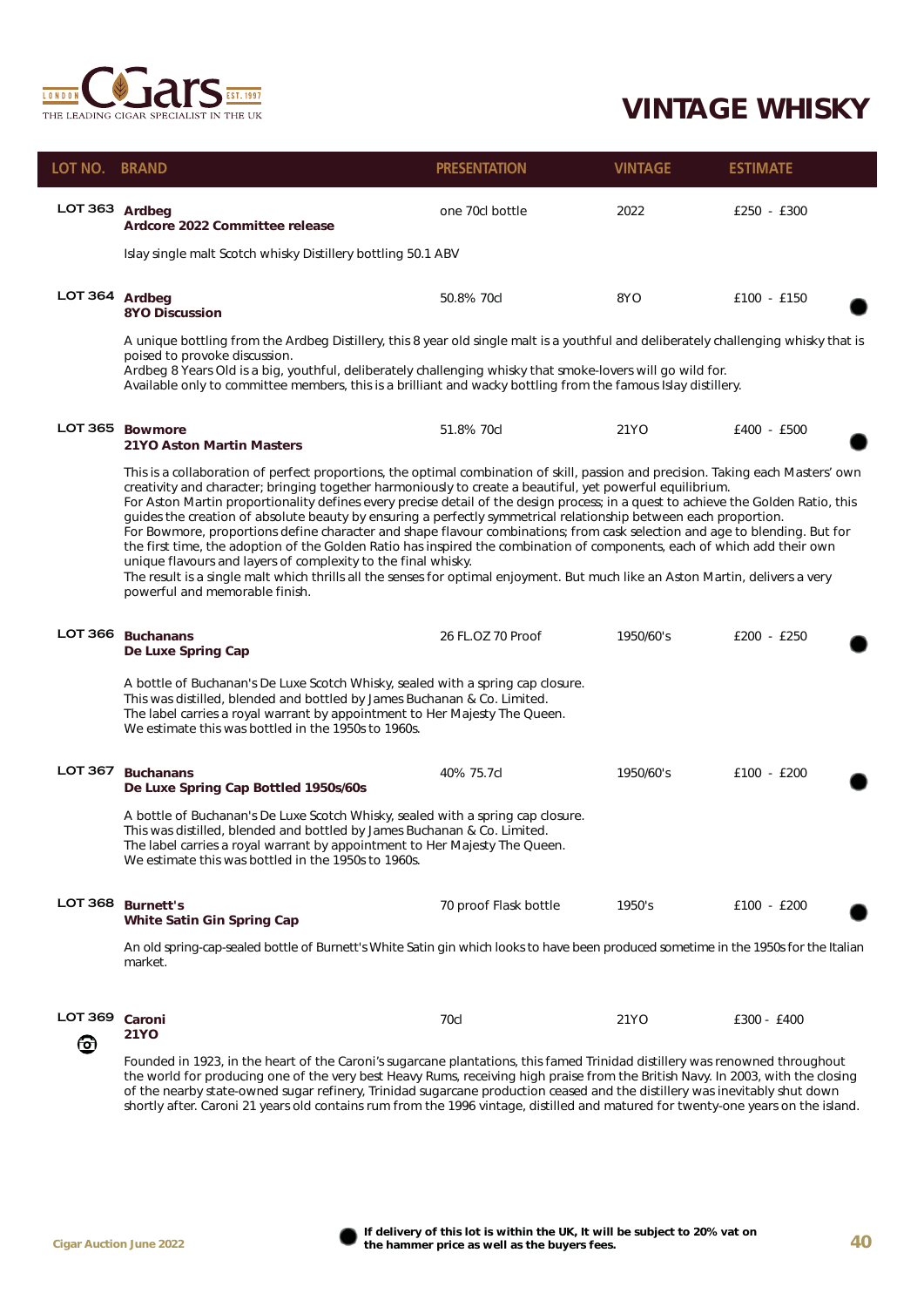

| LOT NO. BRAND       |                                                                                                                                                                                                                                                                                                                                                                                                                                                                                                                                                                                                                                                                                                                                                                                | <b>PRESENTATION</b> | <b>VINTAGE</b>                                    | <b>ESTIMATE</b> |  |
|---------------------|--------------------------------------------------------------------------------------------------------------------------------------------------------------------------------------------------------------------------------------------------------------------------------------------------------------------------------------------------------------------------------------------------------------------------------------------------------------------------------------------------------------------------------------------------------------------------------------------------------------------------------------------------------------------------------------------------------------------------------------------------------------------------------|---------------------|---------------------------------------------------|-----------------|--|
| LOT 370 Daftmill    | Cask #038 2009 UK Exclusive                                                                                                                                                                                                                                                                                                                                                                                                                                                                                                                                                                                                                                                                                                                                                    | 56.3% 70cl          | 2009                                              | £500 - £600     |  |
|                     | Daftmill is a farm distillery. Owned and operated by the Cuthbert family, it only runs in the farm's quiet periods; midsummer<br>and winter, sometimes producing as few as 100 casks per year. When not distilling, Francis Cuthbert looks after the estate,<br>growing the malting barley used to make this Lowland whisky.<br>The barley variety Optic was grown in their south fields and harvested in the last week of August 2006. It was then stored on<br>the farm to be malted in Alloa in the Summer of 2007.<br>This first fill Bourbon barrel was selected by Francis Cuthbert from Daftmill and Jonny McMillan from BB&R.<br>It was distilled in the summer season, being filled on the 27th July 2009 and has been bottled exclusively<br>for the United Kingdom. |                     |                                                   |                 |  |
| <b>LOT 371</b>      | <b>Dalmore</b><br>18YO                                                                                                                                                                                                                                                                                                                                                                                                                                                                                                                                                                                                                                                                                                                                                         | 43% 70cl            | 18YO                                              | $£200 - £250$   |  |
|                     | Dalmore's trademark style is luscious notes of orange, chocolate and spices, and the 18 Year Old bottling is a terrific example.<br>Aged in both bourbon and sherry casks, it has seductive notes of vanilla, dark chocolate and candied orange on the nose,<br>followed by a full-bodied, spicy palate of cinnamon and stewed fruit.                                                                                                                                                                                                                                                                                                                                                                                                                                          |                     |                                                   |                 |  |
|                     | LOT 372 Dalmore<br><b>18YO</b>                                                                                                                                                                                                                                                                                                                                                                                                                                                                                                                                                                                                                                                                                                                                                 | 43% 70cl            | 18YO                                              | $£200 - £250$   |  |
|                     | Dalmore's trademark style is luscious notes of orange, chocolate and spices, and the 18 Year Old bottling is a terrific example.<br>Aged in both bourbon and sherry casks, it has seductive notes of vanilla, dark chocolate and candied orange on the nose,<br>followed by a full-bodied, spicy palate of cinnamon and stewed fruit.                                                                                                                                                                                                                                                                                                                                                                                                                                          |                     |                                                   |                 |  |
| LOT 373 Dalmore     | 18YO                                                                                                                                                                                                                                                                                                                                                                                                                                                                                                                                                                                                                                                                                                                                                                           | 43% 70cl            | <b>18YO</b>                                       | £200 - £250     |  |
|                     | Dalmore's trademark style is luscious notes of orange, chocolate and spices, and the 18 Year Old bottling is a terrific example.<br>Aged in both bourbon and sherry casks, it has seductive notes of vanilla, dark chocolate and candied orange on the nose,<br>followed by a full-bodied, spicy palate of cinnamon and stewed fruit.                                                                                                                                                                                                                                                                                                                                                                                                                                          |                     |                                                   |                 |  |
| <b>LOT 374</b><br>ල | <b>Dalmore</b><br>25YO (bottled 22/05/2018)                                                                                                                                                                                                                                                                                                                                                                                                                                                                                                                                                                                                                                                                                                                                    | 42% 70cl            | 25YO 2018 Re-<br>lease                            | £1000 - £1200   |  |
|                     | First released in 2013, the Dalmore 25 is matured initially in American white oak before a second maturation in a combination<br>of Palomino Fino sherry butts and first fill bourbon casks. These are then married together in bourbon barrels before a finishing<br>period in Tawny Port pipes.                                                                                                                                                                                                                                                                                                                                                                                                                                                                              |                     |                                                   |                 |  |
| LOT 375 Dalmore     | 25YO (bottled 22/05/2018)                                                                                                                                                                                                                                                                                                                                                                                                                                                                                                                                                                                                                                                                                                                                                      | 42% 70cl            | 25YO 2018 Re-<br>lease                            | £1000 - £1200   |  |
| ળિ                  | First released in 2013, the Dalmore 25 is matured initially in American white oak before a second maturation in a combination<br>of Palomino Fino sherry butts and first fill bourbon casks. These are then married together in bourbon barrels before a finishing<br>period in Tawny Port pipes.                                                                                                                                                                                                                                                                                                                                                                                                                                                                              |                     |                                                   |                 |  |
| LOT 376             | <b>Dalmore</b><br>Vinatge Port Collection Set 15YO 2001 / 18YO<br>1998 / 20YO 1996                                                                                                                                                                                                                                                                                                                                                                                                                                                                                                                                                                                                                                                                                             | 3x70cl              | 15YO 2001 / 18YO £750 - £1000<br>1998 / 20YO 1996 |                 |  |
|                     | Crafted using the finest aged Port pipes from renowned winemakers W&J Graham's, Paterson's unrivalled knowledge of the<br>cask maturation process has been applied to full effect in creating a unique collection of port-finished vintages from 1996, 1998<br>and 2001. Reflecting the pioneering heritage and artistry which has helped The Dalmore define the luxury single malt category,<br>The Dalmore Vintage Port Collection is matured in American white oak ex-bourbon casks, creating a pristine canvas for Richard<br>to create this uniquely finished collection.                                                                                                                                                                                                 |                     |                                                   |                 |  |

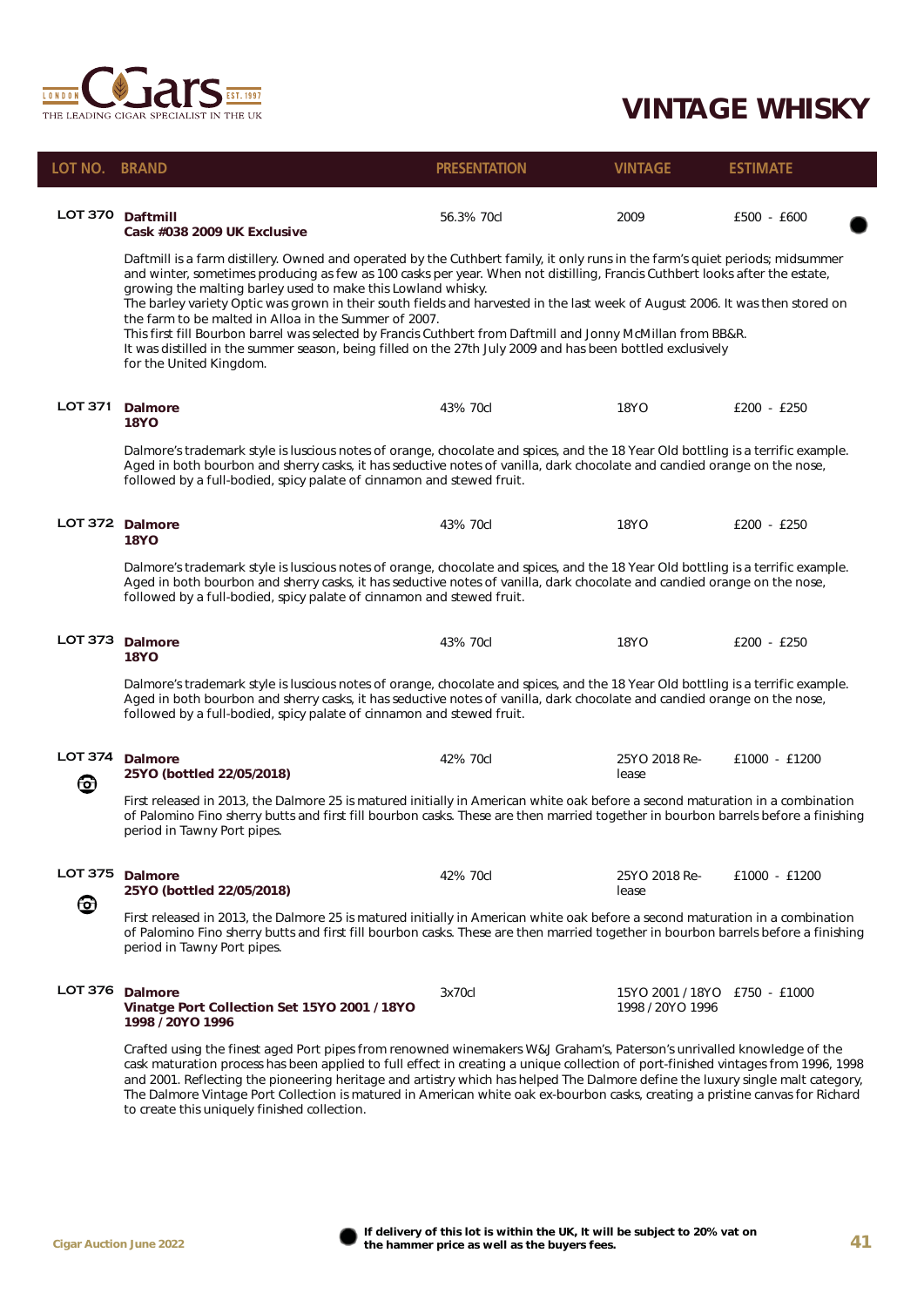

I

| LOT NO. BRAND  |                                                                                                                                                                                                                                                                                                                                                                                                                                                                                                                                                                                                                                                                                                                                                                                                                                                                                                                              | <b>PRESENTATION</b> | <b>VINTAGE</b>              | <b>ESTIMATE</b> |  |
|----------------|------------------------------------------------------------------------------------------------------------------------------------------------------------------------------------------------------------------------------------------------------------------------------------------------------------------------------------------------------------------------------------------------------------------------------------------------------------------------------------------------------------------------------------------------------------------------------------------------------------------------------------------------------------------------------------------------------------------------------------------------------------------------------------------------------------------------------------------------------------------------------------------------------------------------------|---------------------|-----------------------------|-----------------|--|
|                | LOT 377 Foursquare<br>12YO 2009                                                                                                                                                                                                                                                                                                                                                                                                                                                                                                                                                                                                                                                                                                                                                                                                                                                                                              | 60% 70cl            | 12YO 2009                   | £100 - £120     |  |
|                | A 2021 addition to the Exceptional Cask Selection and one of the latest vintage rums from the distillery, Foursquare 2009 is a<br>rum that needs little introduction. A blend of pot- and column-distilled rum, it has been matured in American oak ex-bourbon<br>casks for 12 years before bottling. It's rich, spicy and fruity - an excellent showcase of Foursquare's spirit and distiller Richard<br>Seale's excellent cask selection.                                                                                                                                                                                                                                                                                                                                                                                                                                                                                  |                     |                             |                 |  |
|                | LOT 378 Foursquare<br>Redoubtable                                                                                                                                                                                                                                                                                                                                                                                                                                                                                                                                                                                                                                                                                                                                                                                                                                                                                            | 61% 70cl            |                             | £100 - £150     |  |
|                | Foursquare Redoutable is the fifteenth release (Mark XV) in the Exceptional Cask Selection (ECS) series.<br>A cask blend of fourteen year old ex-bourbon American white oak, and fourteen year old first fill ex-madeira.<br>Presented at 61%ABV, this 'formidable' release really is worthy of respect as the name would imply.<br>In keeping with the untouched nature of the cask strength ECS releases, Redoutable is non chill filtered, and free from added<br>colour, sweeteners, and other flavourings.<br>When the name of the bottling is shown in green text, it would indicate a full strength, limited release of a blend of cask types<br>in the ECS series.<br>This release is the successor to Nobiliary, and compliments the previous rare series Détente (with the name shown in red),<br>and 2008 Vintage release (coloured blue on the label).<br>Redoutable has a global release of 6,000 70cl bottles. |                     |                             |                 |  |
| LOT 379        | George T Stagg<br><b>BTAC 2019 Release</b>                                                                                                                                                                                                                                                                                                                                                                                                                                                                                                                                                                                                                                                                                                                                                                                                                                                                                   | 58.45% 75cl         | 2019 Reelase                | £700 - £900     |  |
|                | George T. Stagg is a part of the Buffalo Trace Antique Collection, a much highly sought after and much prized range<br>of expressions released annually from the Buffalo Trace Distillery. The 2019 release of George T. Stagg is a 15 years and 3<br>months old bourbon bottled straight out of the barrel without the addition of water and without filtering. The expression is<br>named in honour of one of bourbon's most important pioneers. This exceptional whiskey has a nose of caramel, cherries and a<br>hint of mint. The palate has rich layers of vanilla and toasted oak with a floral undertone. The finish is long with cherries,<br>coffee and black pepper all present. This whiskey is released only in very limited quantities each year and will only ever be<br>tasted by a lucky few.                                                                                                               |                     |                             |                 |  |
| <b>LOT 380</b> | Glendronach<br>18YO Allardice (bottled 2018/06/11)                                                                                                                                                                                                                                                                                                                                                                                                                                                                                                                                                                                                                                                                                                                                                                                                                                                                           | 48% 70cl            | <b>18YO</b><br>2018 Release | £150 - £200     |  |
|                | This 2018 release will contain whisky matured for around 23 years<br>Introduced in 2009, Allardice is a typical heavily-sherried expression from Glendronach, matured in Oloroso casks.<br>Due to its brief closure in 1996, versions of 18 year old expression bottled between 2013 and 2019 necessarily contained much<br>older whisky than that. Pre-1996 distilled Glendronach like this also has a gentle peat influence due to its use in the first few<br>hours in the malt kiln when the distillery still did its own in-house malting. This is no longer the case.                                                                                                                                                                                                                                                                                                                                                  |                     |                             |                 |  |
| <b>LOT 381</b> | Glendronach<br>18YO Allardice (bottled 2018/06/11)                                                                                                                                                                                                                                                                                                                                                                                                                                                                                                                                                                                                                                                                                                                                                                                                                                                                           | 48% 70cl            | 18YO<br>2018 Release        | £150 - £200     |  |
|                | This 2018 release will contain whisky matured for around 23 years<br>Introduced in 2009, Allardice is a typical heavily-sherried expression from Glendronach, matured in Oloroso casks.<br>Due to its brief closure in 1996, versions of 18 year old expression bottled between 2013 and 2019 necessarily contained much<br>older whisky than that. Pre-1996 distilled Glendronach like this also has a gentle peat influence due to its use in the first few<br>hours in the malt kiln when the distillery still did its own in-house malting. This is no longer the case                                                                                                                                                                                                                                                                                                                                                   |                     |                             |                 |  |
|                | LOT 382 Glendronach<br>18YO Allardice (bottled 2018/06/11)                                                                                                                                                                                                                                                                                                                                                                                                                                                                                                                                                                                                                                                                                                                                                                                                                                                                   | 48% 70cl            | 18YO<br>2018 Release        | £150 - £200     |  |
|                | This 2018 release will contain whisky matured for around 23 years<br>Introduced in 2009, Allardice is a typical heavily-sherried expression from Glendronach, matured in Oloroso casks.<br>Due to its brief closure in 1996, versions of 18 year old expression bottled between 2013 and 2019 necessarily contained much<br>older whisky than that. Pre-1996 distilled Glendronach like this also has a gentle peat influence due to its use in the first few<br>hours in the malt kiln when the distillery still did its own in-house malting. This is no longer the case                                                                                                                                                                                                                                                                                                                                                   |                     |                             |                 |  |

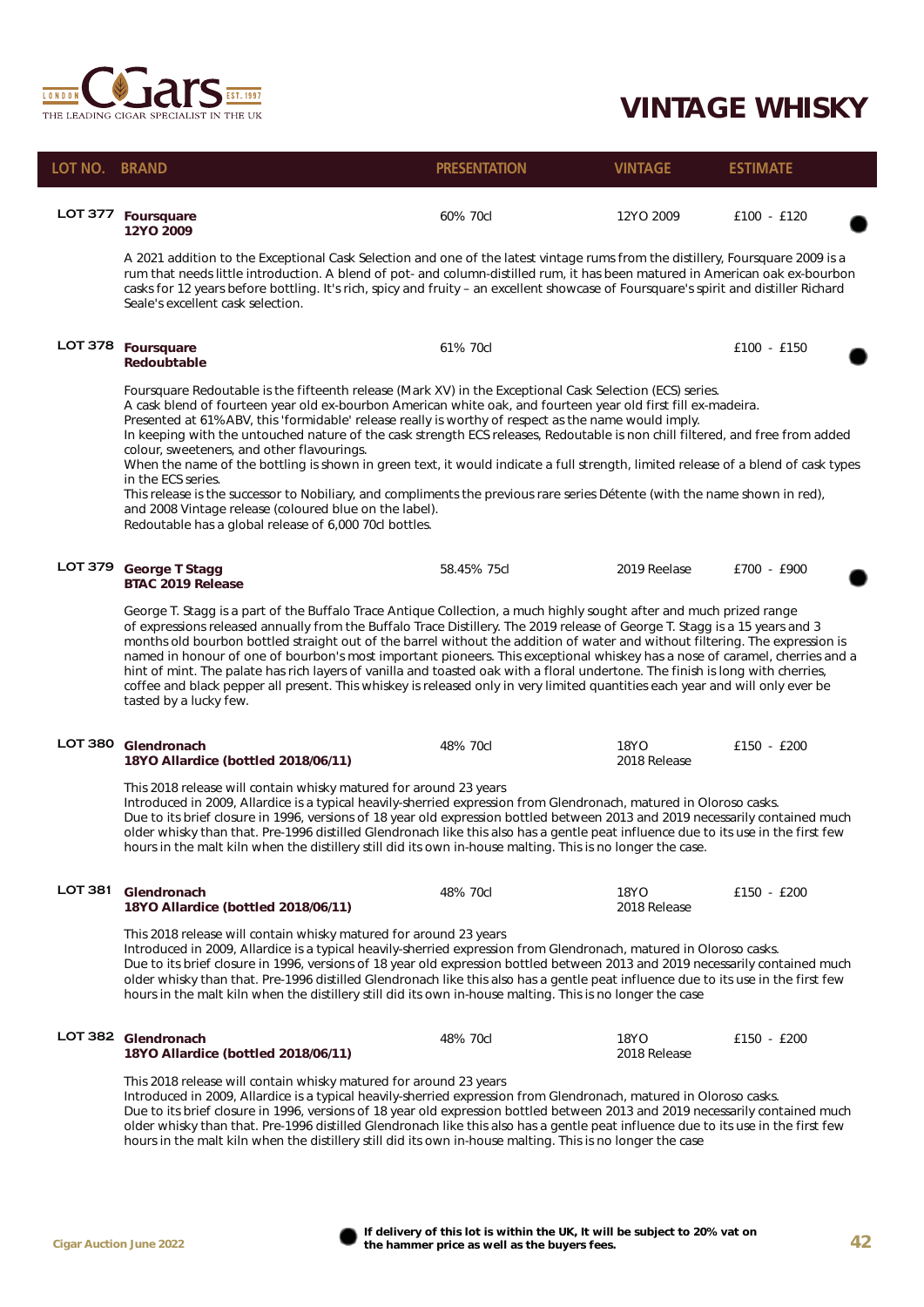

| LOT NO. BRAND  |                                                                                                                                                                                                                                                                                                                                                                                                                                                                                                                                                                                                                                                                                                                                                                                                                                                                                                     | <b>PRESENTATION</b>                                                                                                                                                                                                                                                                                                                                                                                                                                                                                                                                                                                                                                                                                                                                                                                            | <b>VINTAGE</b> | <b>ESTIMATE</b> |  |
|----------------|-----------------------------------------------------------------------------------------------------------------------------------------------------------------------------------------------------------------------------------------------------------------------------------------------------------------------------------------------------------------------------------------------------------------------------------------------------------------------------------------------------------------------------------------------------------------------------------------------------------------------------------------------------------------------------------------------------------------------------------------------------------------------------------------------------------------------------------------------------------------------------------------------------|----------------------------------------------------------------------------------------------------------------------------------------------------------------------------------------------------------------------------------------------------------------------------------------------------------------------------------------------------------------------------------------------------------------------------------------------------------------------------------------------------------------------------------------------------------------------------------------------------------------------------------------------------------------------------------------------------------------------------------------------------------------------------------------------------------------|----------------|-----------------|--|
|                | LOT 383 Glendronach<br>29YO 1989 Kingsman Edition                                                                                                                                                                                                                                                                                                                                                                                                                                                                                                                                                                                                                                                                                                                                                                                                                                                   | 50.1% 70cl                                                                                                                                                                                                                                                                                                                                                                                                                                                                                                                                                                                                                                                                                                                                                                                                     | 29YO 1989      | £1400 - £1500   |  |
| ❻              | This 29 year old Glendronach has been bottled to mark the release of The King's Man film in 2020. The liquid has been selected<br>by Dr Rachel Barrie, master blender, and the film's writer/producer/director Matthew Vaughn, who chose six casks all filled in<br>1989 and matured in ex-Oloroso and PX sherry casks. Only 3052 bottles were produced, all hand numbered.                                                                                                                                                                                                                                                                                                                                                                                                                                                                                                                         |                                                                                                                                                                                                                                                                                                                                                                                                                                                                                                                                                                                                                                                                                                                                                                                                                |                |                 |  |
| <b>LOT 384</b> | Glenfiddich<br><b>Glenfiddich Clans of the Highlands Clan</b><br>Sutherland with Miniature 1990s - 40% 70 & 5cl                                                                                                                                                                                                                                                                                                                                                                                                                                                                                                                                                                                                                                                                                                                                                                                     | 40% 70CL + 5cl                                                                                                                                                                                                                                                                                                                                                                                                                                                                                                                                                                                                                                                                                                                                                                                                 | 1990's         | £125 - £150     |  |
|                | Glenfiddich was an early advocate of the single malt Scotch category, and their faith is rewarded today by being one of the<br>best-selling Scotch brands in the world.<br>The distillery was built by William Grant in 1886, distilling its first spirit on Christmas day the following year. Today it is still part<br>of the family-owned, William Grant & Sons.<br>They became the first distillery to actively market their single malt brand in 1963 and were the first to open their facility to<br>visitors.<br>Glenfiddich was an important trailblazer in the whisky industry, who's contribution cannot be forgotten. The scale of their<br>operation today is a testament to this.<br>This release represents the Clan Sutherland, one of the 11 different tin designs produced by the distillery, illustrating some<br>of the most famous Scottish clans and includes a beautiful 5cl. |                                                                                                                                                                                                                                                                                                                                                                                                                                                                                                                                                                                                                                                                                                                                                                                                                |                |                 |  |
|                | LOT 385 Gordon's<br>Special Dry Gin 70 Proof Spring Cap                                                                                                                                                                                                                                                                                                                                                                                                                                                                                                                                                                                                                                                                                                                                                                                                                                             | 70 proof                                                                                                                                                                                                                                                                                                                                                                                                                                                                                                                                                                                                                                                                                                                                                                                                       | 1950/60's      | £100 - £150     |  |
|                | comes with the original spring cap.<br>to this day.                                                                                                                                                                                                                                                                                                                                                                                                                                                                                                                                                                                                                                                                                                                                                                                                                                                 | An older bottling of Gordon's special dry London gin, which was bottled during the 1950s/60s we estimate, at 70° Proof and<br>The gin was developed by Alexander Gordon in Southwark in 1769 and his first recipe was such a success that it hasn't changed<br>The exact make-up of botanicals is reported to be juniper berries, coriander seeds, angelica root, orris root, orange, and lemon<br>peel but no official recipe has ever been declared. Kings and Queens all over the world have enjoyed this famous gin and one<br>passenger on the Titanic (who survived) reportedly ordered a glass whilst the ship was sinking.<br>Today the product is owned by Diageo and is made at the Cameron Bridge distillery in Fife.<br>The label carries a royal warrant by appointment to Her Majesty the Queen. |                |                 |  |
|                | LOT 386 Gordon's<br>Dry Gin 1910s US Distilled Dry Gin                                                                                                                                                                                                                                                                                                                                                                                                                                                                                                                                                                                                                                                                                                                                                                                                                                              | 70cl 40%                                                                                                                                                                                                                                                                                                                                                                                                                                                                                                                                                                                                                                                                                                                                                                                                       | 1910's         | £100 - £150     |  |
|                | It is estimated that this bottle of Gordons Dry Gin probably dates back from the 1910s, pre-DCL takeover and featuring<br>a doctor's note from the back. Features swing-cap.<br>The gin was developed by Alexander Gordon in Southwark in 1769 and his first recipe was such a success that it hasn't changed<br>to this day.<br>The exact make-up of botanicals is reported to be juniper berries, coriander seeds, angelica root, orris root, orange, and lemon<br>peel but no official recipe has ever been declared. Kings and Queens all over the world have enjoyed this famous gin and one<br>passenger on the Titanic (who survived) reportedly ordered a glass whilst the ship was sinking.                                                                                                                                                                                                |                                                                                                                                                                                                                                                                                                                                                                                                                                                                                                                                                                                                                                                                                                                                                                                                                |                |                 |  |
| <b>LOT 387</b> | Grant's<br>Standfast 1970's                                                                                                                                                                                                                                                                                                                                                                                                                                                                                                                                                                                                                                                                                                                                                                                                                                                                         | 40% 75.7cl                                                                                                                                                                                                                                                                                                                                                                                                                                                                                                                                                                                                                                                                                                                                                                                                     | 1970's         | $£60 - £120$    |  |
|                | Launched by William Grant, founder of the Glenfiddich distillery in 1898, Grant's is Scotland's oldest family run blended whisky<br>maker. This vintage 70 proof bottle of Grant's is bottled at 26 2/3 fl oz in the early 1970s, we estimate.                                                                                                                                                                                                                                                                                                                                                                                                                                                                                                                                                                                                                                                      |                                                                                                                                                                                                                                                                                                                                                                                                                                                                                                                                                                                                                                                                                                                                                                                                                |                |                 |  |
| LOT 388 Haig   | Gold Label 1960s including Miniature Blended<br><b>Scotch Whisky</b>                                                                                                                                                                                                                                                                                                                                                                                                                                                                                                                                                                                                                                                                                                                                                                                                                                | Full size bottle + miniature                                                                                                                                                                                                                                                                                                                                                                                                                                                                                                                                                                                                                                                                                                                                                                                   | 1960's         | $£125 - £150$   |  |
|                | A good example of John Haig Gold Label from the 1960s.<br>The Haig family had a long history of distilling going back as far as the 15th Century.<br>Since 1824 when Cameronbridge distillery was opened by John Haig, Haig has been a big brand in the whisky world.<br>As part of a distilling dynasty John Haig became important in the regulation of Whisky production and was a spokesman<br>for the industry. There are no measurements for strength or capacity on the bottle.<br>Lot includes a 4cl miniature of the same from a similar or slightly later era.                                                                                                                                                                                                                                                                                                                             |                                                                                                                                                                                                                                                                                                                                                                                                                                                                                                                                                                                                                                                                                                                                                                                                                |                |                 |  |

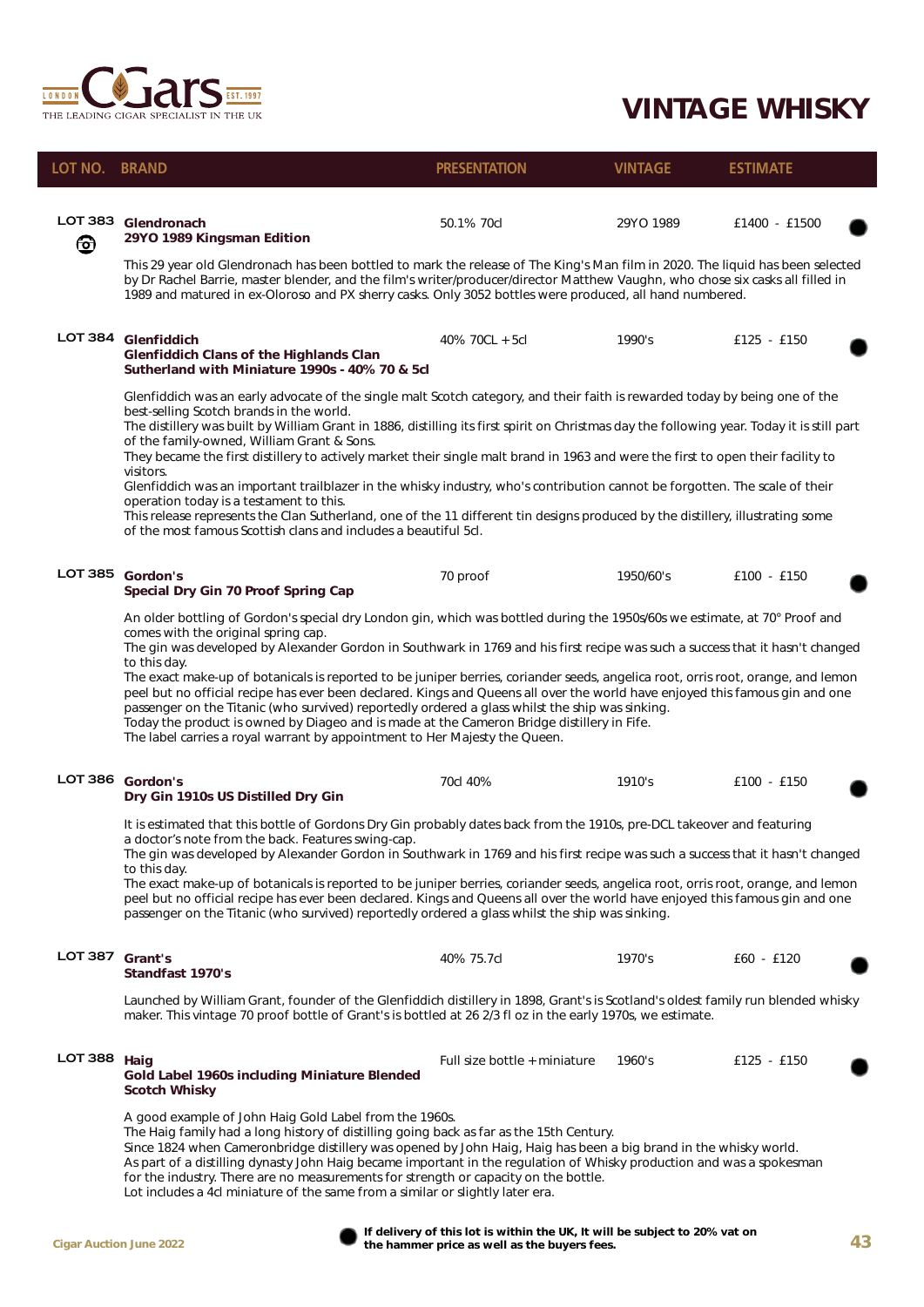

 $\overline{\phantom{a}}$ 

| <b>LOT NO. BRAND</b> |                                                                                                                                                                                                                                                                                                                                                                                                                                                                                                                                                                                                                                                                  | <b>PRESENTATION</b> | <b>VINTAGE</b>              | <b>ESTIMATE</b> |  |
|----------------------|------------------------------------------------------------------------------------------------------------------------------------------------------------------------------------------------------------------------------------------------------------------------------------------------------------------------------------------------------------------------------------------------------------------------------------------------------------------------------------------------------------------------------------------------------------------------------------------------------------------------------------------------------------------|---------------------|-----------------------------|-----------------|--|
| <b>LOT 389</b>       | <b>Isle of Raasay</b><br><b>R-01 Single Malt</b>                                                                                                                                                                                                                                                                                                                                                                                                                                                                                                                                                                                                                 | 46.4% 70cl          | Inaugural Release £50 - £70 |                 |  |
|                      | The first legal single malt Scotch whisky from the Isle of Raasay, produced at the distillery which shares the island's name! The<br>Inaugural Release of Isle of Raasay's single malt is a lightly peated expression, made with 100% Scottish barley and Highland<br>peat, and it enjoys a long fermentation before being distilled, bringing forward some of the delicious fruity notes of the spirit.<br>Post-distillation, the whisky is initially matured in first-fill Tennessee casks, before being moved over to first-fill Bordeaux red<br>wine casks for a finishing period.                                                                           |                     |                             |                 |  |
| <b>LOT 390</b>       | Johnnie Walker<br><b>Bicentennial 28YO 200th Edition</b>                                                                                                                                                                                                                                                                                                                                                                                                                                                                                                                                                                                                         | 46% 70cl            | 28YO                        | £600 - £700     |  |
|                      | A limited-edition blended whisky from Johnnie Walker, celebrating the journey that John Walker & Sons has taken over the last<br>200 years. Inspired by the list of flavours on an original inventory list form John Walker's store, master blender Jim Beveridge<br>has crafted a complex, rich whisky with a medley of tropical flavours imparted by rare stocks from ghost distilleries Pittyvaich,<br>Cambus and Port Ellen. Aromas of exotic fruits, cinnamon, soft smoke, figs, candied ginger, berries and aromatic spices fill the<br>nose and are echoed on the palate All the whiskies in this limited edition have been aged for at least 28 years.   |                     |                             |                 |  |
| <b>LOT 391</b><br>❻  | <b>Kilchoman</b><br>2007 Private Cask Bottling                                                                                                                                                                                                                                                                                                                                                                                                                                                                                                                                                                                                                   | 55.3% 70cl          | 2007                        | £700 - £900     |  |
|                      | A set of x6 individually numbered bottlings from a private cask release of Kilchoman, distilled 29th January 2007 and aged for<br>12 years in a bourbon cask. Bottled on the 1st February 2019 at the cask strength of 55.3% with only 244 bottles released,<br>making this quite limited. The distillery first filled casks on 14 December 2005, making this release quite an early one, and was<br>the first to be built on Islay since 1908.<br>The distillery is situated on the western side of Islay, near the small settlement of Kilchoman. Founded by Anthony Wills,<br>they still remain the last independent and family run distillery on the island. |                     |                             |                 |  |
|                      | LOT 392 Kilkerran<br>16YO                                                                                                                                                                                                                                                                                                                                                                                                                                                                                                                                                                                                                                        | 46% 70cl            | <b>16YO</b>                 | £70 - £80       |  |
|                      | A gorgeous bourbon-matured Campbeltown whisky from the Kilkerran range, this 16 Year Old is the oldest release from the<br>Glengyle Distillery to date! Lots of bright, zesty and tropical influence among the touches of gentle smoke and savoury coastal<br>touches in this well-balanced dram.                                                                                                                                                                                                                                                                                                                                                                |                     |                             |                 |  |
|                      | LOT 393 Kilkerran<br>8YO Cask Strength Port Cask                                                                                                                                                                                                                                                                                                                                                                                                                                                                                                                                                                                                                 | 57.9% 70cl          | 8YO                         | £100 - £150     |  |
|                      | Released to the world March 2022, this 8 year old single malt from Glengyle distillery has been fully matured in ex-Port casks.<br>A cask strength Kilkerran, bottled at 57.9% vol. This was one of two cask strength Kilkerran's released, the other being fully<br>matured in sherry casks.                                                                                                                                                                                                                                                                                                                                                                    |                     |                             |                 |  |
|                      | LOT 394 Kilkerran<br>8YO Cask Strength Sherry Cask                                                                                                                                                                                                                                                                                                                                                                                                                                                                                                                                                                                                               | 58.1% 70cl          | 8YO                         | £100 - £150     |  |
|                      | An 8-year-old Kilkerran single malt that has been matured exclusively in sherry casks before being bottled at the cask strength<br>of 58.1%. Aromas of maraschino cherries, vanilla fudge, toffee pudding and roasted coffee beans fill the nose, complemented<br>by notes of plum, cherry, raspberries, cooking apples, lemon and dark chocolate throughout the palate, with a delicate layer of<br>peat smoke peeping through.                                                                                                                                                                                                                                 |                     |                             |                 |  |
|                      | LOT 395 Laphroaig<br>Cairdeas Port & Wine casks 2020 Release                                                                                                                                                                                                                                                                                                                                                                                                                                                                                                                                                                                                     | 52% 70cl            | 2020 Release                | £100 - £150     |  |
|                      | Each year, Laphroaig's Distillery Manager, John Campbell, crafts a limited-edition malt to celebrate the friends of Laphroaig<br>and friendship (Càirdeas in Gaelic) in general. Càirdeas 2020 is a marriage of Laphroaig's distinctive single malt Scotch aged in<br>two different types of wood. While some matures in charred ex-Bourbon barrels, the rest is poured into second fill ruby Port<br>barriques. Both are married together to finish their maturation in red wine casks. This aging method lends honeyed sweetness,<br>dark chocolate richness and pink peppercorn spice to the signature Laphroaig taste of medicinal smoke and ocean salt.     |                     |                             |                 |  |

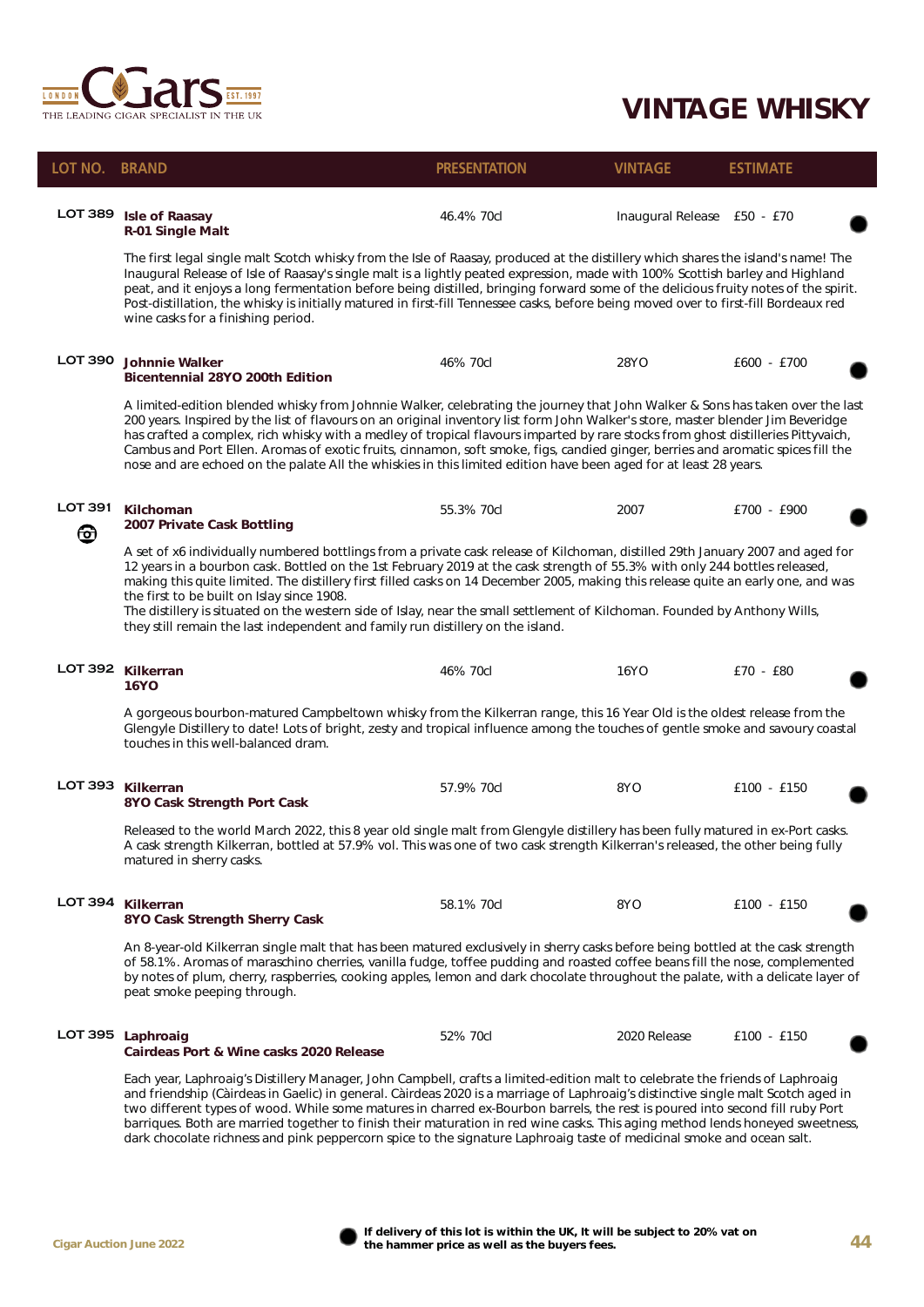

| LOT NO.             | <b>BRAND</b>                                                                                                                                                                                                                                                                                                                                                                                                                                                                                                                                                                                                                                                                                                                                                                                                                                                     | <b>PRESENTATION</b> | <b>VINTAGE</b> | <b>ESTIMATE</b> |  |
|---------------------|------------------------------------------------------------------------------------------------------------------------------------------------------------------------------------------------------------------------------------------------------------------------------------------------------------------------------------------------------------------------------------------------------------------------------------------------------------------------------------------------------------------------------------------------------------------------------------------------------------------------------------------------------------------------------------------------------------------------------------------------------------------------------------------------------------------------------------------------------------------|---------------------|----------------|-----------------|--|
|                     | LOT 396 Littlemill<br><b>Andy Bailey 1992</b>                                                                                                                                                                                                                                                                                                                                                                                                                                                                                                                                                                                                                                                                                                                                                                                                                    | 58% 70cl            | 1992           | £300 - £400     |  |
|                     | A closed distillery that was located in the area near Glasgow that's on the border between the Highlands and the Lowlands but<br>usually classified as Lowland possibly because the distillery used the technique of triple distillation that's traditionally used in<br>the Lowlands - as opposed to the double distillation that is customary in the rest of Scotland at least until 1930.<br>Quite possibly the oldest malt whisky distillery in Scotland with roots going as far back as 1750.<br>The last remains of Littlemill distillery (largely dismantled in 1997) are destroyed by fire in 2004. Dumbuck (heavily peated) and<br>Dunglass (unpeated) were the names of two malt whiskies that were produced by experimental set-ups at Littlemill that didn't<br>operate for very long.<br>As a result, bottles under these names are extremely rare. |                     |                |                 |  |
| LOT 397             | Longrow<br>Red 10YO Malbec 2021 Edition                                                                                                                                                                                                                                                                                                                                                                                                                                                                                                                                                                                                                                                                                                                                                                                                                          | 52.5% 70cl          | 2021 Release   | £100 - £150     |  |
|                     | The Malbec barriques for this expression have been sourced from De Toren Private Cellar in Stellenbosch, South Africa.<br>The youngest release in Longrow's wine finished Red series yet, appears to be coming in 2021.<br>After 7 years in bourbon barrels, the peated Springbank spirit is transferred into South African wine barrels for an additional<br>three years.<br>Bottled 2020-12-01, this edition is still classed by the classy Campbeltown distillery as the 2021 edition.                                                                                                                                                                                                                                                                                                                                                                        |                     |                |                 |  |
|                     | LOT 398 Longrow<br>Red 13YO Chilean Cabernet Sauvignon                                                                                                                                                                                                                                                                                                                                                                                                                                                                                                                                                                                                                                                                                                                                                                                                           | 51.6% 70cl          | 10YO           | £100 - £150     |  |
|                     | Another release in the excellent Longrow Red series, and this time the Springbank Distillery in Campbeltown has matured its<br>heavily peated single malt in casks that previously held Chilean Cabernet Sauvignon! After resting in the aforementioned wine<br>casks for 13 years, this whisky's flavour profile is absolutely huge, with the smoky elements meeting the sweeter elements and<br>working together brilliantly.                                                                                                                                                                                                                                                                                                                                                                                                                                  |                     |                |                 |  |
| <b>LOT 399</b>      | Macallan<br>15YO Double Cask                                                                                                                                                                                                                                                                                                                                                                                                                                                                                                                                                                                                                                                                                                                                                                                                                                     | 43% 70cl            | 13YO           | $£100 - £125$   |  |
|                     | The Macallan Double Cask 15 Years Old is an extremely well balanced single malt aged in both European Oak casks and Sherry<br>seasoned American Oak. This whiskey is sweet, warm with plenty of vanilla, butterscotch and citrus not to mention the quinte-<br>ssential subtle spice of Macallan.                                                                                                                                                                                                                                                                                                                                                                                                                                                                                                                                                                |                     |                |                 |  |
| <b>LOT 400</b>      | Macallan<br>18YO 2020 Double Cask                                                                                                                                                                                                                                                                                                                                                                                                                                                                                                                                                                                                                                                                                                                                                                                                                                | 43% 70cl            | 2020 Release   | £200 - £250     |  |
|                     | Two oaks, creating the perfect harmony within one exceptional single malt whisky. The Double Cask whiskies are aged in two<br>types of oak, in specially selected hand-crafted casks seasoned with dry Oloroso sherry. American oak imparts delicate flavours<br>of vanilla, citrus and butterscotch. European oak delivers the unmistakable subtle spice of The Macallan. Once matured, two<br>exceptional whiskies unite to create a distinctive single malt with a sweeter, warmer taste and character.                                                                                                                                                                                                                                                                                                                                                       |                     |                |                 |  |
| <b>LOT 401</b><br>❻ | Macallan<br>25YO Sherry 2021                                                                                                                                                                                                                                                                                                                                                                                                                                                                                                                                                                                                                                                                                                                                                                                                                                     | 43% 70cl            | 2021 Release   | £2500 - £2700   |  |
|                     | The Macallan Sherry Oak 25 years old forms part of Macallan's Sherry Oak range which features a series of single malt whiskies<br>matured exclusively in hand-picked sherry seasoned oak casks from Jerez for richness and complexity. This special single malt<br>delivers an intensely rich and full flavour character, citrus, dried fruits and wood smoke. This particular bottling was released in<br>2021.                                                                                                                                                                                                                                                                                                                                                                                                                                                 |                     |                |                 |  |
|                     | LOT 402 Macallan<br><b>Harmony Cacao Collection</b>                                                                                                                                                                                                                                                                                                                                                                                                                                                                                                                                                                                                                                                                                                                                                                                                              | 44% 70cl            |                | £300 - £400     |  |
|                     | An exceptionally rich limited edition single malt whisky characterised by its deep, dark chocolate profile. A collaboration with<br>renowned pastry chef Jordi Roca of three Michelin star restaurant El Celler de Can Roca, this release brings the worlds<br>of chocolate and whisky to life. To create the first limited edition whisky in a new annual release series, The Macallan Whisky<br>Maker Polly Logan embarked on a unique journey to Girona, Spain, where she immersed herself in the world of chocolate,<br>exploring the chocolate-making process and uncovering the distinctive flavour profiles at Casa Cacao.                                                                                                                                                                                                                                |                     |                |                 |  |

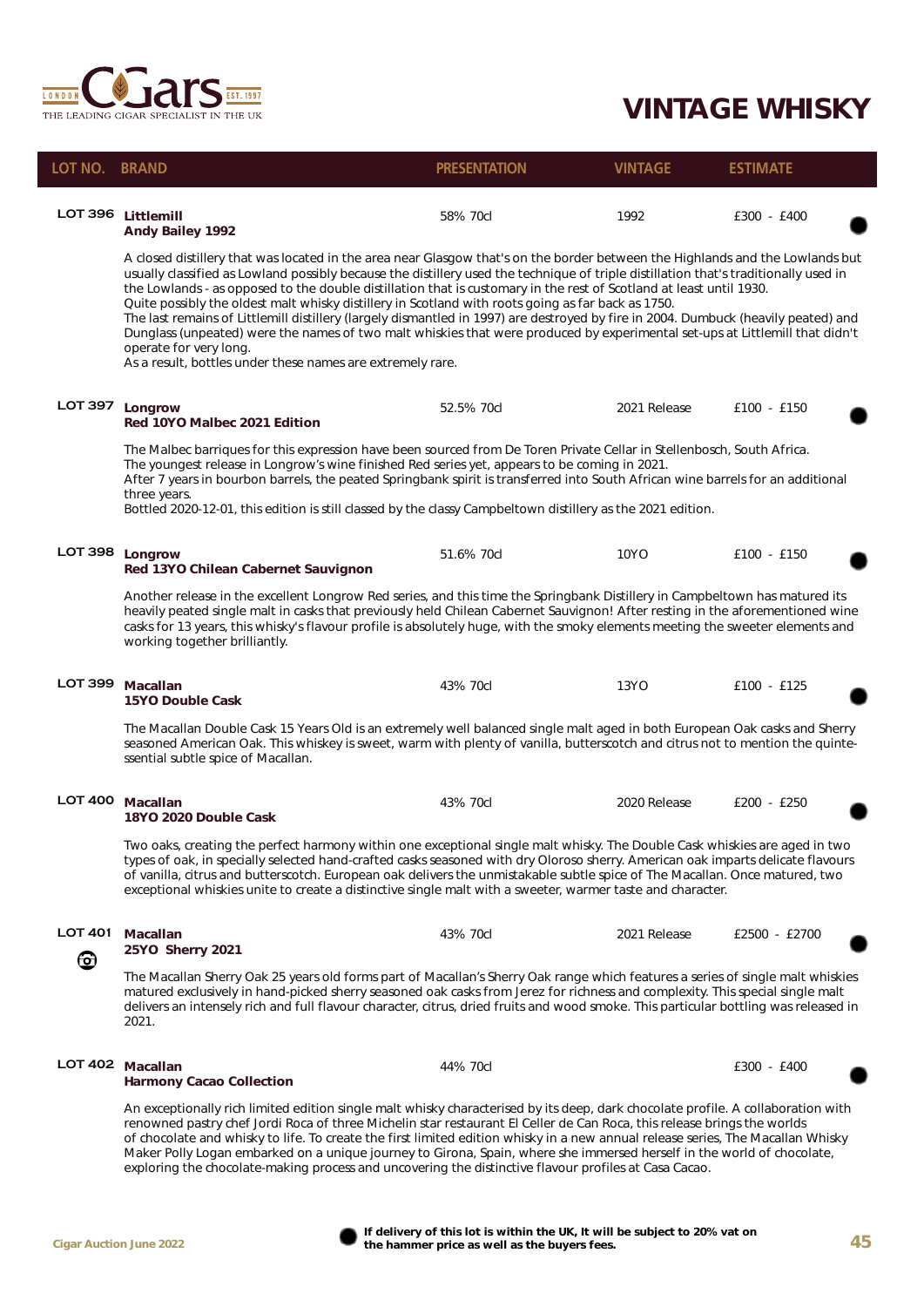

| LOT NO. BRAND  |                                                                                                                                                                                                                                                                                                                                                                                                                                                                                                                                                                                                                                                                                                                                                                      | <b>PRESENTATION</b> | <b>VINTAGE</b> | <b>ESTIMATE</b> |  |
|----------------|----------------------------------------------------------------------------------------------------------------------------------------------------------------------------------------------------------------------------------------------------------------------------------------------------------------------------------------------------------------------------------------------------------------------------------------------------------------------------------------------------------------------------------------------------------------------------------------------------------------------------------------------------------------------------------------------------------------------------------------------------------------------|---------------------|----------------|-----------------|--|
|                | LOT 403 Macallan<br><b>Night on Earth</b>                                                                                                                                                                                                                                                                                                                                                                                                                                                                                                                                                                                                                                                                                                                            | 40% 70cl            |                | £200 - £250     |  |
|                | The Macallan Whisky A Night on Earth is a limited-edition single malt whisky that portrays the story of a Scottish New Year,<br>expressing the delight of sharing memorable moments with loved ones. Telling the story of Scotland's world-famous Hogmanay<br>celebrations, which take place every year on December 31st, and depicts the universal delight of ringing in the new year.<br>This seasonal release is a collaboration with Erica Dorn, a renowned Japanese-French illustrator whose work has appeared in<br>Wes Anderson's films. Dorn's fun abstract images are inspired by historic fire rites prevalent in New Year festivities around the<br>world, and the single malt is presented in unusual packaging to create a unique unpacking experience. |                     |                |                 |  |
| <b>LOT 404</b> | <b>Macallan</b><br>18YO Sherry                                                                                                                                                                                                                                                                                                                                                                                                                                                                                                                                                                                                                                                                                                                                       | 43% 70cl            | 2018 Release   | £350 - £400     |  |
| ❻              | Matured in specially selected sherry-seasoned casks from Jerez de la Frontera, southern Spain, this Macallan release for 2018 is a<br>gem. Notes of cloves, Christmas cake, oak, coconut, and shortbread cohere to make for a truly memorable single malt.<br>The 2018 release is the first to feature the new bottle design, inspired by the Macallan Rare Cask bottling.                                                                                                                                                                                                                                                                                                                                                                                           |                     |                |                 |  |
|                | LOT 405 Macallan<br>18YO Sherry                                                                                                                                                                                                                                                                                                                                                                                                                                                                                                                                                                                                                                                                                                                                      | 43% 70cl            | 2018 Release   | £350 - £400     |  |
|                | Matured in specially selected sherry-seasoned casks from Jerez de la Frontera, southern Spain, this Macallan release for 2018 is a<br>gem. Notes of cloves, Christmas cake, oak, coconut, and shortbread cohere to make for a truly memorable single malt. The 2018<br>release is the first to feature the new bottle design, inspired by the Macallan Rare Cask bottling.                                                                                                                                                                                                                                                                                                                                                                                           |                     |                |                 |  |
|                | LOT 406 Macallan<br>18YO Sherry                                                                                                                                                                                                                                                                                                                                                                                                                                                                                                                                                                                                                                                                                                                                      | 43% 70cl            | 2018 Release   | £350 - £400     |  |
|                | Matured in specially selected sherry-seasoned casks from Jerez de la Frontera, southern Spain, this Macallan release for 2018 is a<br>gem. Notes of cloves, Christmas cake, oak, coconut, and shortbread cohere to make for a truly memorable single malt.<br>The 2018 release is the first to feature the new bottle design, inspired by the Macallan Rare Cask bottling.                                                                                                                                                                                                                                                                                                                                                                                           |                     |                |                 |  |
|                | LOT 407 Macallan<br>18YO Sherry                                                                                                                                                                                                                                                                                                                                                                                                                                                                                                                                                                                                                                                                                                                                      | 43% 70cl            | 2018 Release   | £350 - £400     |  |
|                | Matured in specially selected sherry-seasoned casks from Jerez de la Frontera, southern Spain, this Macallan release for 2018 is a<br>gem. Notes of cloves, Christmas cake, oak, coconut, and shortbread cohere to make for a truly memorable single malt.<br>The 2018 release is the first to feature the new bottle design, inspired by the Macallan Rare Cask bottling.                                                                                                                                                                                                                                                                                                                                                                                           |                     |                |                 |  |
|                | LOT 408 Macallan<br>18YO Sherry                                                                                                                                                                                                                                                                                                                                                                                                                                                                                                                                                                                                                                                                                                                                      | 43% 70cl            | 2018 Release   | £350 - £400     |  |
|                | Matured in specially selected sherry-seasoned casks from Jerez de la Frontera, southern Spain, this Macallan release for 2018 is a<br>gem. Notes of cloves, Christmas cake, oak, coconut, and shortbread cohere to make for a truly memorable single malt.<br>The 2018 release is the first to feature the new bottle design, inspired by the Macallan Rare Cask bottling.                                                                                                                                                                                                                                                                                                                                                                                           |                     |                |                 |  |
| <b>LOT 409</b> | Macallan<br>18YO Sherry                                                                                                                                                                                                                                                                                                                                                                                                                                                                                                                                                                                                                                                                                                                                              | 43% 70cl            | 2018 Release   | £350 - £400     |  |
|                | Matured in specially selected sherry-seasoned casks from Jerez de la Frontera, southern Spain, this Macallan release for 2018 is a<br>gem. Notes of cloves, Christmas cake, oak, coconut, and shortbread cohere to make for a truly memorable single malt.                                                                                                                                                                                                                                                                                                                                                                                                                                                                                                           |                     |                |                 |  |



The 2018 release is the first to feature the new bottle design, inspired by the Macallan Rare Cask bottling.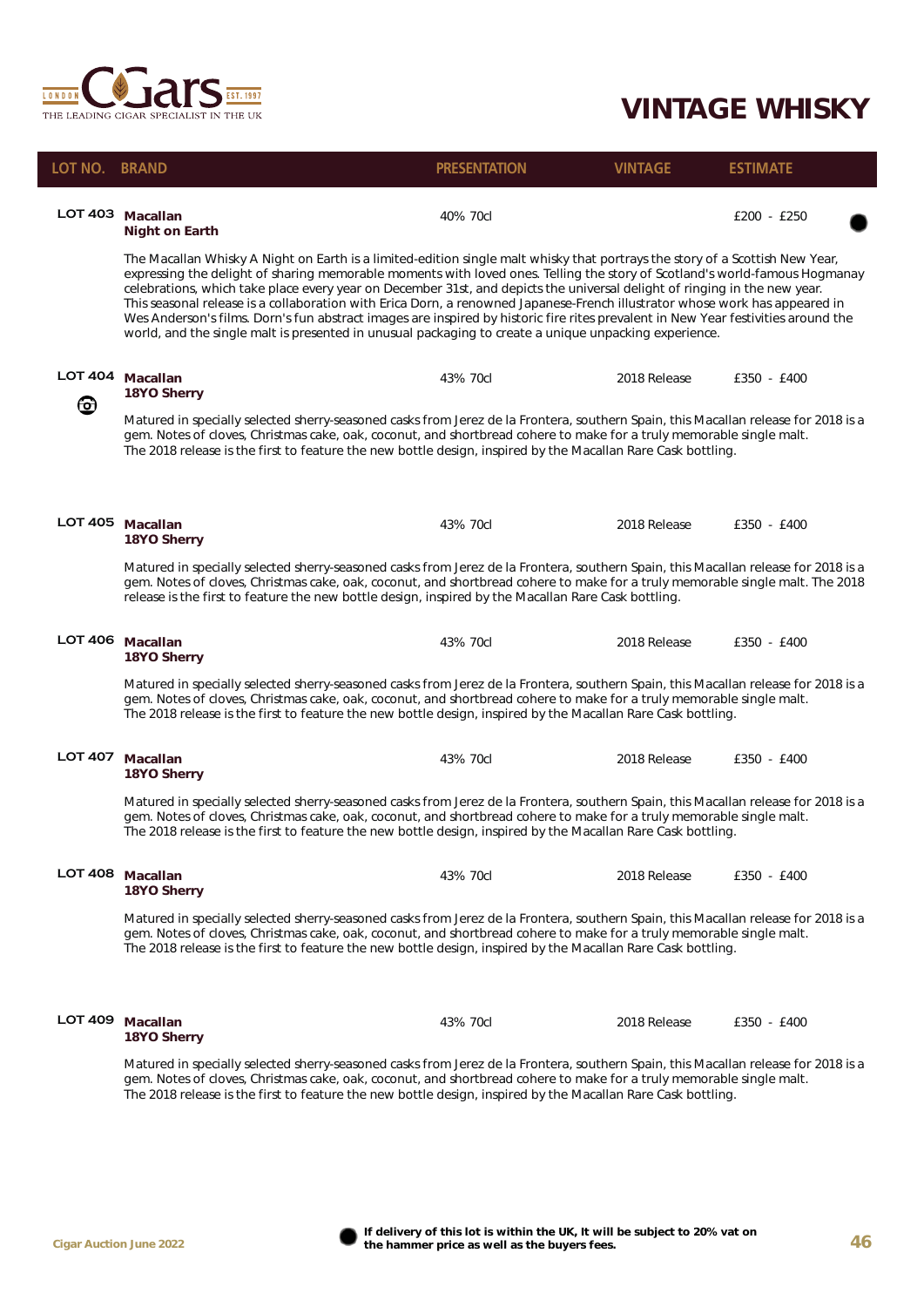

| LOT NO. BRAND  |                                                                                                                                                                                                                                                                                                                                                                            | <b>PRESENTATION</b>                                                                                                                                                                                                                  | <b>VINTAGE</b> | <b>ESTIMATE</b> |  |
|----------------|----------------------------------------------------------------------------------------------------------------------------------------------------------------------------------------------------------------------------------------------------------------------------------------------------------------------------------------------------------------------------|--------------------------------------------------------------------------------------------------------------------------------------------------------------------------------------------------------------------------------------|----------------|-----------------|--|
| <b>LOT 410</b> | <b>Macallan</b><br>18YO Sherry                                                                                                                                                                                                                                                                                                                                             | 43% 70cl                                                                                                                                                                                                                             | 2018 Release   | £350 - £400     |  |
|                | Matured in specially selected sherry-seasoned casks from Jerez de la Frontera, southern Spain, this Macallan release for 2018 is a<br>gem. Notes of cloves, Christmas cake, oak, coconut, and shortbread cohere to make for a truly memorable single malt.<br>The 2018 release is the first to feature the new bottle design, inspired by the Macallan Rare Cask bottling. |                                                                                                                                                                                                                                      |                |                 |  |
| <b>LOT 411</b> | <b>Macallan</b><br>18YO Sherry                                                                                                                                                                                                                                                                                                                                             | 43% 70cl                                                                                                                                                                                                                             | 2018 Release   | £350 - £400     |  |
|                | Matured in specially selected sherry-seasoned casks from Jerez de la Frontera, southern Spain, this Macallan release for 2018 is a<br>gem. Notes of cloves, Christmas cake, oak, coconut, and shortbread cohere to make for a truly memorable single malt.<br>The 2018 release is the first to feature the new bottle design, inspired by the Macallan Rare Cask bottling. |                                                                                                                                                                                                                                      |                |                 |  |
|                | LOT 412 Macallan<br>18YO Sherry                                                                                                                                                                                                                                                                                                                                            | 43% 70cl                                                                                                                                                                                                                             | 2018 Release   | £350 - £400     |  |
|                | Matured in specially selected sherry-seasoned casks from Jerez de la Frontera, southern Spain, this Macallan release for 2018 is a<br>gem. Notes of cloves, Christmas cake, oak, coconut, and shortbread cohere to make for a truly memorable single malt.<br>The 2018 release is the first to feature the new bottle design, inspired by the Macallan Rare Cask bottling. |                                                                                                                                                                                                                                      |                |                 |  |
|                | LOT 413 Macallan<br>18YO Sherry<br>Matured in specially selected sherry-seasoned casks from Jerez de la Frontera, southern Spain, this Macallan release for 2018 is a                                                                                                                                                                                                      | 43% 70cl                                                                                                                                                                                                                             | 2018 Release   | £350 - £400     |  |
|                |                                                                                                                                                                                                                                                                                                                                                                            | gem. Notes of cloves, Christmas cake, oak, coconut, and shortbread cohere to make for a truly memorable single malt.<br>The 2018 release is the first to feature the new bottle design, inspired by the Macallan Rare Cask bottling. |                |                 |  |
| <b>LOT 414</b> | <b>Macallan</b><br>18YO Sherry                                                                                                                                                                                                                                                                                                                                             | 43% 70cl                                                                                                                                                                                                                             | 2018 Release   | £350 - £400     |  |
|                | Matured in specially selected sherry-seasoned casks from Jerez de la Frontera, southern Spain, this Macallan release for 2018 is a<br>gem. Notes of cloves, Christmas cake, oak, coconut, and shortbread cohere to make for a truly memorable single malt.<br>The 2018 release is the first to feature the new bottle design, inspired by the Macallan Rare Cask bottling. |                                                                                                                                                                                                                                      |                |                 |  |
|                | LOT 415 Macallan<br>18YO Sherry                                                                                                                                                                                                                                                                                                                                            | 43% 70cl                                                                                                                                                                                                                             | 2018 Release   | £350 - £400     |  |
|                | Matured in specially selected sherry-seasoned casks from Jerez de la Frontera, southern Spain, this Macallan release for 2018 is a<br>gem. Notes of cloves, Christmas cake, oak, coconut, and shortbread cohere to make for a truly memorable single malt.<br>The 2018 release is the first to feature the new bottle design, inspired by the Macallan Rare Cask bottling. |                                                                                                                                                                                                                                      |                |                 |  |
| <b>LOT 416</b> | <b>Michters</b><br><b>Toasted Barrel Strength Rye</b>                                                                                                                                                                                                                                                                                                                      | 54.4% 70cl                                                                                                                                                                                                                           |                | £200 - £225     |  |

This limited bottling of Michter's straight rye whiskey has been finished in a toasted barrel (as opposed to charred) made from 24 month air-dried wood. Each bottle has come from a single barrel and bottled at 108.8 proof or 54.4%.

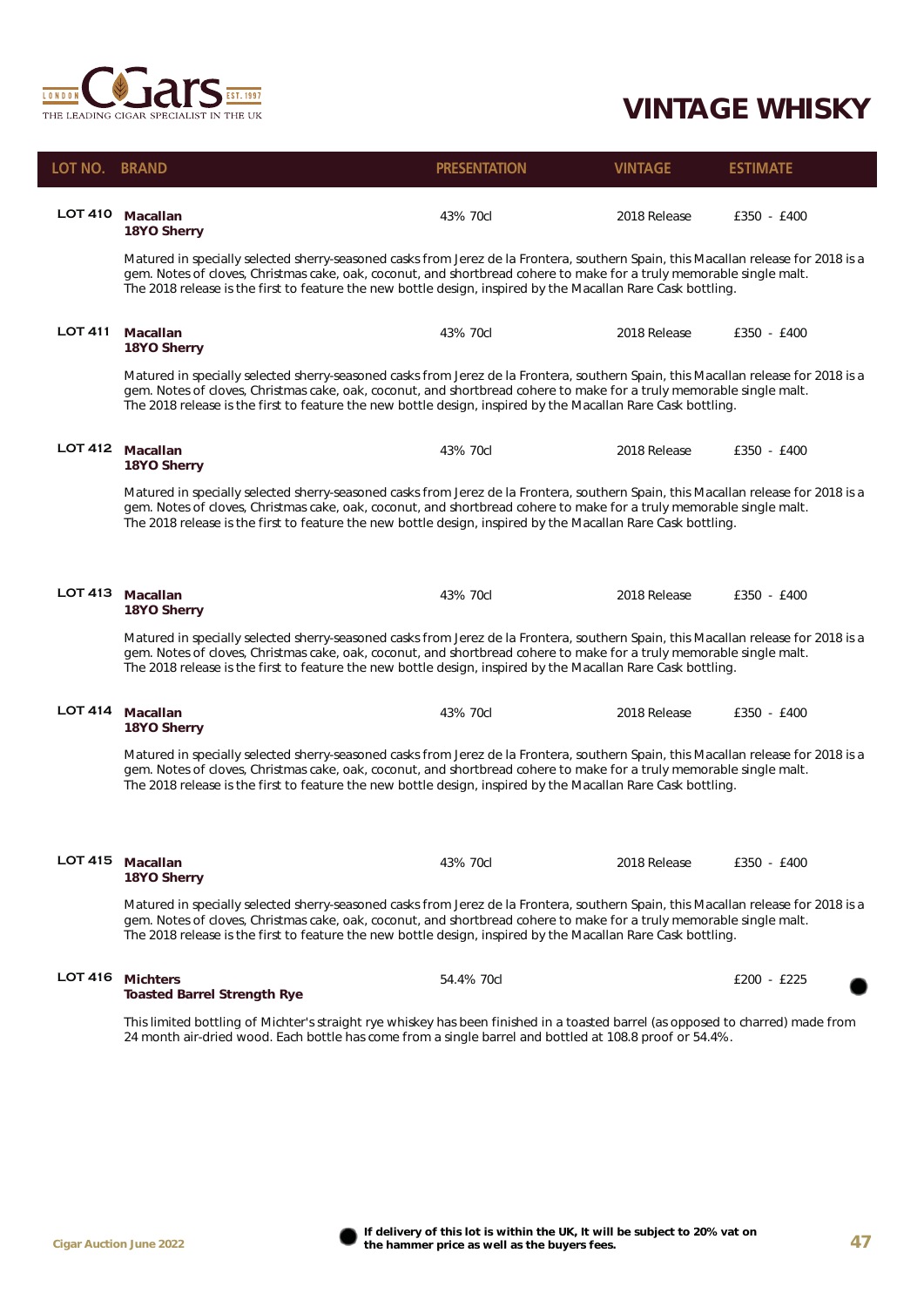

| LOT NO. BRAND   |                                                                                                                                                                                                                                                                                                                                                                                                                                                | <b>PRESENTATION</b>                                                                                                                                                                                                                                                                                                                                                                                                                                                                                                                                                                                                                                                                                                                                                                                                                                                                        | <b>VINTAGE</b>         | <b>ESTIMATE</b> |  |
|-----------------|------------------------------------------------------------------------------------------------------------------------------------------------------------------------------------------------------------------------------------------------------------------------------------------------------------------------------------------------------------------------------------------------------------------------------------------------|--------------------------------------------------------------------------------------------------------------------------------------------------------------------------------------------------------------------------------------------------------------------------------------------------------------------------------------------------------------------------------------------------------------------------------------------------------------------------------------------------------------------------------------------------------------------------------------------------------------------------------------------------------------------------------------------------------------------------------------------------------------------------------------------------------------------------------------------------------------------------------------------|------------------------|-----------------|--|
| <b>LOT 417</b>  | <b>Mount Gay</b><br>1703 Master Select Rum                                                                                                                                                                                                                                                                                                                                                                                                     | 70cl 43%                                                                                                                                                                                                                                                                                                                                                                                                                                                                                                                                                                                                                                                                                                                                                                                                                                                                                   |                        | £125 - £160     |  |
|                 | The 1703 Master Select blend features a blend of Mount Gay's rarest and finest single and double distilled rums from Mount<br>Gay's oldest reserves - ranging from 10 to 30 year old rums - created and hand-picked by Master Blender Allen Smith.<br>Each year, 1703 Master Select reflects, Master Blender personal interpretation of the best of what Mount Gay has to offer,<br>therefore making slight nuances in terms of tasting notes. |                                                                                                                                                                                                                                                                                                                                                                                                                                                                                                                                                                                                                                                                                                                                                                                                                                                                                            |                        |                 |  |
|                 | Due to overwhelming demand and the scarcity of Mount Gay's most mature casks, the company releases just one batch of 1703<br>Master Select annually.<br>Approximately 12,000 bottles were released worldwide as part of 2017's small batch, which was selected, bottled and labeled<br>individually by hand.                                                                                                                                   |                                                                                                                                                                                                                                                                                                                                                                                                                                                                                                                                                                                                                                                                                                                                                                                                                                                                                            |                        |                 |  |
| <b>LOT 418</b>  | Nikka<br><b>Pure Malt Red Japanese Whisky</b>                                                                                                                                                                                                                                                                                                                                                                                                  | 50cl 43%                                                                                                                                                                                                                                                                                                                                                                                                                                                                                                                                                                                                                                                                                                                                                                                                                                                                                   |                        | £30 - £40       |  |
|                 | Blended with Japanese malt from Nikka's Yoichi and Miyagikyo distilleries, this is clean, fruity and very easy to drink.                                                                                                                                                                                                                                                                                                                       |                                                                                                                                                                                                                                                                                                                                                                                                                                                                                                                                                                                                                                                                                                                                                                                                                                                                                            |                        |                 |  |
| <b>LOT 419</b>  | <b>Old Fitzgerald</b><br>15YO Bottled in Bond                                                                                                                                                                                                                                                                                                                                                                                                  | 50% 75cl                                                                                                                                                                                                                                                                                                                                                                                                                                                                                                                                                                                                                                                                                                                                                                                                                                                                                   | 15YO                   | £350 - £450     |  |
|                 | This 15-Year-Old bourbon from Heaven Hill distillery is a premium, bi-annual limited edition expression. Old Fitzgerald Bottled<br>In Bond has notes of cinnamon, nutmeg, spicy rye, honey, vanilla sponge cake and oak on the palate. It is presented in a lovely<br>decanter reminiscent of a predecessor from the 1950s.                                                                                                                    |                                                                                                                                                                                                                                                                                                                                                                                                                                                                                                                                                                                                                                                                                                                                                                                                                                                                                            |                        |                 |  |
| <b>LOT 420</b>  | <b>Parkers</b><br>Heritage Collection 13th Edition 8YO Rye                                                                                                                                                                                                                                                                                                                                                                                     | 52.5% 75cl                                                                                                                                                                                                                                                                                                                                                                                                                                                                                                                                                                                                                                                                                                                                                                                                                                                                                 | 8YO                    | £175 - £225     |  |
|                 | Distiller Parker Beam.<br>most diverse American Whiskeys ever produced.<br>It is bottled without chill filtration at 105 proof.                                                                                                                                                                                                                                                                                                                | Each year as part of the Parker's Heritage Collection, we select a special whiskey to be released in the name of our late Master<br>The barrels selected for this series include Bourbon, Rye, and Wheat Whiskeys, among others, and are some of the finest and<br>They are a fitting tribute to the expertise of Parker Beam.<br>The first ever Rye Whiskey of the Parker's Heritage Collection, the 13th edition consists of 75 specialty barrels that were charred<br>for a full minute and a half, as opposed to our traditional 40 seconds.<br>These Level 5 barrels were aged for 8 years, 9 months on the seventh floor of Rickhouse Y. There, the heavier char allowed the<br>whiskey to penetrate further into the barrel, extracting deep notes of spice and wood, and resulting in an elevation of the<br>spicy, distinctive character of our traditional Rye Whiskey mashbill. |                        |                 |  |
| LOT 421<br>്റീ  | Springbank<br>10YO Local Barley 2021                                                                                                                                                                                                                                                                                                                                                                                                           | 51.6% 70cl                                                                                                                                                                                                                                                                                                                                                                                                                                                                                                                                                                                                                                                                                                                                                                                                                                                                                 | 10YO<br>2021 Release   | £700 - £800     |  |
|                 | Produced from Belgravia barley grown in and around Campbeltown, this 2021 expression (which counts as 2022 release) spent<br>10 years maturing entirely in bourbon barrels. On this annual release there were 15,000 bottles available.                                                                                                                                                                                                        |                                                                                                                                                                                                                                                                                                                                                                                                                                                                                                                                                                                                                                                                                                                                                                                                                                                                                            |                        |                 |  |
| LOT 422 Suntory | Yamazaki 12YO                                                                                                                                                                                                                                                                                                                                                                                                                                  | 6 x 70cl 43%                                                                                                                                                                                                                                                                                                                                                                                                                                                                                                                                                                                                                                                                                                                                                                                                                                                                               | 12YO                   | £600 - £800     |  |
|                 | Suntory Yamazaki 12 year old is when Japanese gets serious!<br>Aged in Sherry and Japanese oak casks, it is delicate and elegant with plenty of fruit aromas.<br>The 12 year old from Yamazaki first came onto the market in 1984 and was the first seriously marketed Japanese single malt<br>whisky with a wide rage of Japanese whiskies existing to date!                                                                                  |                                                                                                                                                                                                                                                                                                                                                                                                                                                                                                                                                                                                                                                                                                                                                                                                                                                                                            |                        |                 |  |
| LOT 423         | <b>The Glenturret</b><br>Triple Wood 2020 Maiden Release                                                                                                                                                                                                                                                                                                                                                                                       | 43% 70cl                                                                                                                                                                                                                                                                                                                                                                                                                                                                                                                                                                                                                                                                                                                                                                                                                                                                                   | 2020 Maiden<br>Release | £40 - £60       |  |
|                 | This 2020 maiden release from Glenturret owes its name to the threefold maturation, a thoughtful combination of European<br>and American Sherry Oak casks alongside Routhon barrols gives a light and subtle whisky showcasing the sweet, fruity style of                                                                                                                                                                                      |                                                                                                                                                                                                                                                                                                                                                                                                                                                                                                                                                                                                                                                                                                                                                                                                                                                                                            |                        |                 |  |

and American Sherry Oak casks alongside Bourbon barrels gives a light and subtle whisky showcasing the sweet, fruity style of Glenturret's new make spirit. The three cask types have carefully nurtured the spirit, adding a depth of character and a rich, golden colour. Presented in a beautiful bottle designed by Lalique, the luxurious French glassmaking company.

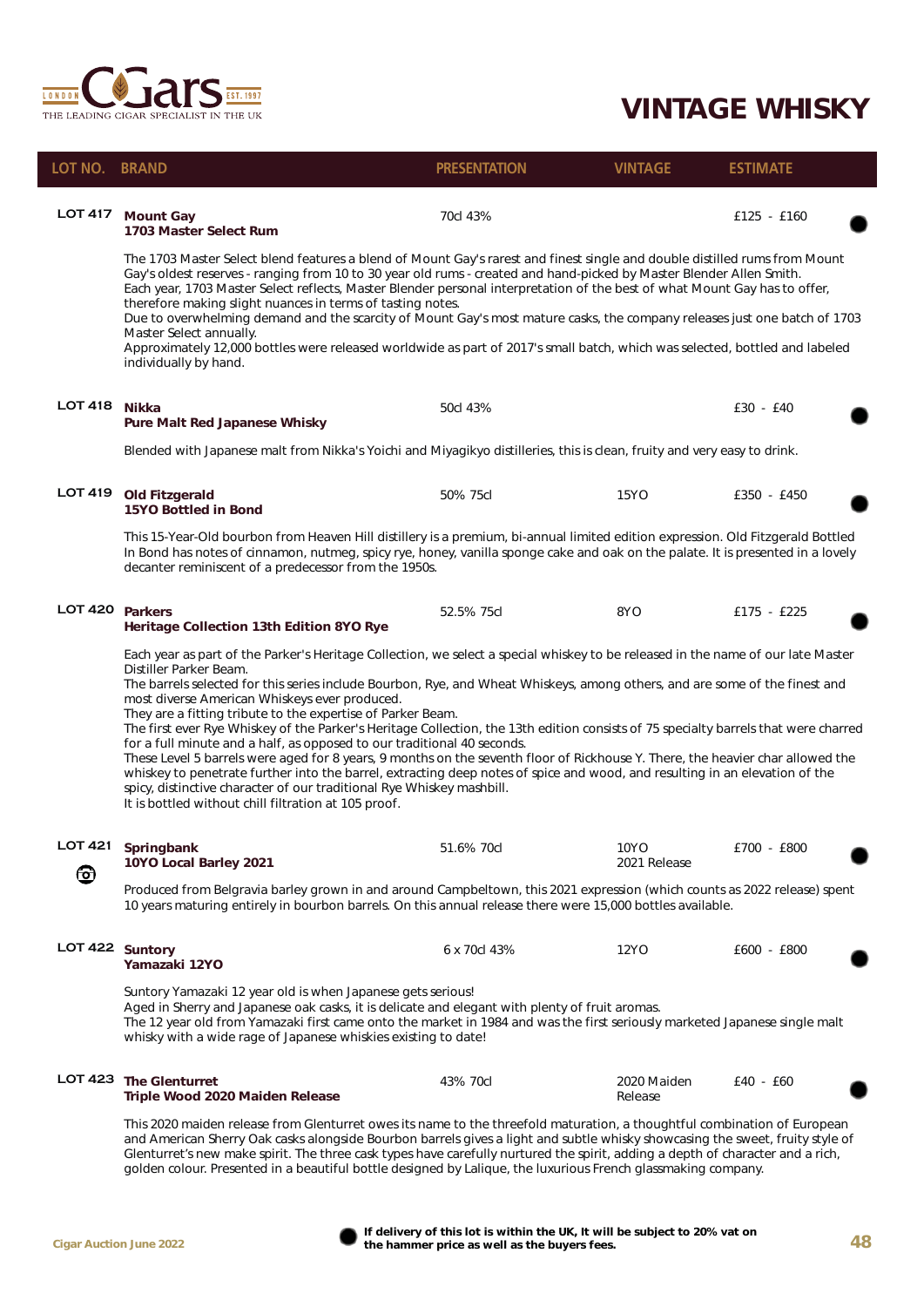

| LOT NO. BRAND  |                                                                                                                                                                                                                                                                                                                                                                                                                                                                                                                                                                                                                                | <b>PRESENTATION</b>                                                                                                                                                                                                                                                                        | <b>VINTAGE</b> | <b>ESTIMATE</b> |  |  |
|----------------|--------------------------------------------------------------------------------------------------------------------------------------------------------------------------------------------------------------------------------------------------------------------------------------------------------------------------------------------------------------------------------------------------------------------------------------------------------------------------------------------------------------------------------------------------------------------------------------------------------------------------------|--------------------------------------------------------------------------------------------------------------------------------------------------------------------------------------------------------------------------------------------------------------------------------------------|----------------|-----------------|--|--|
| <b>LOT 424</b> | Weller<br>12YO Bourbon Old Bottle                                                                                                                                                                                                                                                                                                                                                                                                                                                                                                                                                                                              | 75cl 45%                                                                                                                                                                                                                                                                                   | Old Bottle     | $£250 - £300$   |  |  |
|                | A spectacular wheated whiskey distilled by Buffalo Trace, the Weller 12 year old straight borubon whiskey has achieved cult<br>status for a sweet and smooth profile that blends creamy vanilla, caramel and molasses with hints of corn, sweet fruit and<br>cocoa. While the standard 12 year old is one of the most sought-after bottles in whiskey circles today, the older bottling distilled<br>by BT is a level above, and represents one of the most coveted and exceptionally crafted 'wheat' whiskeys ever made.                                                                                                      |                                                                                                                                                                                                                                                                                            |                |                 |  |  |
| <b>LOT 425</b> | Weller<br><b>Special Reserve Bourbon</b>                                                                                                                                                                                                                                                                                                                                                                                                                                                                                                                                                                                       | 45% 75cl                                                                                                                                                                                                                                                                                   |                | $£60 - £80$     |  |  |
|                | substitutes wheat for rye grain!                                                                                                                                                                                                                                                                                                                                                                                                                                                                                                                                                                                               | Distilled at Buffalo Trace, this Kentucky straight bourbon is an exceptionally smooth expression, owing to a mash which<br>Bottled at 90 proof, this bourbon stands out with its burnt orange colour.<br>Its softer flavour notes make this bourbon great for sipping or making cocktails. |                |                 |  |  |
| <b>LOT 426</b> | Whistlepig<br>15YO Vermont Oak Finish                                                                                                                                                                                                                                                                                                                                                                                                                                                                                                                                                                                          | 46% 75cl                                                                                                                                                                                                                                                                                   | 15YO           | £175 - £200     |  |  |
|                | One of WhistlePig's oldest whiskeys, Estate Oak Rye is for the true connoisseur of Rye. It takes its name from their Vermont<br>Estate Oak, where it finishes its 15-year life. Custom toast and char profiles of the barrels takes the flavour even further, just like<br>a perfectly toasted marshmallow. Hitting the bottle at 92-proof, the liquid is assertive and wise beyond its 15-year age<br>statement and boasts a score of 97 points from Wine Enthusiast. A pure expression of Vermont's finest, our favourite way to<br>enjoy WhistlePig 15 is fireside on a crisp evening with a perfectly toasted marshmallow. |                                                                                                                                                                                                                                                                                            |                |                 |  |  |

| <b>LOT 427</b> | Yamazaki             | 43% 70cl<br>. | 18YC | <b>£750</b><br>£850<br>. |
|----------------|----------------------|---------------|------|--------------------------|
|                | 18YO Japanese Whisky |               |      |                          |



Yamazaki is Suntory's flagship single malt. The surprising, delicate yet profound experience of a Japanese single malt was born at Yamazaki.

Spiritual and deep, its signature multi-layered taste is highly praised by whisky connoisseurs all over the world. Today, Yamazaki is not only the No.1 single malt whisky in Japan but is enjoyed in more than thirty-five countries. The 18-year-old is rich with mature autumn fruit and Mizunara (Japanese oak) aroma. This bottling is very rare and collectable.

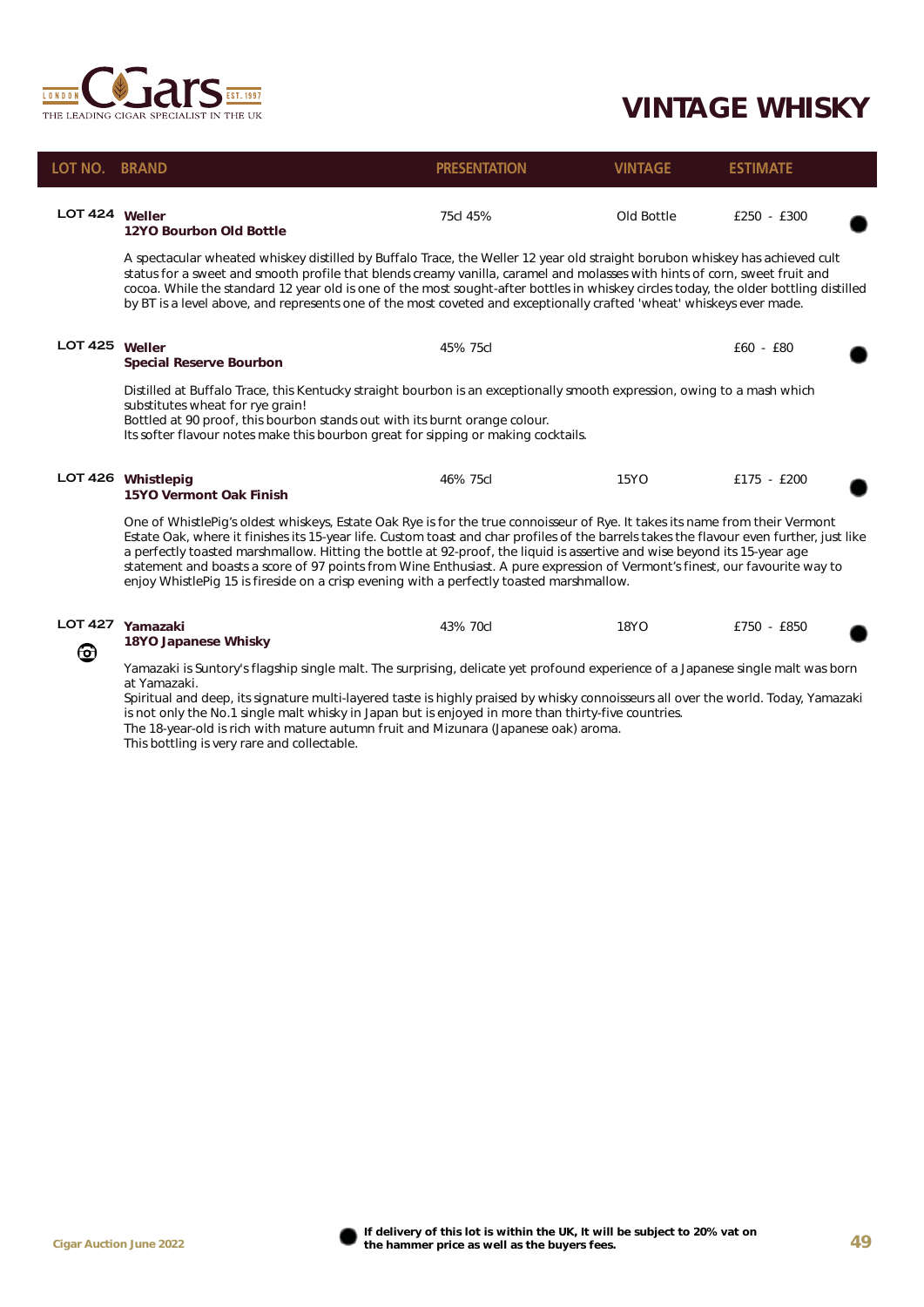

# *OVERSEAS LOTS*

| LOT NO. I      | <b>BRAND</b>                                      | <b>PRESENTATION / SIZE</b>           | <b>VINTAGE</b>         | <b>ESTIMATE</b> | <b>COMMENTS</b><br><b>&amp; DELIVERY NOTES</b> |
|----------------|---------------------------------------------------|--------------------------------------|------------------------|-----------------|------------------------------------------------|
|                |                                                   |                                      |                        |                 | <b>JARS OF CIGARS</b>                          |
| <b>LOT 428</b> | Cuaba<br><b>Millennium</b><br><b>Distinguidos</b> | Part jar of 5 cigars<br>$63/8"$ x 52 | 1999                   | £500 - £800     |                                                |
|                |                                                   |                                      |                        |                 | <b><i>VINTAGE CIGARS</i></b>                   |
| <b>LOT 429</b> | <b>El Rey del Mundo</b><br><b>Tainos</b>          | Box of 25 cigars<br>$7'' \times 47$  | <b>BM OVSU</b><br>1998 | £800 - £1000    |                                                |
| <b>LOT 430</b> | <b>Hoyo de Monterrey</b><br><b>Churchills</b>     | Box of 25 cigars<br>$7'' \times 47$  | USU SSII<br>1998       | £400 - £600     | H&F stamp.                                     |

BTO DIC12 2012

£1000 - £1300

**LOT 431** *Cohiba Behike 52* Box of 10 cigars 4 3/4" x 52

| All overseas lots are located outside of the EU and not available for viewing. |    |
|--------------------------------------------------------------------------------|----|
| These lots are not available for collection or shipping to the UK.             | 50 |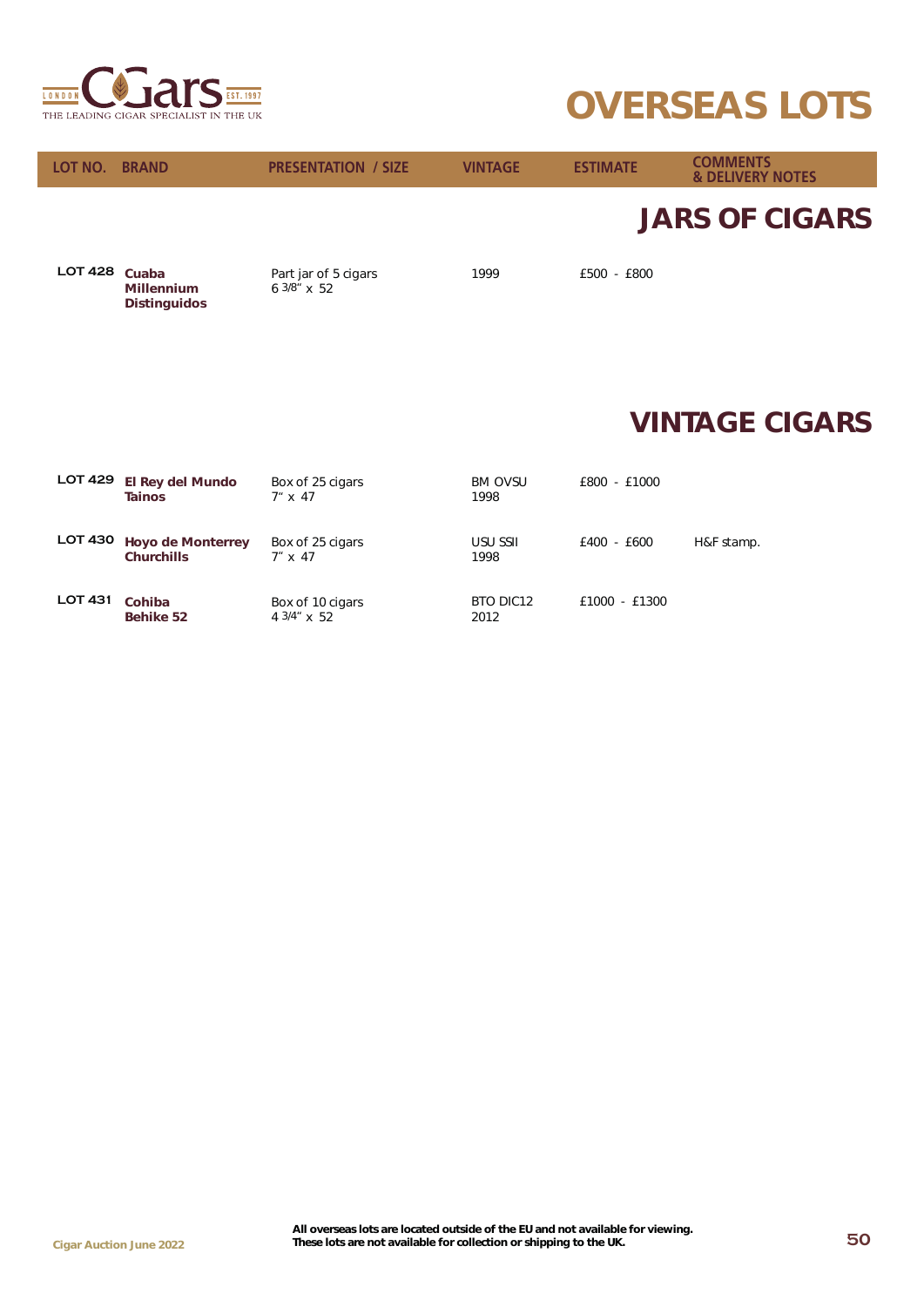

| LOT NO.             | <b>BRAND</b>                                       | <b>PRESENTATION / SIZE</b>                                                       | <b>VINTAGE</b>     | <b>ESTIMATE</b> | <b>COMMENTS</b><br><b>&amp; DELIVERY NOTES</b>     |
|---------------------|----------------------------------------------------|----------------------------------------------------------------------------------|--------------------|-----------------|----------------------------------------------------|
| <b>LOT 432</b>      | Cohiba<br><b>Behike 56</b>                         | Festival del Habano<br>20th anniversary edition<br>of 10 cigars<br>$61/2$ " x 56 | 2018               | £1500 - £2000   |                                                    |
| <b>LOT 433</b><br>❻ | Cohiba<br><b>Behike 56</b>                         | Sealed box of 10 cigars<br>$61/2$ " x 56                                         | MAR NOV 20<br>2020 | £1500 - £2000   |                                                    |
| <b>LOT 434</b><br>❺ | Cohiba<br>Siglo VI                                 | Cabinet of 25 cigars<br>5 7/8" x 52                                              | UAO DIC 19<br>2019 | £650 - £850     |                                                    |
| <b>LOT 435</b>      | <b>Hoyo de Monterrey</b><br><b>Petit Belicosos</b> | Travel humidor of 14 cigars<br>4 7/8" x 52                                       | RAT AUG 18<br>2018 | £550 - £750     |                                                    |
| <b>LOT 436</b>      | Partagas<br>Serie P No.2                           | Box of 25 cigars<br>6 1/8" x 52                                                  | LRE DIC 09<br>2009 | £400 - £500     |                                                    |
| <b>LOT 437</b>      | Partagas<br>Serie D No.4                           | Box of 25 cigars<br>4 7/8" x 50                                                  | MAS OCT 08<br>2008 | £400 - £500     |                                                    |
| <b>LOT 438</b>      | <b>Bolivar</b><br><b>Super Coronas</b>             | Box of 25 cigars<br>$51/2$ " x 49                                                | UME NOV 14<br>2014 | £500 - £700     | Ex Dunhill of London.<br>English Market Selection. |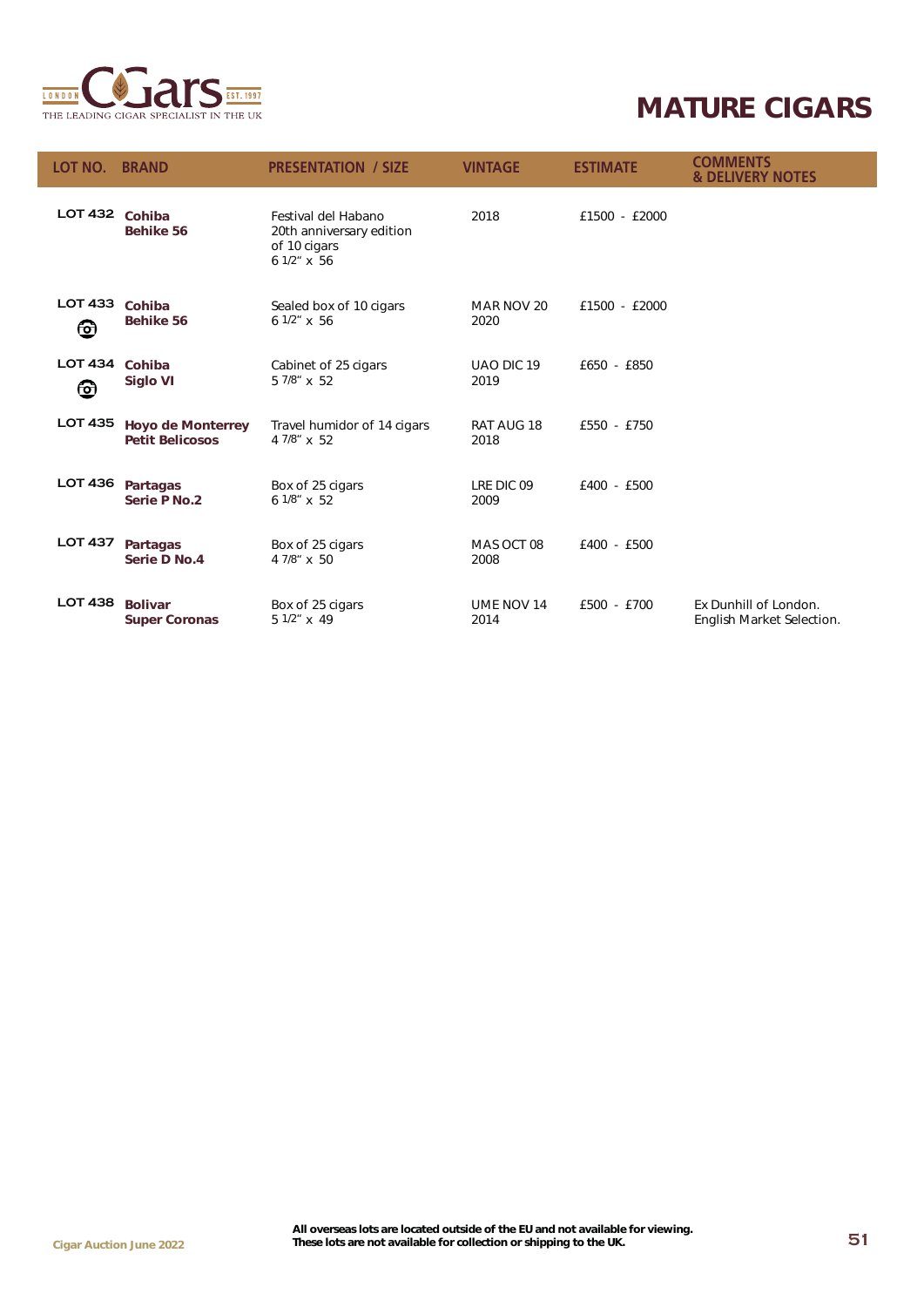

| LOT NO.             | <b>BRAND</b>                                             | <b>PRESENTATION / SIZE</b>                                                     | <b>VINTAGE</b>            | <b>ESTIMATE</b> | <b>COMMENTS</b><br><b>&amp; DELIVERY NOTES</b> |
|---------------------|----------------------------------------------------------|--------------------------------------------------------------------------------|---------------------------|-----------------|------------------------------------------------|
| LOT 439 Bolivar     | <b>Petit Belicosos</b>                                   | Box of 25 cigars<br>4 7/8" x 52                                                | MPE JUL 09<br>2009        | £400 - £600     |                                                |
| LOT 440 Cohiba      | 1966                                                     | Box of 10 cigars<br>$61/2$ " x 52                                              | SUB NOV21<br>2011         | £1000 - £1400   |                                                |
| LOT 441 Cohiba      | <b>Behike 56</b>                                         | Festival del Habano<br>50th anniversary edition<br>of 10 cigars<br>6 1/2" x 56 | 2016                      | £1500 - £2000   |                                                |
| LOT 442 Cohiba<br>❻ | <b>Novedosos</b>                                         | Box of 25 cigars<br>$6'' \times 50$                                            | MAR ENE 21<br>2021        | £1000 - £1300   |                                                |
| <b>LOT 443</b>      | Cohiba<br><b>Talisman</b>                                | Box of 10 cigars<br>6 1/8" x 54                                                | UAO DIC 17<br>2017        | £700 - £900     |                                                |
| LOT 444 Cohiba      | <b>Talisman</b>                                          | Sealed box of 10 cigars<br>6 1/8" x 54                                         | <b>UAO JUL 172</b><br>017 | £700 - £900     |                                                |
|                     | LOT 445 Hoyo de Monterrey<br>Primavera<br>Year of the Ox | Box of 18 cigars<br>6 5/8" x 48                                                | SOP DIC 20<br>2020        | £700 - £900     | Limited edition of 8888.                       |
|                     | LOT 446 Montecristo<br><b>80th Anniversary</b>           | Cabinet of 20 cigars<br>6 1/5" x 55                                            | EAT FEB 18<br>2018        | £800 - £1000    |                                                |
| <b>LOT 447</b>      | Montecristo<br><b>80th Anniversary</b>                   | Cabinet of 20 cigars<br>$61/5$ " x 55                                          | MSU JUL 18<br>2018        | £800 - £1000    |                                                |
|                     | LOT 448 Montecristo<br>C                                 | Box of 25 cigars<br>5 1/2" x 46                                                | GKI SEP 023<br>2003       | £600 - £800     |                                                |
|                     | LOT 449 Montecristo<br><b>Sublimes</b>                   | Box of 10 cigars<br>6 1/2" x 54                                                | LPM DIC 08<br>2008        | £1000 - £1200   |                                                |
|                     | LOT 450 Montecristo<br><b>Supremos</b>                   | Box of 25 cigars<br>5 1/4" x 55                                                | BRE NOV 21<br>2021        | £800 - £1000    |                                                |
| <b>LOT 451</b>      | Partagas<br>170th Anniversary<br><b>Salomones</b>        | 4 single cigars<br>7 1/4" x 57                                                 | 2016                      | £200 - £300     |                                                |
|                     | LOT 452 Quai d'Orsay<br><b>Senadores</b>                 | Box of 25 cigars<br>6 1/8" x 48                                                | GRM ABR 20<br>2020        | £650 - £850     |                                                |
| <b>LOT 453</b>      | <b>Trinidad</b><br><b>Robustos Extra</b>                 | 5 singles from travel humidor<br>6 1/8" x 50                                   | 2021                      | £250 - £300     |                                                |
| LOT 454 Bolivar     | <b>Byblos</b>                                            | Box of 25 cigars<br>4 1/2" x 52                                                | LGR MAR 17<br>2017        | £550 - £750     | Regional edition of 5000 for<br>Lebanon.       |

**52** *All overseas lots are located outside of the EU and not available for viewing. These lots are not available for collection or shipping to the UK.*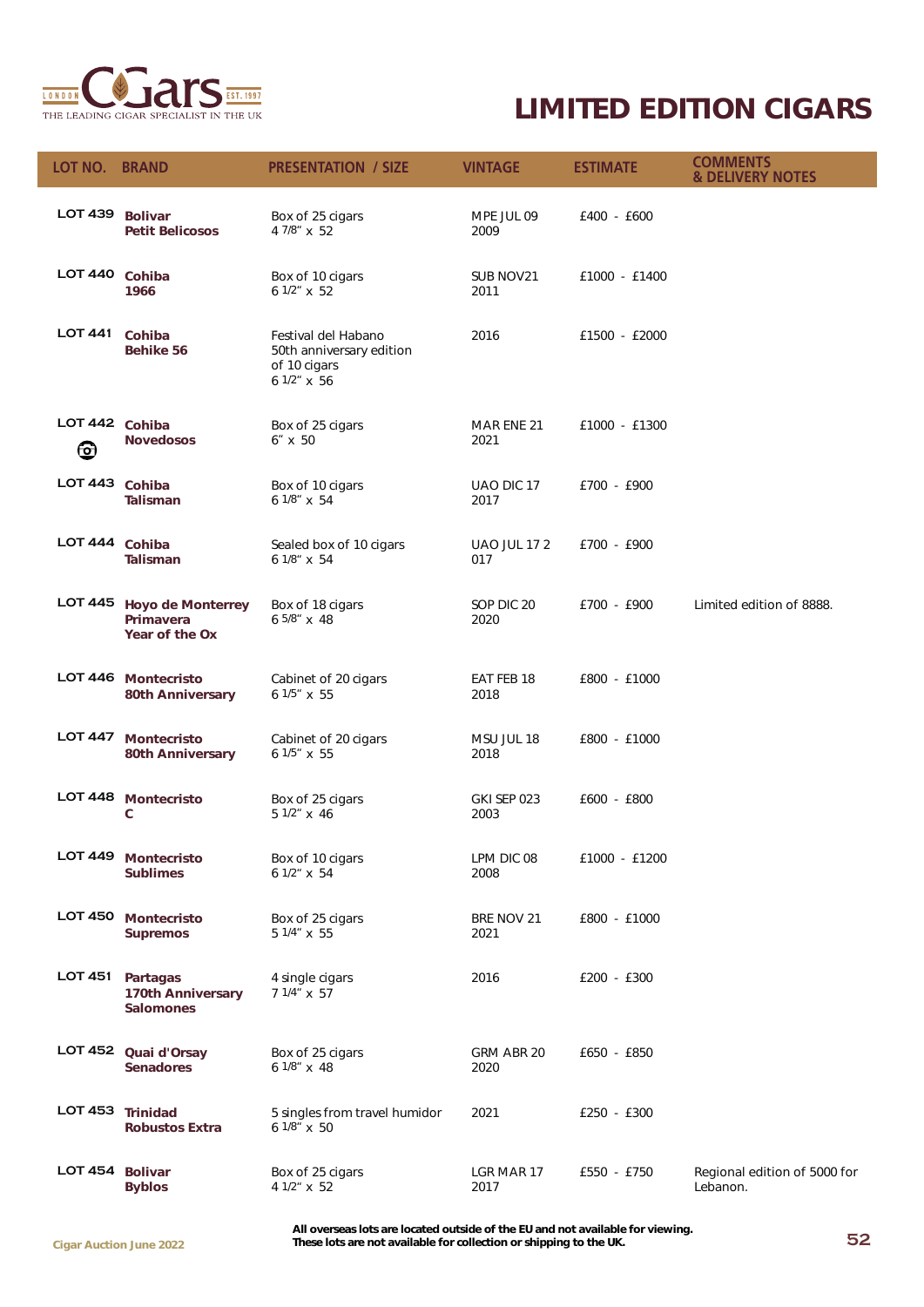

| LOT NO.        | <b>BRAND</b>                                     | <b>PRESENTATION / SIZE</b>            | <b>VINTAGE</b>     | <b>ESTIMATE</b> | <b>COMMENTS</b><br><b>&amp; DELIVERY NOTES</b>                                                             |
|----------------|--------------------------------------------------|---------------------------------------|--------------------|-----------------|------------------------------------------------------------------------------------------------------------|
| <b>LOT 455</b> | <b>Diplomaticos</b><br><b>Bushido</b>            | 5 single cigars<br>7 1/4" x 50        | 2016               | £250 - £350     | Regional edition for Asia.                                                                                 |
| <b>LOT 456</b> | <b>Edmundo Dante</b><br>109                      | Box of 25 cigars<br>$71/4''$ x 50     | USE SEP 07<br>2007 | £1200 - £1400   | Regional edition of 600 boxes<br>for Mexico.                                                               |
| <b>LOT 457</b> | <b>El Rey del Mundo</b><br>W.I.H.                | Box of 25 cigars<br>5 7/8" x 54       | SMA JUN 19<br>2019 | £650 - £850     | Regional edition of 8000 for<br>Lebanon.                                                                   |
| <b>LOT 458</b> | La Gloria Cubana<br><b>Unifree</b>               | Box of 10 cigars<br>5 1/8" x 55       | RAG SEP 18<br>2018 | £300 - £400     | Regional edition of 6000<br>boxes for Turkey.                                                              |
| <b>LOT 459</b> | Punch<br><b>Duke</b>                             | Box of 10 cigars<br>5 1/2" x 54       | BOP OCT 19<br>2019 | $£200 - £260$   | Regional edition of 6000 for<br>Mexico.                                                                    |
| <b>LOT 460</b> | <b>Ramon Allones</b><br><b>225th Anniversary</b> | 1 single cigar<br>5 1/2" x 50         | 2013               | $E40 - E60$     | Regional edition for the UK                                                                                |
| <b>LOT 461</b> | <b>Ramon Allones</b><br><b>Perfectos</b>         | Box of 10 cigars<br>6 1/4" x 47       | 2020               | £250 - £300     | Regional edition of 6000 for<br>Mexico.                                                                    |
| <b>LOT 462</b> | <b>Ramon Allones</b><br><b>Phoenicios</b>        | Cabinet of 15 cigars<br>$61/2$ " x 54 | LRE OCT 09<br>2009 | £1000 - £1500   | Regional edition of 3000<br>boxes for the<br>30th anniversary of Habanos<br>distributor Phoenicia trading. |
| <b>LOT 463</b> | <b>Saint Luis Rey</b><br><b>Herfing</b>          | Box of 10 cigars<br>$51/2$ " x 54     | SMA AGO 18<br>2018 | £300 - £400     | Regional edition of 7500 for<br>the Middle East.                                                           |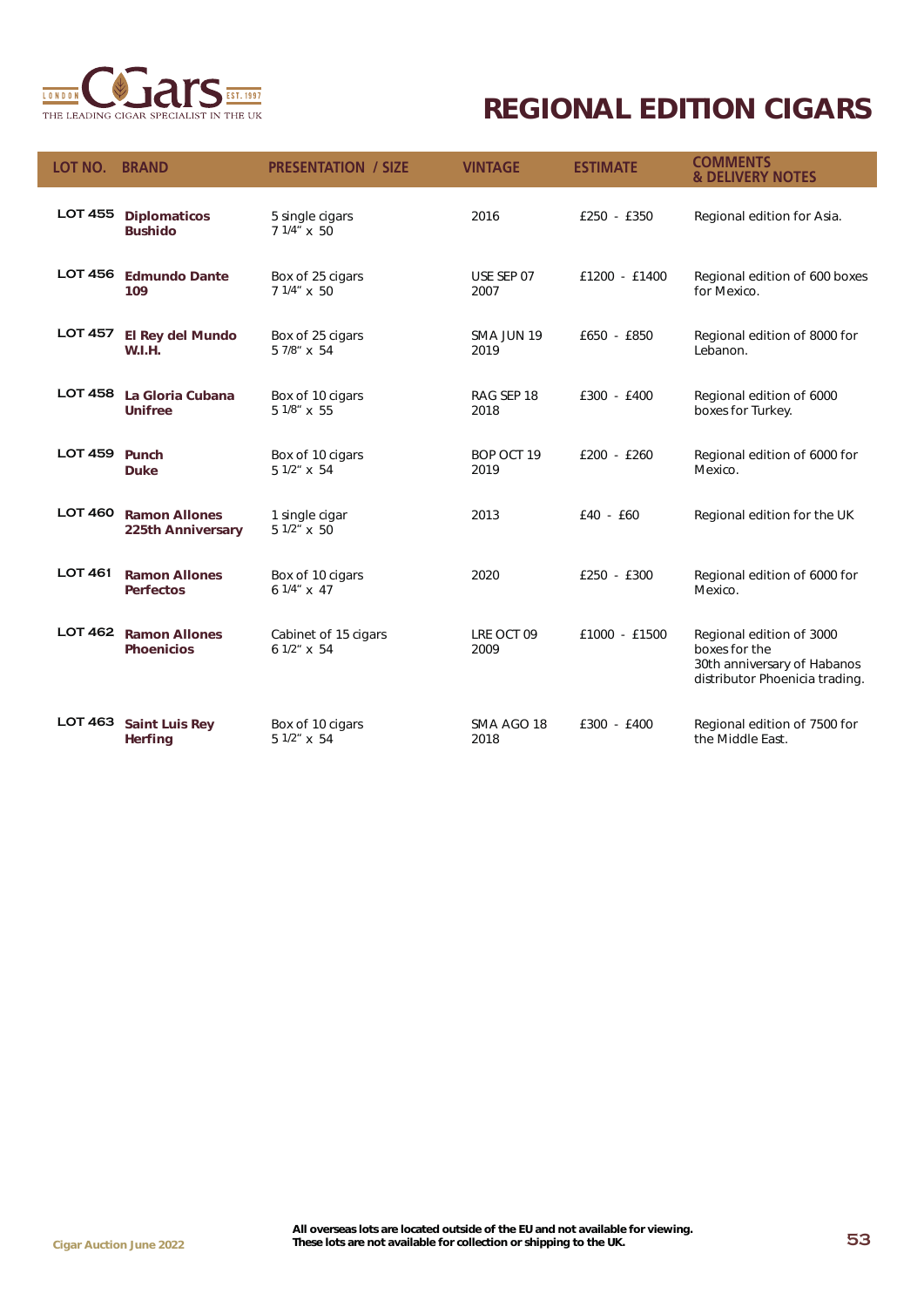

### *RESERVA EDITION CIGARS*

| LOT NO.             | <b>BRAND</b>                                                             | <b>PRESENTATION / SIZE</b>                 | <b>VINTAGE</b>     | <b>ESTIMATE</b> | <b>COMMENTS</b><br><b>&amp; DELIVERY NOTES</b> |
|---------------------|--------------------------------------------------------------------------|--------------------------------------------|--------------------|-----------------|------------------------------------------------|
| <b>LOT 464</b>      | Cohiba<br><b>Robusto Reserva</b>                                         | Cabinet of 20 cigars<br>$47/8'' \times 50$ | UAO SEP 18<br>2018 | £2000 - £2600   | Limited edition of 5000.                       |
| <b>LOT 465</b><br>❻ | Cohiba<br><b>Seleccion Reserva</b>                                       | Cabinet of 30 cigars                       | EAR MAR 03<br>2003 | £3000 - £4000   |                                                |
| <b>LOT 466</b><br>ௌ | Cohiba<br>Siglo VI<br><b>Gran Reserva</b>                                | 4 single cigars<br>$57/8$ " x 52           | 2009               | £800 - £1000    |                                                |
| <b>LOT 467</b>      | H.Upmann<br>No.2 Reserva                                                 | Cabinet of 20 cigars<br>$61/8''$ x 52      | LUB MAY 15<br>2015 | £1400 - £1900   | Limited edition of 5000.                       |
| <b>LOT 468</b><br>❻ | <b>Hoyo de Monterrey</b><br><b>Double Coronas</b><br><b>Gran Reserva</b> | 5 single cigars<br>7 5/8" x 49             | 2019               | £300 - £400     |                                                |
| <b>LOT 469</b>      | Romeo y Julieta<br><b>Wide Churchills</b><br><b>Gran Reserva</b>         | Cabinet of 15 cigars<br>$51/4''$ x 55      | BRE OCT 18<br>2018 | £1500 - £1800   | Limited edition of 5000.                       |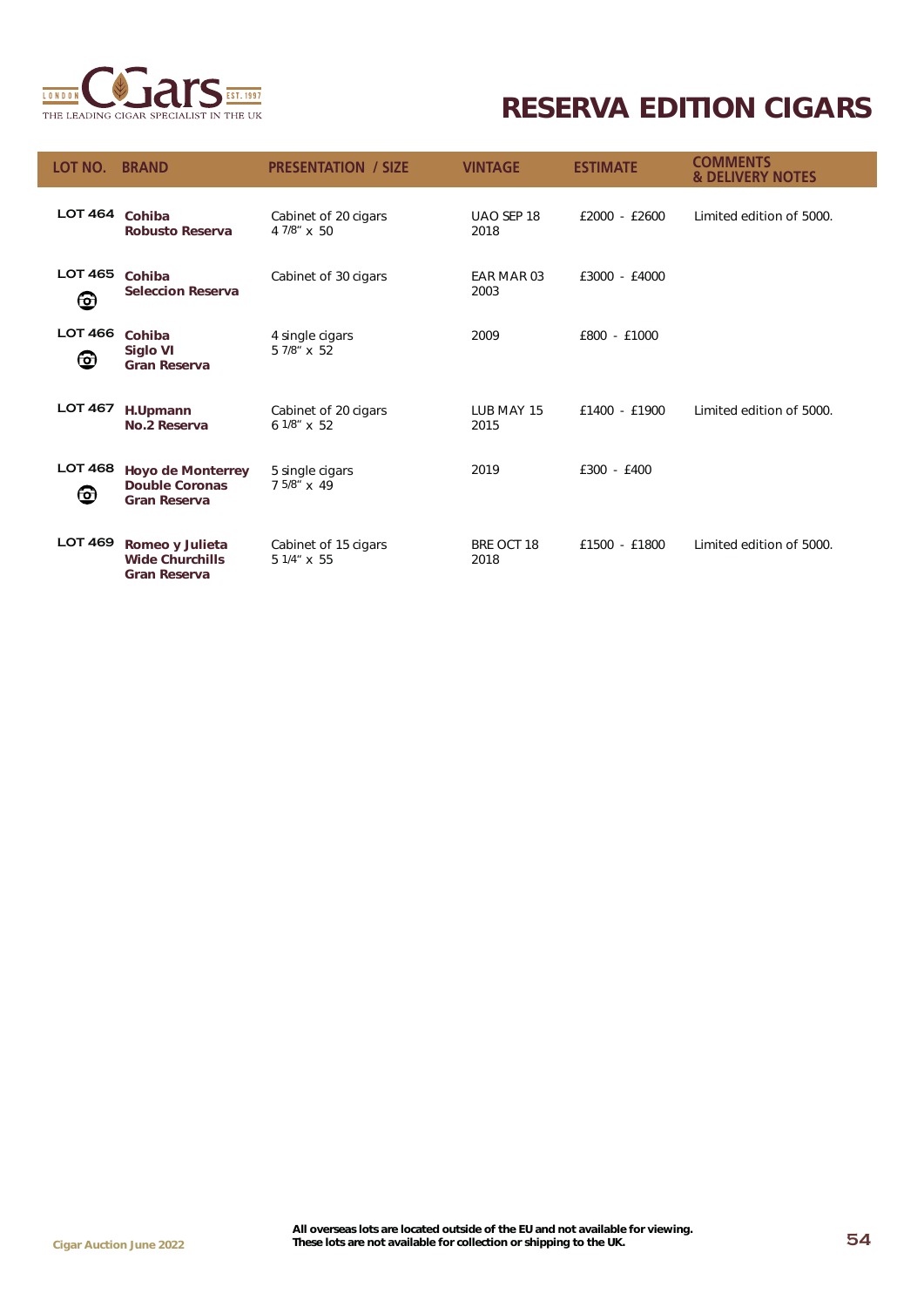

### *LIMITED EDITION BOOKS*

| LOT NO.             | <b>BRAND</b>                                  | <b>PRESENTATION / SIZE</b>                                           | <b>VINTAGE</b>            | <b>ESTIMATE</b> | <b>COMMENTS</b><br><b>&amp; DELIVERY NOTES</b>                                                                    |
|---------------------|-----------------------------------------------|----------------------------------------------------------------------|---------------------------|-----------------|-------------------------------------------------------------------------------------------------------------------|
| <b>LOT 470</b>      | <b>Hoyo de Monterrey</b><br>Extravaganza      | Part book of 9 cigars<br>7 1/8" x 50                                 | 2003                      | £2000 - £3000   | <b>Coleccion Habanos limited</b><br>edition of 500 books.                                                         |
| <b>LOT 471</b><br>❺ | <b>Hoyo de Monterrey</b><br><b>Maravillas</b> | 5 single cigars from Habanos<br>Coleccion book<br>$91/4'' \times 55$ | 2015                      | £250 - £350     |                                                                                                                   |
| <b>LOT 472</b>      | Partagas<br>Serie C No.1                      | Part book of 9 cigars<br>$63/4''$ x 48                               | 2002                      | £2000 - £3000   | <b>Coleccion Habanos limited</b><br>edition of 500 books. 2 cigars<br>with minor wrapper damage.<br>No outer box. |
| <b>LOT 473</b><br>ඏ | <b>Trinidad</b><br>Casilda                    | 5 single cigars from Habanos<br>Coleccion book<br>$72/7$ " x 53      | 2019                      | £350 - £450     |                                                                                                                   |
| <b>LOT 474</b>      | <b>Trinidad</b><br>Casilda                    | Book of 24 cigars<br>$72/7$ " x 53                                   | <b>BSM SEP 21</b><br>2021 | £2000 - £3000   | <b>Coleccion Habanos limited</b><br>edition no. 2578 of 3000.                                                     |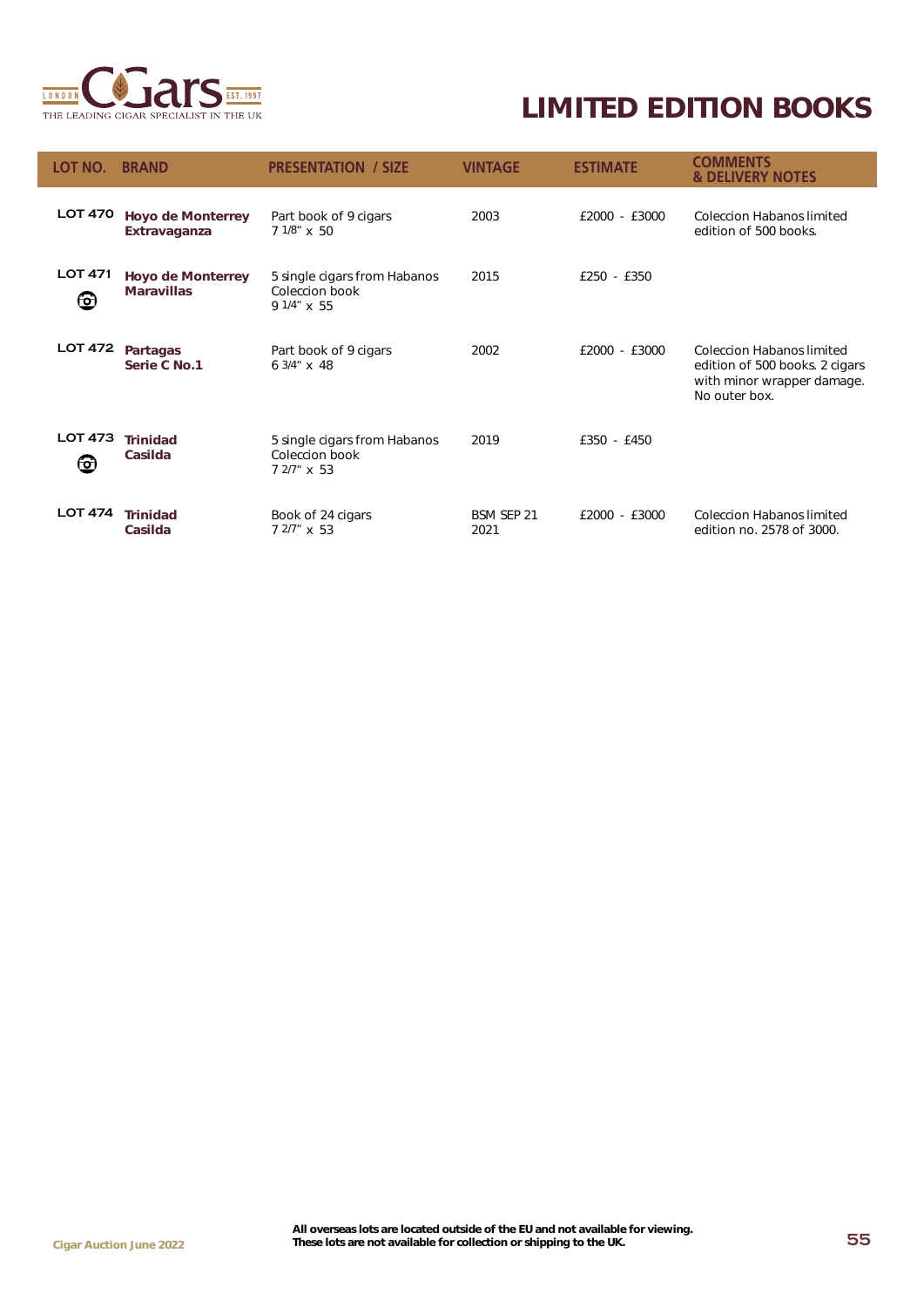

| <b>LOT NO. BRAND</b> |                                                                      | <b>PRESENTATION / SIZE</b>                                                                            | <b>VINTAGE</b>            | <b>ESTIMATE</b> | <b>COMMENTS</b><br><b>&amp; DELIVERY NOTES</b> |
|----------------------|----------------------------------------------------------------------|-------------------------------------------------------------------------------------------------------|---------------------------|-----------------|------------------------------------------------|
|                      |                                                                      |                                                                                                       |                           |                 | <b>LIMITED EDITION HUMIDORS</b>                |
| <b>LOT 475</b><br>❺  | <b>Ramon Allones</b><br><b>Phoenicios</b><br><b>40th Anniversary</b> | 5 single cigars from limited<br>edition humidor<br>$61/2$ " x 54                                      | 2019                      | £400 - £600     |                                                |
| <b>LOT 476</b>       | <b>Ramon Allones</b><br><b>Phoenicios</b><br><b>40th Anniversary</b> | Elie Bleu Mediterranean<br>humidor of 40 cigars with<br>matching ashtray and lighter<br>$61/2$ " x 54 | MSU SEP 19<br>2019        | £20000 - £30000 | Humidor no. 74/100.                            |
| <b>LOT 477</b><br>ക  | <b>Trinidad</b><br><b>Robustos Extra</b><br>travel humidor           | Humidor of 14 cigars<br>$61/8'' \times 50$                                                            | <b>BSM FEB 21</b><br>2021 | £1000 - £1250   | <b>PRE EMBARGO CIGARS</b>                      |

**LOT 478** *Hoyo de Monterrey Seleccion Suprema de JJ No.5*

Sealed box of 50 cigars 5 1/8" x 42

£2500 - £3500 Ex Dunhill of London. 'Claro Claro'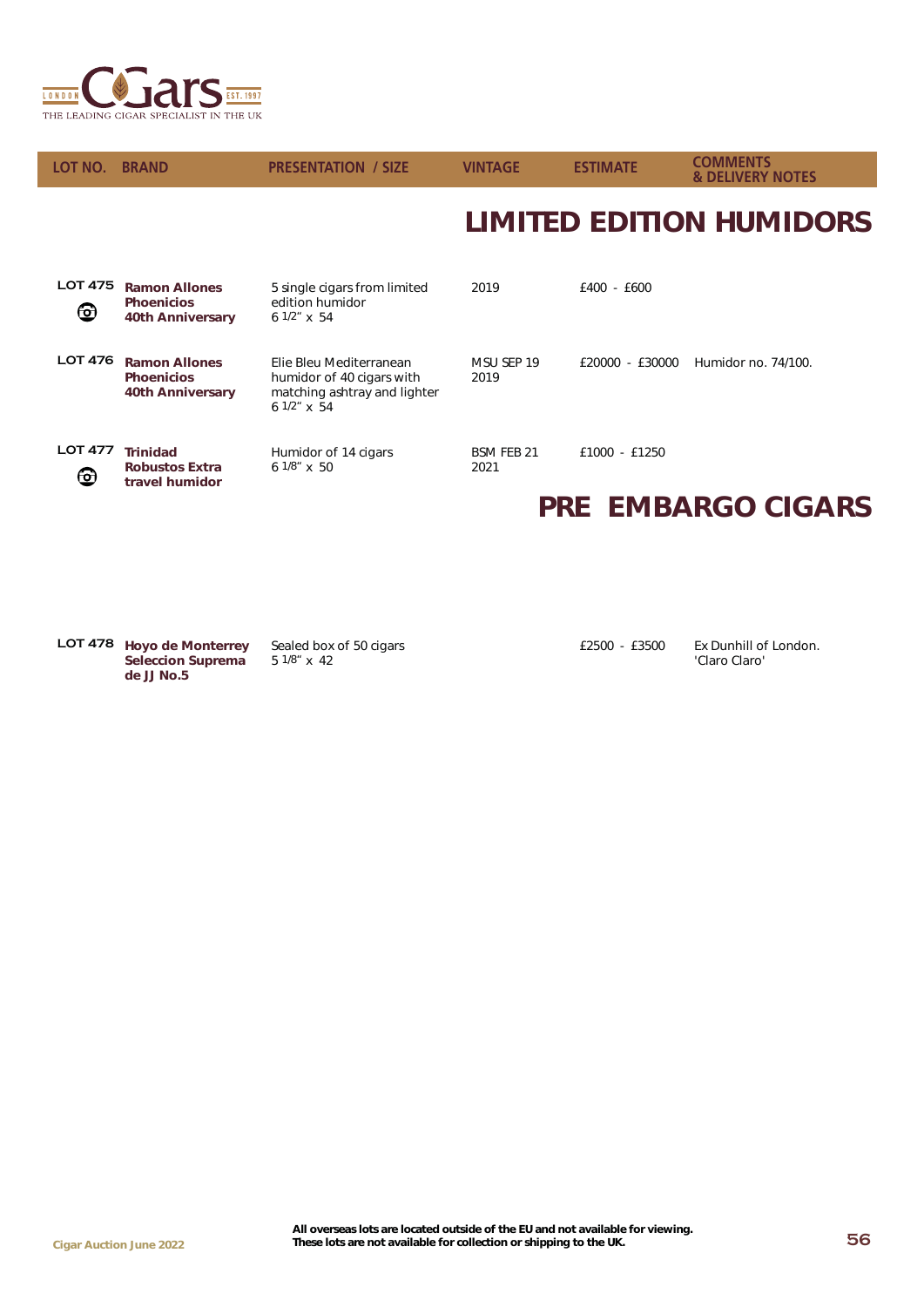

# *LOTS LOCATED IN BELGIUM*

| LOT NO.             | <b>BRAND</b>                                            | <b>PRESENTATION / SIZE</b>                                     | <b>VINTAGE</b> | <b>ESTIMATE</b> | <b>COMMENTS</b><br><b>&amp; DELIVERY NOTES</b> |
|---------------------|---------------------------------------------------------|----------------------------------------------------------------|----------------|-----------------|------------------------------------------------|
|                     |                                                         |                                                                |                |                 | <b>JARS OF CIGARS</b>                          |
| <b>LOT 479</b><br>❺ | H.Upmann<br><b>Petit Coronas Claro</b>                  | Glass jar of 50 cigars<br>5 1/8" x 42                          | 1970's         | £2000 - £2500   |                                                |
|                     |                                                         |                                                                |                |                 | <i><b>VINTAGE CIGARS</b></i>                   |
| <b>LOT 480</b><br>❺ | <b>Hoyo de Monterrey</b><br>Chateau Valencay<br>cabinet | Sealed cabinet of 25 cigars<br>5 1/8" x 42                     | 1970's         | £1000 - £1300   | Specially made in Cuba for<br>Zabia Brussels   |
| <b>LOT 481</b>      | <b>Partagas</b><br><b>Cristaltubos</b>                  | Sealed box of 10 glass tubed<br>cigars<br>$53/4'' \times 42$   | 1960's         | £1200 - £1600   |                                                |
| LOT 482 Partagas    | <b>Eminentes</b>                                        | 2 tins of 5 cigars<br>5 1/4" x 44                              | 1970's         | £150 - £200     |                                                |
| <b>LOT 483</b>      | Por Larranaga<br>Sportsman                              | Part box of 4 single glass tubed<br>cigars<br>$55/8 \times 42$ | 1960's         | £400 - £500     |                                                |
| <b>LOT 484</b>      | Romeo y Julieta<br><b>Churchills</b>                    | 3 single tubed cigars<br>$7'' \times 47$                       | 1970's         | £100 - £150     |                                                |
| <b>LOT 485</b>      | Don Pablo A. RyCa<br><b>Ambassadores</b>                | Sealed box of 25 cigars                                        | Circa 1960's   | £500 - £700     | Origin unconfirmed.                            |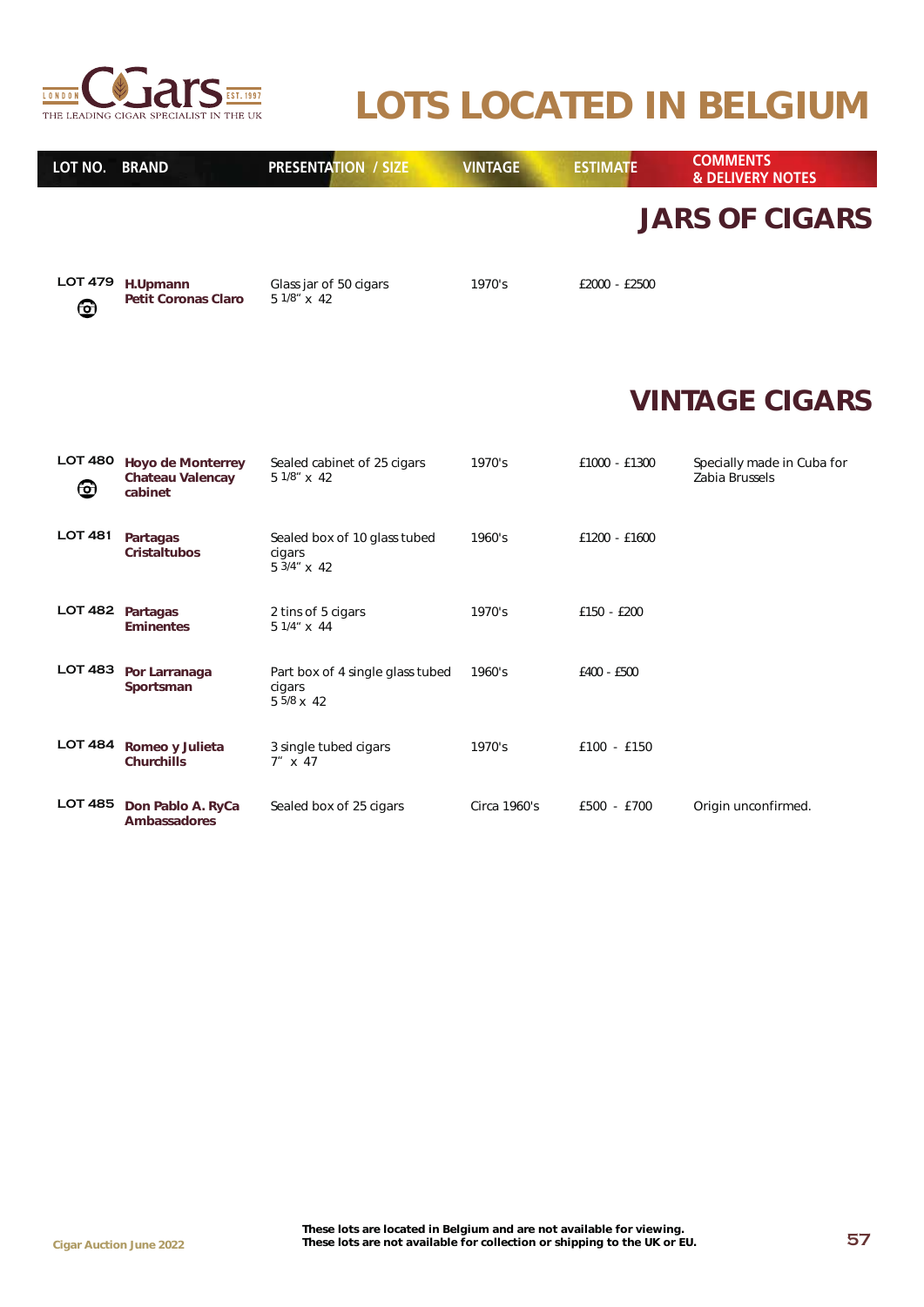

#### *PRE EMBARGO CIGARS*

| LOT NO.        | <b>BRAND</b>                                | <b>PRESENTATION / SIZE</b>               | <b>VINTAGE</b> | <b>ESTIMATE</b> | <b>COMMENTS</b><br><b>&amp; DELIVERY NOTES</b> |
|----------------|---------------------------------------------|------------------------------------------|----------------|-----------------|------------------------------------------------|
| <b>LOT 486</b> | Don Pablo A. RyCa<br><b>Ambassadores</b>    | Sealed box of 25 cigars                  | Circa 1960's   | £500 - £700     | Origin unconfirmed.                            |
| <b>LOT 487</b> | Don Pablo A. RyCa<br><b>Director</b>        | Sealed box of 25 cigars                  | Circa 1960's   | £500 - £700     | Origin unconfirmed.                            |
| <b>LOT 488</b> | Don Pablo A. RyCa<br><b>Director Habana</b> | Sealed box of 25 cigars                  | Circa 1960's   | £400 - £600     |                                                |
| <b>LOT 489</b> | Punch<br><b>Fancy Tales of Smoke</b>        | Sealed box of 25 cigars<br>$63/4''$ x 39 |                | £800 - £1000    |                                                |